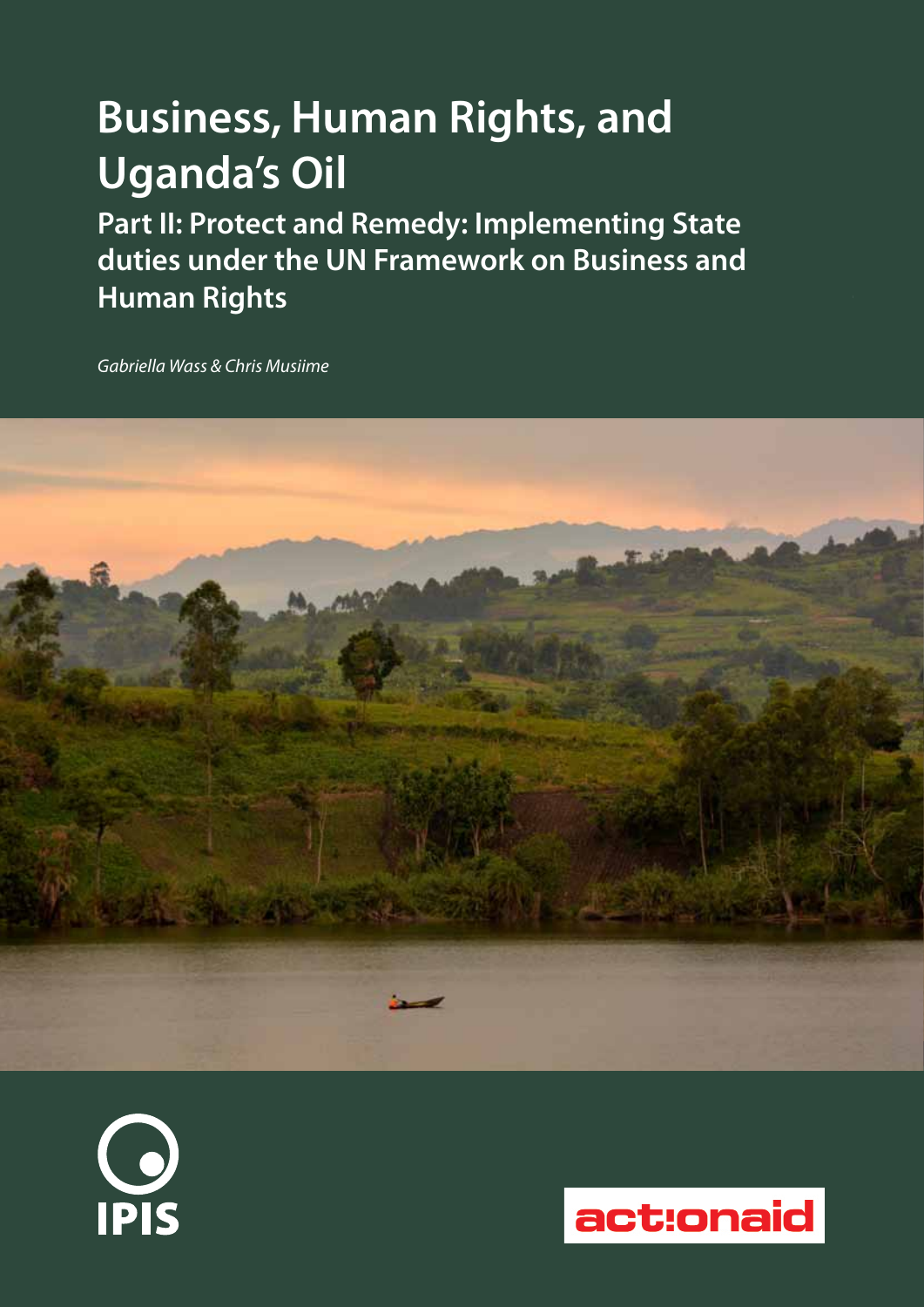## **Editorial**

## **Business, Human Rights, and Uganda's Oil. Part One: Protect and Remedy: Implementing State duties under the UN Framework on Business and Human Rights**

This paper is Part One of a four part series on business, human rights and oil in Uganda:

Part One: Uganda's oil sector and potential threats to human rights

Part Two: Protect and Remedy: Implementing State duties under the UN Framework on Business and Human Rights

**Part Three:** Respect and Remedy: Implementing corporate responsibility under the UN Framework on Business and Human Rights

**Part Four:** Civil Society: Holding the State and businesses to account

**Author:** Gabriella Wass **Co-author:** Chris Musiime **Research Assistant:** Iain Clarkson **Layout:** Anne Hullebroeck

With many thanks for the help of Bret Thiele, Global Initiative for Economic, Social and Cultural Rights, Fiona Southward, Andrés Zaragoza Montejano, and Anna Bulzomi.

**Front Cover image:** Rwenzori Moutain Range Uganda, Julien Nakos under Creative Commons Licence. Please see: http://creativecommons.org/licenses/by-nc-nd/2.0/legalcode

Antwerp and Kampala, November 2013

**ActionAid International Uganda** is an anti-poverty agency that takes sides with poor people in Uganda to end poverty and injustice together. A human rights based approach defines our way of working because eradication of poverty and injustice can only happen if the rights of the poor and excluded people are protected, promoted and fulfilled.

**International Peace Information Service (IPIS)** is an independent research institute, providing governmental and non-governmental actors with information and analysis to build sustainable peace and development in Sub-Saharan Africa. The research is centred around four programmes: Natural Resources, Business & Human Rights, Arms Trade & Security, and Conflict Mapping.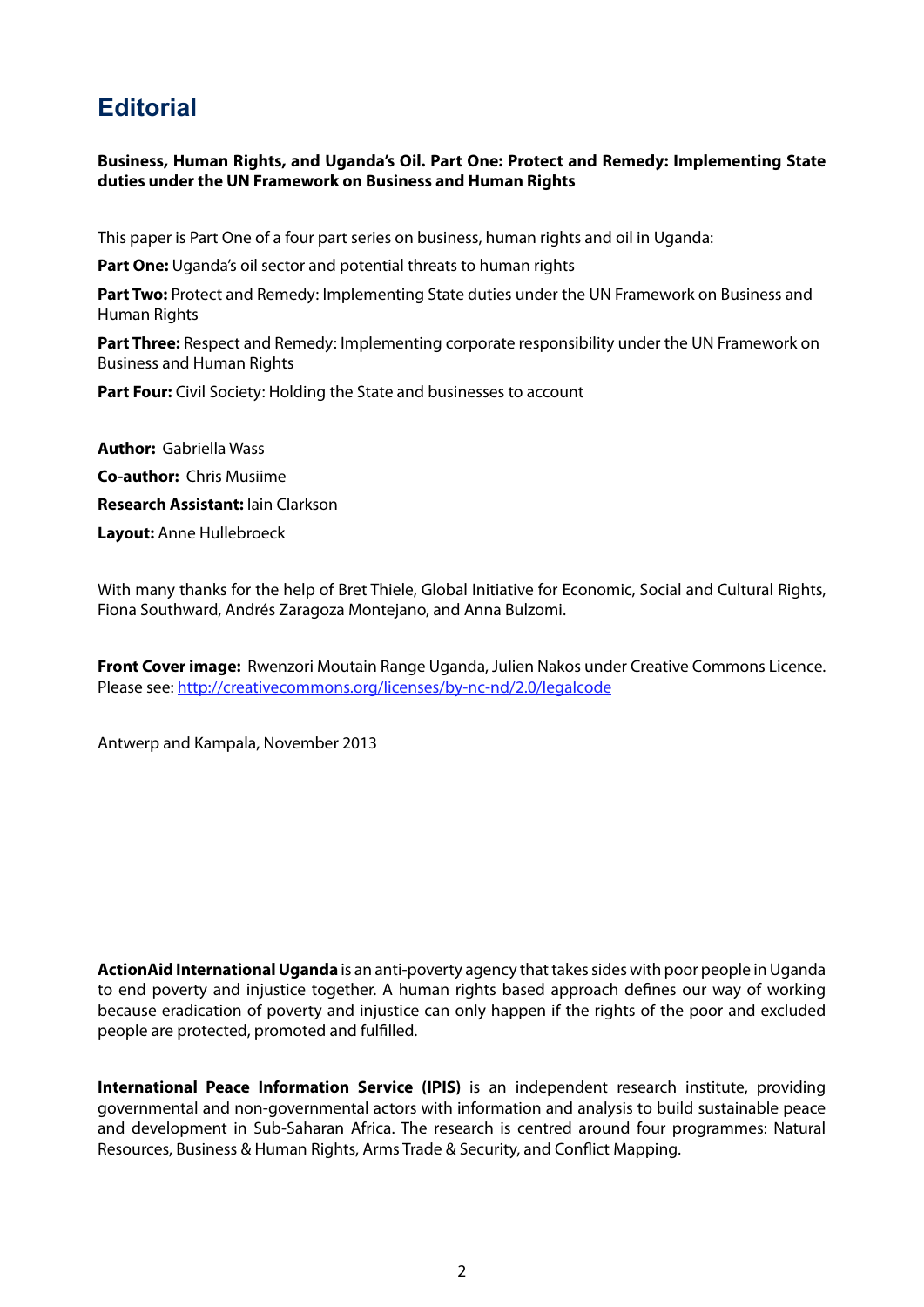## **Executive Summary**

The following is the second in a series of four reports exploring business and human rights issues in Uganda's oil sector. This series is a collaboration between IPIS vsw and ActionAid Uganda.

In accordance with the UN Guiding Principles on Business and Human Rights, this second report assesses the duty of the State to prevent, investigate, punish and redress human rights abuse by businesses.

One of Uganda's duties as a State is to pass regulation to prevent human rights abuses against its citizens by businesses. Relevant areas of law include Uganda's Constitution, labour laws and land laws. National Human Rights Institutions play a key role in advising States on how such legislation can be formed, refined and applied.

Human rights may also be safeguarded via laws and policies that govern the creation of, investment in, and ongoing operation of businesses in Uganda's oil sector. Uganda's recently passed oil laws are particularly key in this regard. Human rights due diligence is a means by which business enterprises can identify, prevent, mitigate and account for the harms they may cause. There is potential for Uganda to require or encourage businesses operating in the oil sector to adopt human rights due diligence.

Uganda can also encourage companies to actively respect human rights through providing guidance to businesses, or encouraging / incentivising them to report on their human rights measures and impacts. It is also an option for such reporting to be legally required. In some situations, the local context requires particular sensitivity and specific guidance for businesses, such as in conflict-sensitive zones.

Uganda's "State-business nexus" offers particular opportunities. When the Ugandan State owns, controls, contracts, transacts with or influences a company, they have a particular opportunity, and responsibility, to ensure maximal respect for human rights. State institutions should be equipped with knowledge of how to ensure that businesses respect human rights. When States enter into investment treaties or contracts, they also have a clear opportunity to impart appropriate responsibility onto businesses.

Where human rights harms do occur, victims should have access to remedies. This can take place through State based judicial or non-judicial mechanisms, and non-State grievance mechanisms at the operational or community-based level. Across these paths of remedy, the Ugandan State has a responsibility to ensure authenticity and effectiveness.

Home States also have a role to play in ensuring that their businesses' activities abroad are respectful of human rights. This can, as with the host State, be ensured through legally requiring certain standards, but may also be put into effect through guidance and / or encouraging / requiring human rights reporting. Home States may be an appropriate, and sometimes necessary, remedial avenue for those whose human rights have been affected.

Based on the opportunities for human rights promotion and respect identified above, this paper concludes with recommendations to the Ugandan, British, French and Chinese States.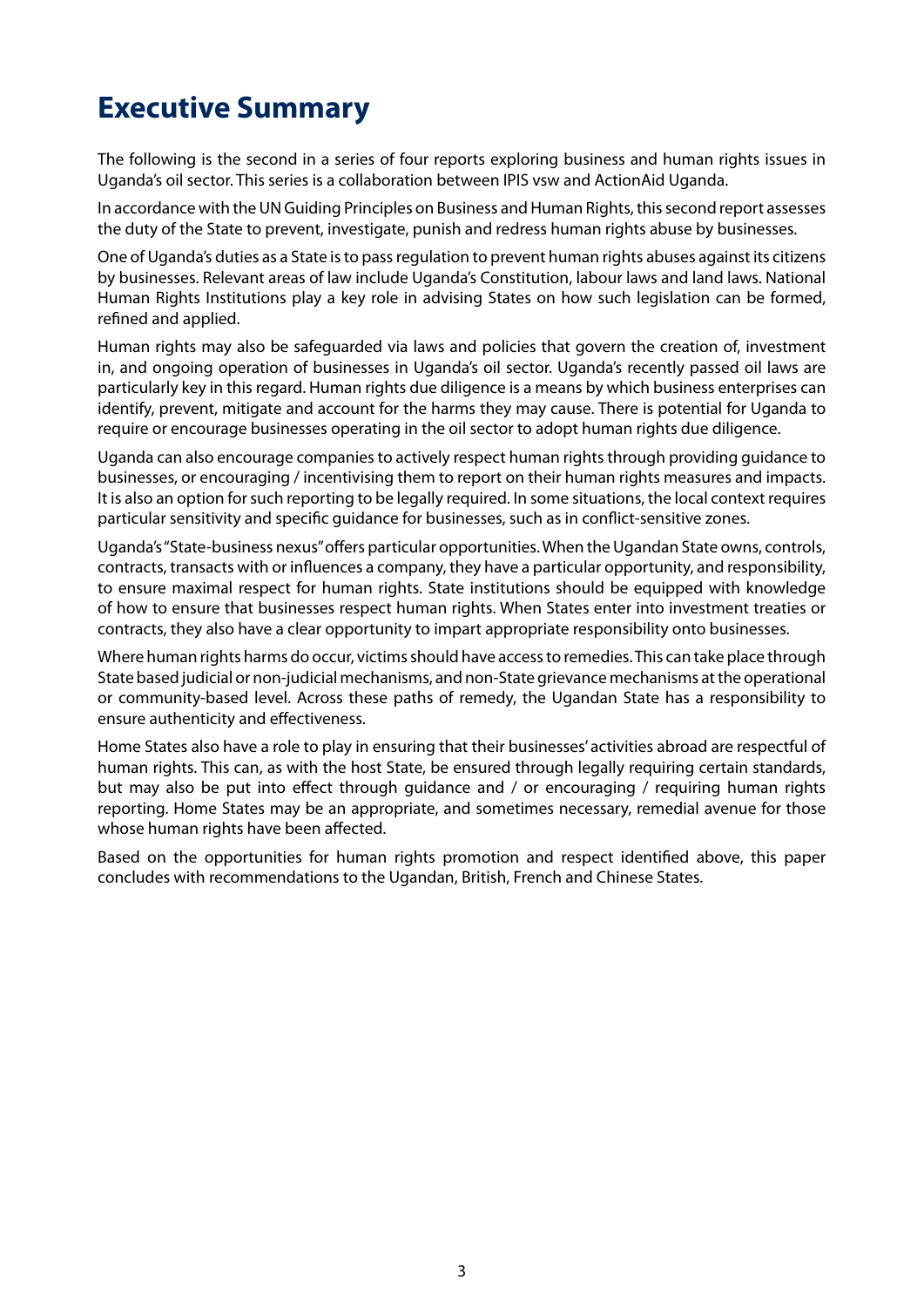## **Table of Contents**

| <b>Introduction</b>                                                                                                                                                       | 6                 |
|---------------------------------------------------------------------------------------------------------------------------------------------------------------------------|-------------------|
| UN Guiding Principle: The Host State Duty to Protect Human Rights                                                                                                         | 10                |
| Foundational Principles 1 and 2: The State Duty to Protect Human Rights                                                                                                   | 10 <sup>°</sup>   |
| Setting expectations and providing effective guidance to business enterprises                                                                                             | 10                |
| Legally requiring businesses to respect human rights                                                                                                                      | $12 \overline{ }$ |
| Corporate law, securities law and other laws regulating the ongoing operation of<br>businesses                                                                            | 25                |
| Encouraging human rights reporting and communication                                                                                                                      | 30                |
| The State-business Nexus, State-contracted services, and State transactions                                                                                               | 32                |
| Supporting business respect for human rights in conflict-affected areas                                                                                                   | 34                |
| <b>Ensuring Policy Coherence</b>                                                                                                                                          | 36                |
| UN Guiding Principle: The Host State Duty to Provide Access to Effective Remedy                                                                                           | 39                |
| Foundational Principle 25: Access to remedy                                                                                                                               | 39                |
| State-based judicial mechanisms                                                                                                                                           | 39                |
| State-based non-judicial mechanisms                                                                                                                                       | 43                |
| State facilitation of non-State-based grievance mechanisms                                                                                                                | 44                |
| UN Guiding Principle: The Home States' Duty to Ensure Human Rights Protection from<br>the Adverse Impacts of Business Activity, and Facilitate Access to Effective Remedy | 46                |
| Setting expectations and providing guidance to businesses                                                                                                                 | 48                |
| Exercising extraterritorial jurisdiction                                                                                                                                  | 51                |
| Issues encountered when exercising extraterritoriality                                                                                                                    | 54                |
| <b>Conclusions and Recommendations</b>                                                                                                                                    | 56                |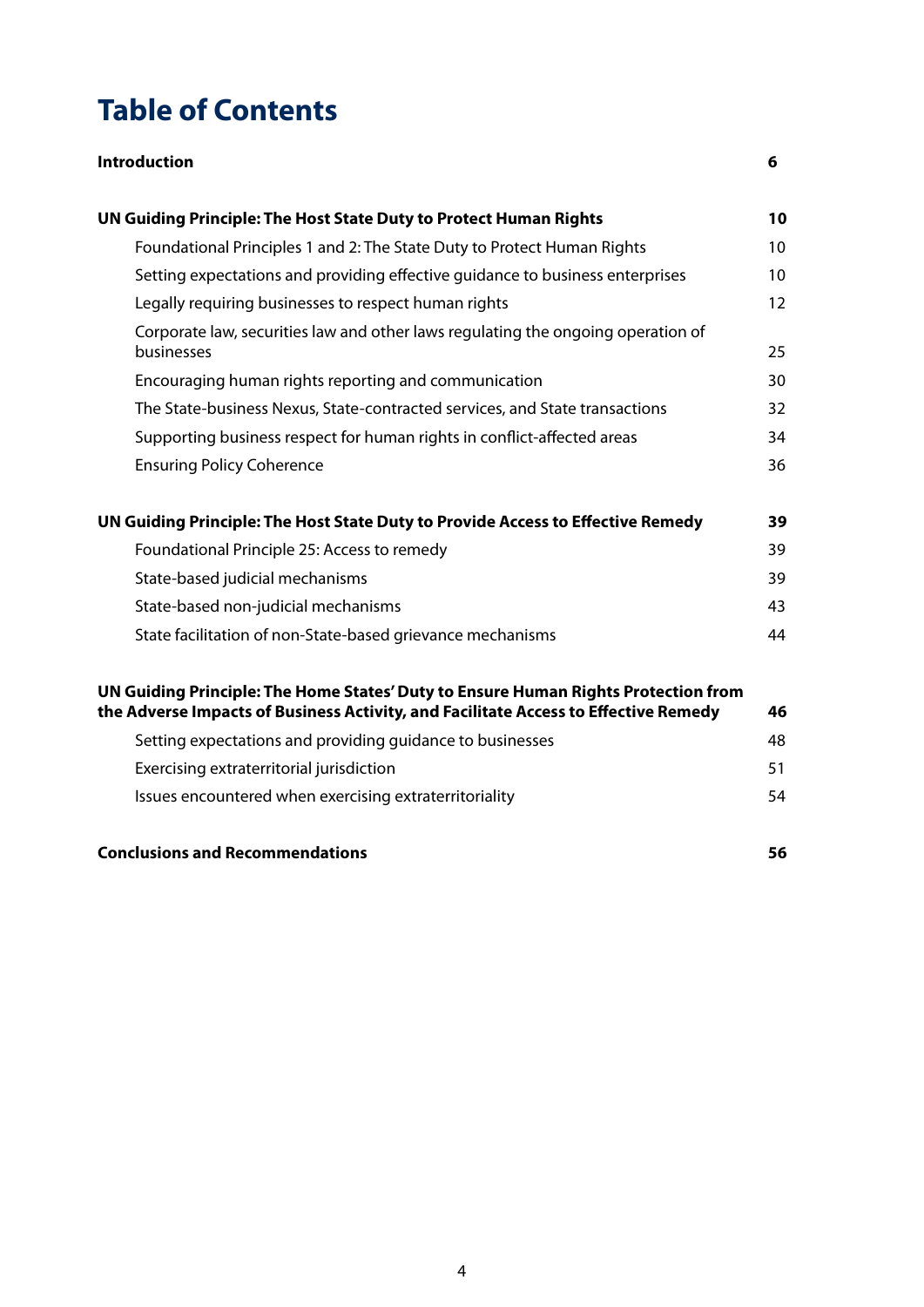## **Acronyms**

| <b>ACHPR</b>  | African Commission on Human and People's Rights (may sometimes also refer<br>to the African Court on Human and People's Rights) |
|---------------|---------------------------------------------------------------------------------------------------------------------------------|
| AfDB          | African Development Bank                                                                                                        |
| <b>AGOA</b>   | US African Growth and Opportunity Act                                                                                           |
| <b>BHRRC</b>  | <b>Business and Human Rights Resource Centre</b>                                                                                |
| <b>CEPIL</b>  | Center for Public Interest Law                                                                                                  |
| <b>CNOOC</b>  | China National Offshore Oil Corporation                                                                                         |
| <b>CRMU</b>   | The African Development Bank Group's Compliance Review and Mediation Unit                                                       |
| CSCO          | Civil Society Coalition on Oil in Uganda                                                                                        |
| <b>CSO</b>    | <b>Civil Society Organisation</b>                                                                                               |
| <b>CSR</b>    | <b>Corporate Social Responsibility</b>                                                                                          |
| <b>DIHR</b>   | Danish Institute for Human Rights                                                                                               |
| EIA           | <b>Environmental Impact Assessment</b>                                                                                          |
| <b>EITI</b>   | The Extractive Industries Transparency Initiative                                                                               |
| <b>ETO</b>    |                                                                                                                                 |
| EC            | Extra-territorial obligation(s)<br><b>European Commission</b>                                                                   |
|               |                                                                                                                                 |
| EU            | <b>European Union</b>                                                                                                           |
| <b>FCO</b>    | UK Foreign and Commonwealth Office                                                                                              |
| <b>FES</b>    | Friedrich Ebert Stiftung                                                                                                        |
| <b>FHRI</b>   | Foundation for Human Rights Initiative                                                                                          |
| <b>FIDH</b>   | The International Federation for Human Rights                                                                                   |
| GPs           | The United Nations Guiding Principles on Business and Human Rights                                                              |
| <b>HRC</b>    | The United Nations Human Rights Council                                                                                         |
| <b>HRDD</b>   | Human rights due diligence                                                                                                      |
| IA            | <b>International Alert</b>                                                                                                      |
| <b>ICCPR</b>  | The International Covenant on Civil and Political Rights                                                                        |
| <b>ICSID</b>  | International Centre for the Settlement of Investment Disputes                                                                  |
| <b>ILO</b>    | International Labour Organisation                                                                                               |
| <b>MEMD</b>   | Ministry of Energy and Mineral Development                                                                                      |
| <b>MLHUD</b>  | Ministry of Lands, Housing and Urban Development                                                                                |
| <b>MNC</b>    | Multi-national corporation                                                                                                      |
| <b>NatOil</b> | (Uganda's) National Oil Company (occasionally referred to as UGNOC)                                                             |
| <b>NCP</b>    | National Contact Point of the OECD                                                                                              |
| <b>NEMA</b>   | National Environment Management Authority                                                                                       |
| <b>NGO</b>    | Non-governmental organisation                                                                                                   |
| <b>NHR</b>    | National Human Rights Institution                                                                                               |
| <b>OECD</b>   | Organization for Economic Co-operation and Development                                                                          |
| <b>OHADA</b>  | Organisation for the Harmonisation of Business Law in Africa                                                                    |
| <b>OHCHR</b>  | United Nation's Office of the High Commissioner of Human Rights                                                                 |
| <b>PEPD</b>   | The Petroleum Exploration and Production Department (Uganda)                                                                    |
| <b>PSA</b>    | <b>Production Sharing Agreement</b>                                                                                             |
| <b>SAIIA</b>  | South African Institute for International Affairs                                                                               |
| <b>SFI</b>    | <b>Strategic Friends International</b>                                                                                          |
| SOE           | <b>State-Owned Enterprise</b>                                                                                                   |
| <b>UHRC</b>   | Uganda Human Rights Commission                                                                                                  |
| <b>UKTI</b>   | <b>UK Trade &amp; Investment</b>                                                                                                |
| <b>ULRC</b>   | Uganda Labour Resource Centre                                                                                                   |
| <b>UN</b>     | <b>United Nations</b>                                                                                                           |
| <b>UNGPs</b>  | The United Nations Guiding Principles on Business and Human Rights                                                              |
| <b>VPs</b>    | Voluntary Principles on Security and Human Rights                                                                               |
| WB            | The World Bank                                                                                                                  |
|               |                                                                                                                                 |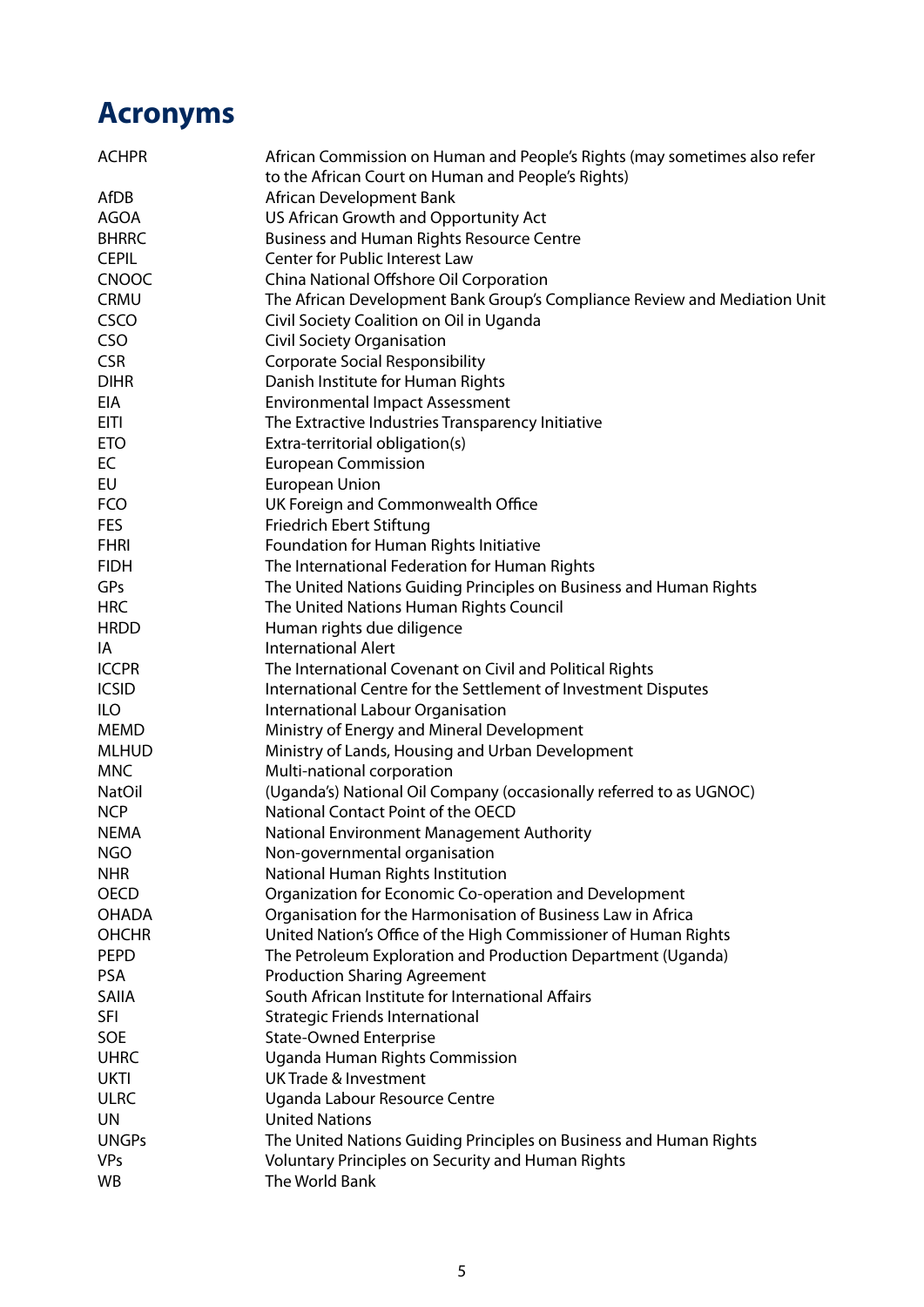## **Introduction**

The following report is the second in a four-part series on oil, business, and human rights in Uganda. The series has been produced in response to Uganda's nascent oil industry, and the hopes and concerns it has raised. The former include national wealth, rapid development, a highly trained workforce and a national health system. Yet commentators have pointed out potential risks to Uganda's political, economic, and social fabric, heightened risk of conflict, environmental damage, water rights, health, labour rights, and freedom of expression.<sup>1</sup>

This report uses a UN Framework entitled *Respect, Protect and Remedy* to illustrate that all parties have specific roles and responsibilities to ensure that the impacts of business activities in oil extraction fall on the side of enabling and benefiting, rather than depriving, human rights.

The UN framework, also known as the *Ruggie Framework* (named after Special Representative John Ruggie who was at the helm of the Framework's creation) - and its accompanying *Guiding Principles* were developed in response to global concern over businesses' impact on human rights. Past decades have seen mounting evidence that companies, either on their own or in partnership with governments, can have a profound impact on human rights. Yet attribution of responsibility has been problematic and at times unclear.

The Ruggie Framework sought to clarify where responsibilities lie, and the Guiding Principles offer guidance to businesses and States on specific actions to take. The framework and guidelines look at the role that governments can play to safeguard human rights from damage by businesses, and the responsibility of businesses to take active steps to respect human rights. This series follows the Guiding Principles' structure, whilst also presenting a fourth paper on the complementary role of civil society.

This second report draws upon Guiding Principles' *Foundational Principles* One, Two and Twenty-Five – that States have the responsibility to protect their citizens from the adverse effects of business activity, and ensure access to remedy if harms do occur.

This report is a collaboration between IPIS vsw and ActionAid Uganda. Interviews were undertaken in Kampala by IPIS vsw in February and December 2013, and from Belgium thereafter, and further research in Uganda by ActionAid, via their *Oil in Uganda* project, has been ongoing.

## **State responsibility**

This report endeavours to map the Guiding Principles onto the context of Uganda's oil industry in order to locate key issues and explore solutions. What follows is a summary of how this could look.

The Ruggie Framework takes a three pillar form: 1) the duty of States to protect people against abuses of their rights by third parties, including businesses; 2) the responsibility of corporations to respect all human rights; and 3) the need to enhance access to remedies by victims of rights abuses by companies. The Framework highlights that States bear the *primary* duty in this mix: to protect human rights within their territory, and arguably extraterritorially, from abuse by third parties, including businesses. This requires taking appropriate steps to prevent, investigate, punish and redress such abuse through effective policies, legislation, regulations and adjudication.

With regards to Uganda, this equates to firm regulations upon businesses that leave no space for human rights abuses, including through constitutional, labour, land, and environmental laws. Transparency, freedom of information and anti-corruption also form integral parts of this picture. National Human Rights Institutions play a key role in advising States on how such legislation can be formed or refined.

Laws and policies that govern the creation of, investment in, and ongoing operation of businesses in Uganda's oil sector may also impact on human rights, notably corporate and securities law. Uganda's recently passed oil laws are a particularly relevant tangent to these. Human rights due diligence – a means by which business enterprises can identify, prevent, mitigate and account for the harms they may

<sup>1</sup> Wass G and Musiime C, *Business, Human Rights, and Uganda's Oil. Part I: Uganda's oil sector and potential threats to human rights*, IPIS Research and ActionAid International Uganda, (www.ipisresearch.be/download.php?id=413).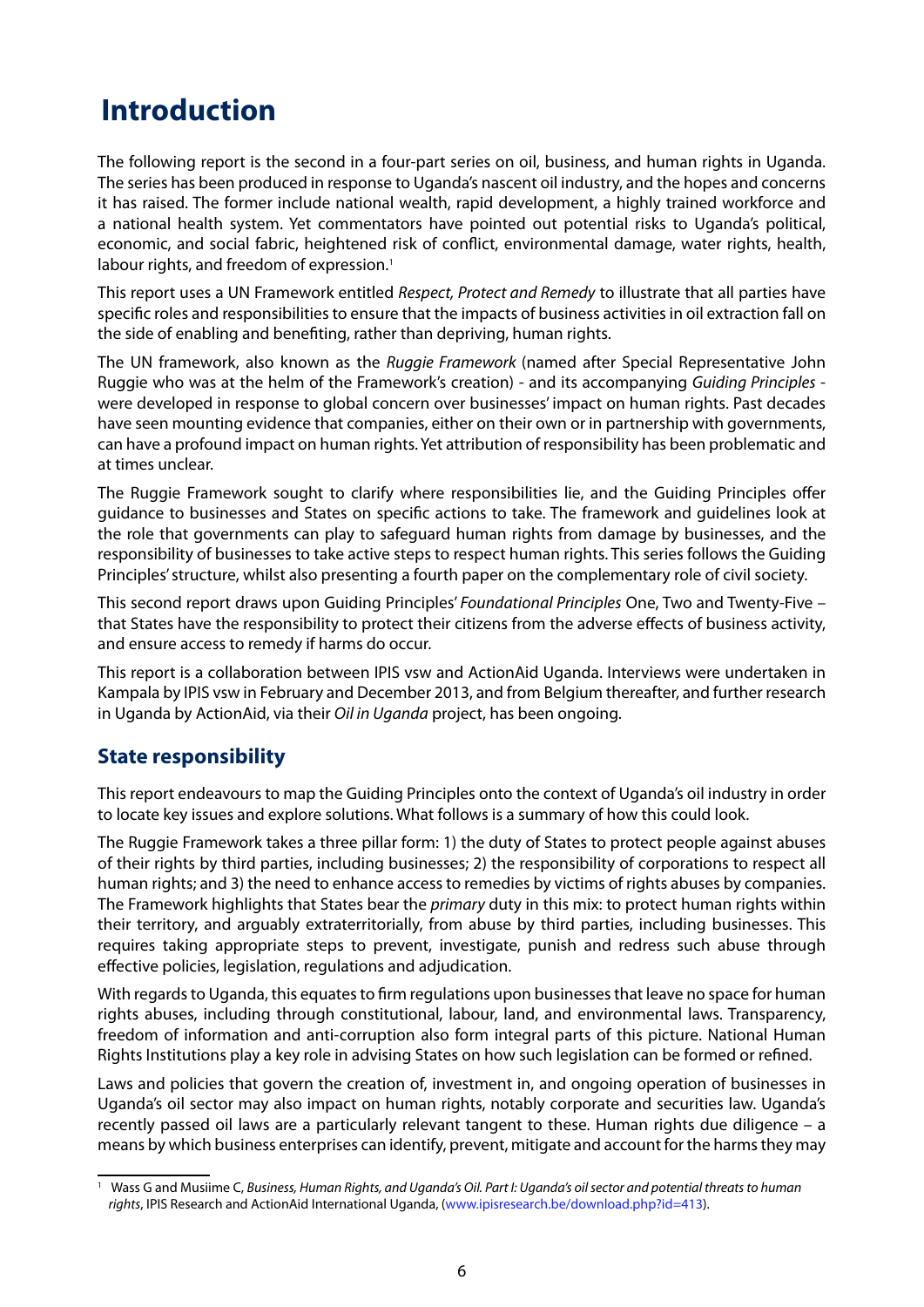cause – is also a measure that Uganda may require or encourage businesses in the oil industry to adopt. Human Rights due diligence not only prevents harm, but also offers a method for judicial and regulatory bodies to assess an enterprise's efforts to respect human rights.

Uganda can also encourage companies to actively respect human rights through providing guidance, or encouraging / incentivising of businesses to report on their human rights measures and impacts. It is also an option for States to legally oblige companies to report on human rights impacts. Meanwhile some areas are particularly complex and require specific guidance, such as companies operating in conflict-sensitive zones.

The State-business nexus offers an opportunity for the State to encourage particularly high standards from companies that the State owns, controls, contracts, transacts with or influences. Furthermore, State institutions should be equipped with knowledge of how they can ensure that businesses respect human rights while fulfilling their mandates. When States enter into investment treaties or contracts, they also have a clear opportunity to impart appropriate responsibility onto businesses, rather than, for example, limiting the State's future ability to update human rights-relevant laws (for example labour or environmental law).

Where human rights harms do occur, victims should have access to remedy. This can take place through State based judicial or non-judicial mechanisms and non-State grievance mechanisms, at the operational or community-based levels. Across these paths of remedy, the Ugandan State has a responsibility to ensure authenticity and effectiveness.

Home States also have a role to play in ensuring that their businesses' activity abroad is respectful of human rights. This can, as with the host State, be ensured through legally requiring certain standards, but may also be put into effect through guidance and / or encouraging / requiring human rights reporting. Lastly, home States may be an appropriate, and sometimes necessary, avenue for those whose human rights have been affected to seek remedy. The paper concludes by briefly discussing these extraterritorial obligations of home States.

## **State Negligence vs. State Complicity**

The Guiding Principles do not focus on the trend of governments sharing complicity with businesses in subjugating or abusing human rights. However, in countries where governance is weak and / or corrupt, businesses and government may act as a joined unit, with decisions of the one barely distinguishable from the other.

The subject of this paper – oil in a developing East-African State, renders this risk particularly pertinent. This paper will discuss issues such as corruption and State-business ties. However State-business complicity in human rights abuses will not be discussed. This is not to say that there is no possibility of collusion between governments and companies, or that the States discussed in this paper have human rights as a constant central priority. Rather, that this issue is beyond the scope of this report and, given the significance of the topic, would be better addressed in dedicated research.

## **Structure of this report**

This report is structured around the UN Guiding Principles on Business and Human Rights, with specific focus on State responsibility. Provisions relevant to States have been pulled out, and contextualised in Uganda's oil industry.

There are many steps that States can take to safeguard human rights against the negative effects of business activity; this report cannot be comprehensive. Rather, some of the most useful ans accessible measures will be discussed. These are placed alongside measures that already are in place, and often a comparison is drawn between the ideal and the existing.

The Ugandan State is the focus of this paper. The final section provides an overview of some of the steps that the UK, France and China (the home States of the major companies present in Uganda) can take to safeguard human rights.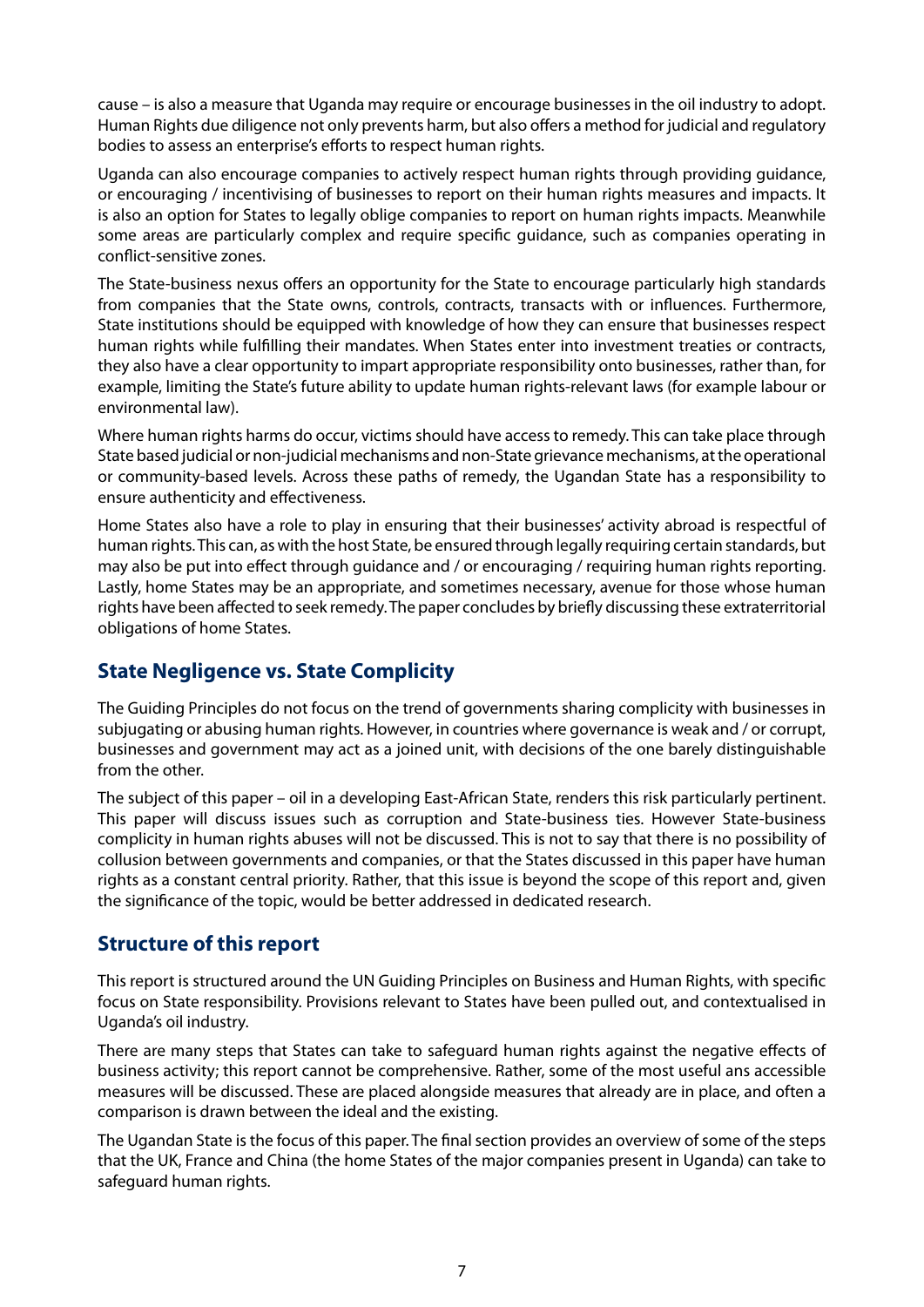#### **Information box: Key Concepts in the Guiding Principles2**

**Actual human rights impact**: An adverse impact that has already occurred or is occurring.

**Adverse human rights impact**: Occurs when an action removes or reduces the ability of an individual to enjoy his or her human rights.

**Due diligence**<sup>3</sup> Due diligence is understood as a business process through which enterprises actively identify, prevent, mitigate and account for how they address and manage their potential and actual adverse human rights impacts. The process should include assessing actual and potential impacts throughout their business operations, integrating and acting upon the findings, tracking responses, and communicating how impacts are addressed. Due diligence implies more than just an assessment of risks for the company; the purpose is to understand and address risks and abuses that the company's activities pose to rights holders, including in its supply chain and through its other business relationships.

**Gross human rights abuses**: There is no uniform definition of gross human rights violations in international law, but the following practices would generally be included: genocide, slavery and slavery-like practices, summary or arbitrary executions, torture, enforced disappearances, arbitrary and prolonged detention, and systematic discrimination. Other kinds of human rights violations (including economic, social and cultural) can also count as gross violations if they are grave and systematic, for example violations taking place on a large scale or targeted at particular populations or groups.

**Home State**: The nationality of a given transnational corporation. Under public international law, this is generally the country in which a business has been incorporated (i.e. legally formed into an entity that is separate from its owners / shareholders) or the country from which control over the corporation's activities is primarily exercised.<sup>4</sup>

Host State: The country under whose territory operations of a particular business entity fall.<sup>5</sup>

**Human rights risks**: A business enterprise's human rights risks are any risks that its operations may lead to one or more adverse human rights impacts. They therefore relate to its potential human rights impact. In traditional risk assessment, risk factors in both the consequences of an event (its severity) and its probability. In the context of human rights risk, severity is the predominant factor. Probability may be relevant in helping prioritize the order in which potential impacts are addressed in some circumstances (see "severe human rights impact" below). Importantly, an enterprise's human rights risks are the risks that its operations pose to human rights. This is separate from any risks that involvement in human rights impact may pose to the enterprise, although the two are increasingly related.

**Mitigation**: The mitigation of adverse human rights impact refers to actions taken to reduce its extent, with any residual impact then requiring remediation. The mitigation of human rights risks refers to actions taken to reduce the likelihood of a certain adverse impact occurring.

<sup>2</sup> Unless otherwise indicated, taken from OHCHR, *The Corporate Responsibility To Respect Human Rights, An Interpretive Guide*, New York and Geneva 2012 (available at: www.ohchr.org/Documents/Issues/Business/

RtRInterpretativeGuide.pdf) p.5. 3 Definition taken from van Huijstee, M, Ricco, V, and Ceresna-Chaturvedi, L, *How to use the UN Guiding Principles on Business and Human Rights in company research and advocacy: A guide for civil society organisations*, SOMO, CEDHA, and Cividep India, November 2012.

<sup>4</sup> Zerk, J.A, 'Extraterritorial Jurisdiction: Lessons for the Business and Human Rights Sphere from Six Regulatory Areas', *Corporate Social Responsibility Initiative Working Paper No.59*, June 2010, (www.hks.harvard.edu/m-rcbg/ CSRI/publications/workingpaper\_59\_zerk.pdf), p. 13.

<sup>&</sup>lt;sup>5</sup> Authors' definition.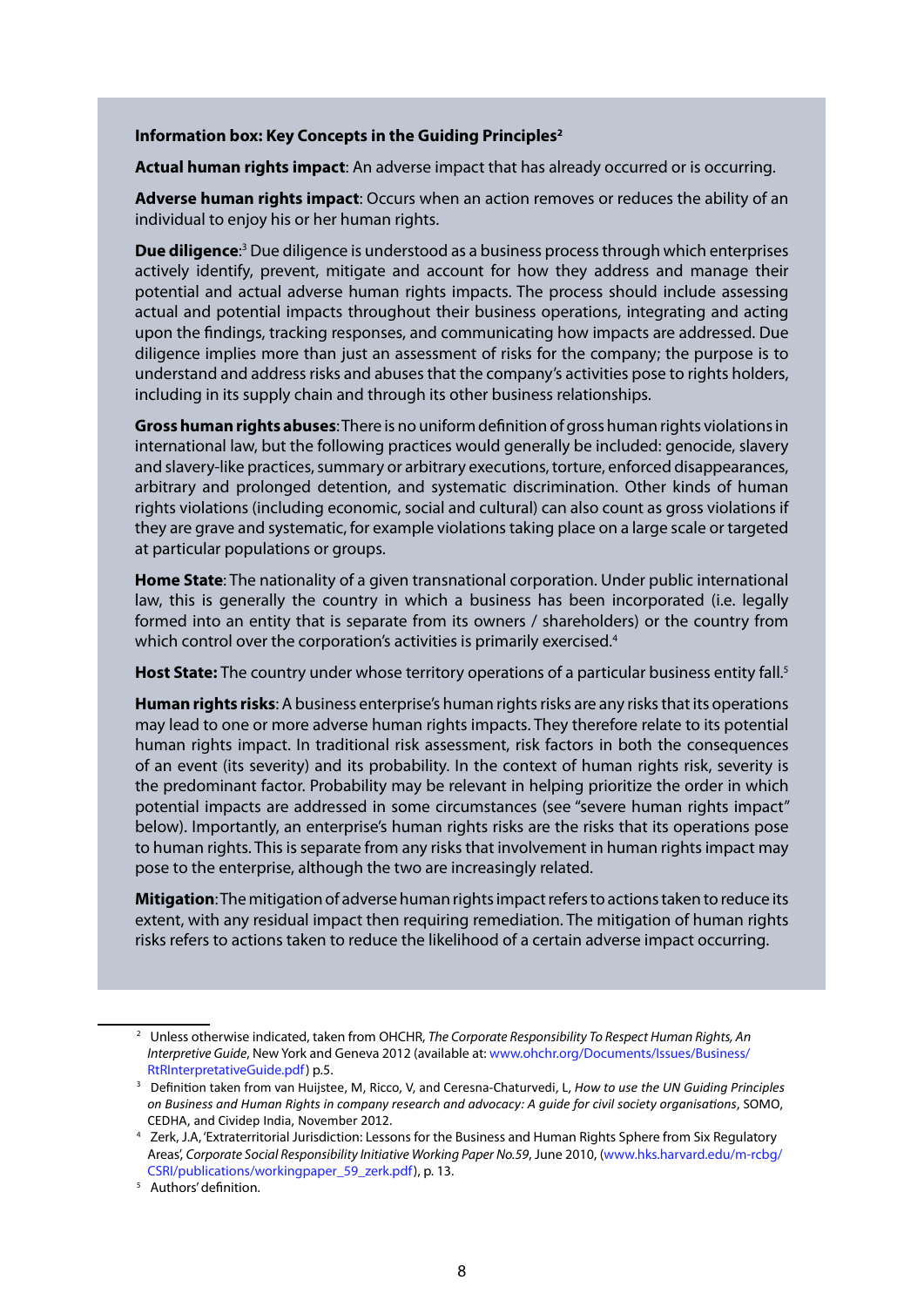**Potential human rights impact**: An adverse impact that may occur but has not yet done so.

**Prevention**: The prevention of adverse human rights impact refers to actions taken to ensure such impact does not occur.

**Remediation/remedy:** Refer to both the processes of providing remedy for an adverse human rights impact and the substantive outcomes that can counteract, or make good, the adverse impact. These outcomes may take a range of forms, such as apologies, restitution, rehabilitation, financial or non-financial compensation, and punitive sanctions (whether criminal or administrative, such as fines), as well as the prevention of harm through, for example, injunctions or guarantees of non-repetition.

**Severe human rights impact**: The commentary to the Guiding Principles defines severe human rights impact with reference to its scale, scope and irremediable character. This means that its gravity and the number of individuals that are or will be affected (for instance, from the delayed effects of environmental harm) will both be relevant considerations. "Irremediability" is the third relevant factor, used here to mean any limits on the ability to restore those affected to a situation at least the same as, or equivalent to, their situation before the adverse impact. For these purposes, financial compensation is relevant only to the extent that it can provide for such restoration.

**Stakeholder/affected stakeholder**: A stakeholder refers to any individual who may affect or be affected by an organisation's activities. An affected stakeholder refers here specifically to an individual whose human rights have been affected by an enterprise's operations, products or services.

**Stakeholder engagement/consultation**: Refers here to an ongoing process of interaction and dialogue between an enterprise and its potentially affected stakeholders that enables the enterprise to hear, understand and respond to their interests and concerns, including through collaborative approaches.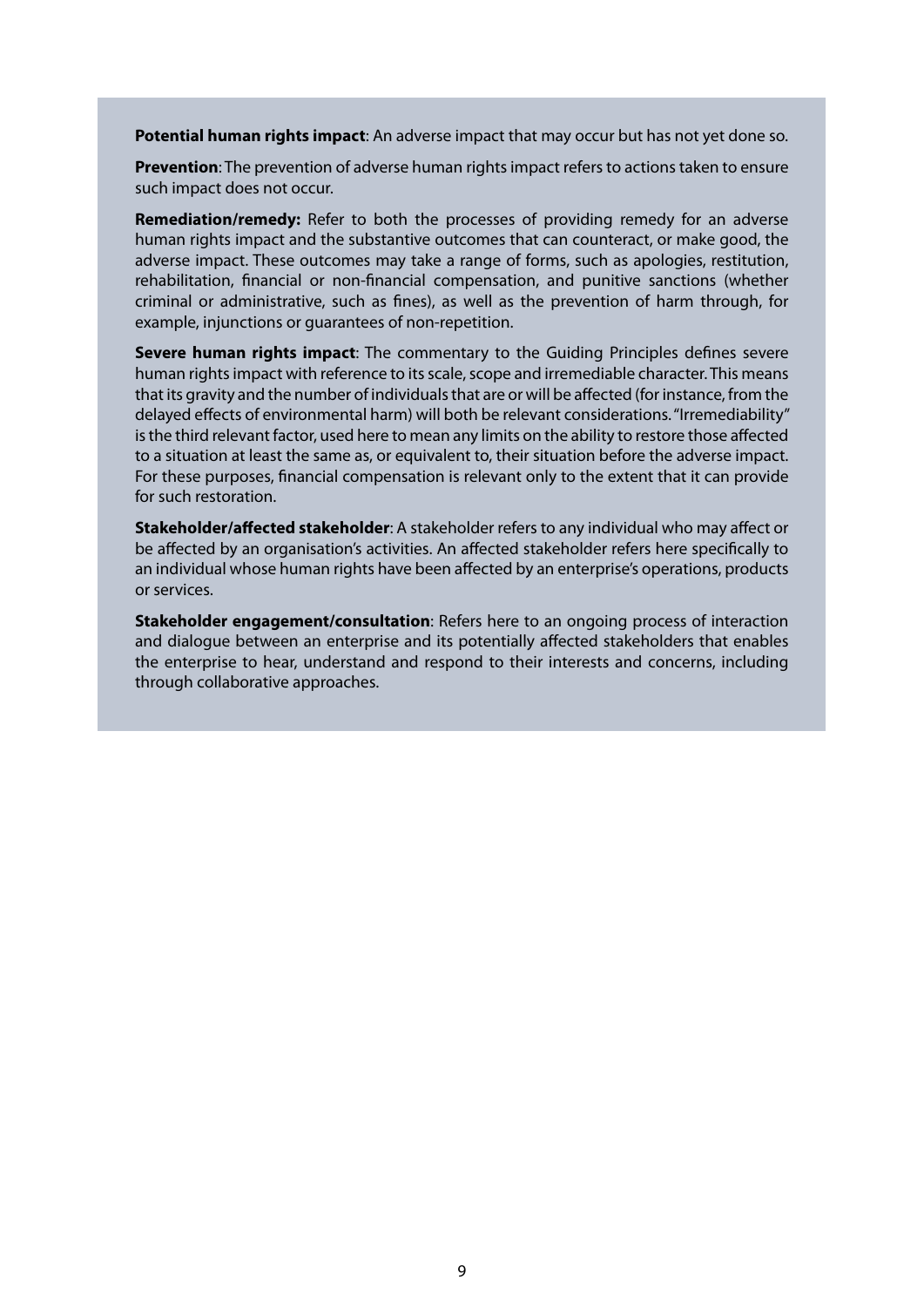## **UN Guiding Principle: The Host State Duty to Protect Human Rights**

## **Foundational Principles 1 and 2: The State Duty to Protect Human Rights**

The UN Guiding Principles' first foundational principle is that,

*"States must protect against human rights abuse within their territory and/or jurisdiction by third parties, including business enterprises. This requires taking appropriate steps to prevent, investigate, punish and redress such abuse through effective policies, legislation, regulations and adjudication."6*

The second,

"*States should set out clearly the expectation that all business enterprises domiciled in their territory and/or jurisdiction respect human rights throughout their operations."*

These foundational principles embody the core of the framework – States have the primary responsibility to ensure that businesses do not abuse human rights. States therefore breach their international legal obligations where they do not take steps to prevent, investigate, punish and redress human rights abuses by third parties.7

States have a variety of options to choose from in achieving this, from legislation and regulations to policies, recommendations and adjudication; from encouragement and advice to gradually requiring businesses to conduct due diligence whenever appropriate. The following section will outline these options.

## **Setting expectations and providing effective guidance to business enterprises**

The Guiding Principles require governments to make businesses domiciled in their territory and/or jurisdiction aware of their responsibility to respect human rights.

The Guiding Principles encourage States to implement a National Action Plan on Business and Human Rights – a roadmap for the coming years. Some states have already done so and some are in the consultation phase. Uganda is not one, and the Uganda Human Rights Commission has confirmed that such a plan is still some way off.<sup>8</sup>

The concept of business and human is perhaps most likely to enter Uganda's public discourse through the label of "CSR" or Corporate Social Responsibility. CSR is growing in recognition and importance in Uganda; in 2013, Kampala will host the country's first CSR Awards.<sup>9</sup> Unfortunately, the current general understanding of CSR in Uganda can be somewhat more rooted in improving a businesses' public image than truly engaging with human rights and environmental issues. Regardless of whether CSR is seen as a public relations or human rights exercise, its progress is limited in Uganda as it is neither encouraged nor legally required by the State.<sup>10</sup>

More precise and human rights directed than CSR are specific guidelines and guidance materials on business and human rights.11 Issuing guidance both signals a baseline standard of expectation, and ensures that specific national issues are addressed. Guidance can take the form of methods or tools,

<sup>6</sup> Human Rights Council (1), "Special Representative of the Secretary-General on human rights and transnational corporations and other business enterprises, John Ruggie, Guiding Principles on Business and Human Rights for implementing the UN "Protect, Respect and Remedy" Framework" (21 March 2011), *UN Doc A/HRC/RES/17/31*. Para 1(A.1).

 $7$  States also breach their international legal obligations when private party abuse can be attributed to them, however this will not be covered in depth in this paper.<br><sup>8</sup> Interview; *IPIS and Uganda Human Rights Commission*, Kampala, December 2013.

<sup>&</sup>lt;sup>9</sup> Uganda CSR Awards 2013, Corporate Social Responsibility, (http://www.csrawards.ug/).

<sup>10</sup> Nkiko, C.N, and Katamba, D, Uganda Country Profile, *The World Guide to CSR,* Eds: Visser, W and Tolhurst, N, June 2010. N.B. This resource also provides examples of CSR requirements and encouragement in other States.

<sup>11</sup> HRC (2011)*, op. cit*. (n.6) Para 3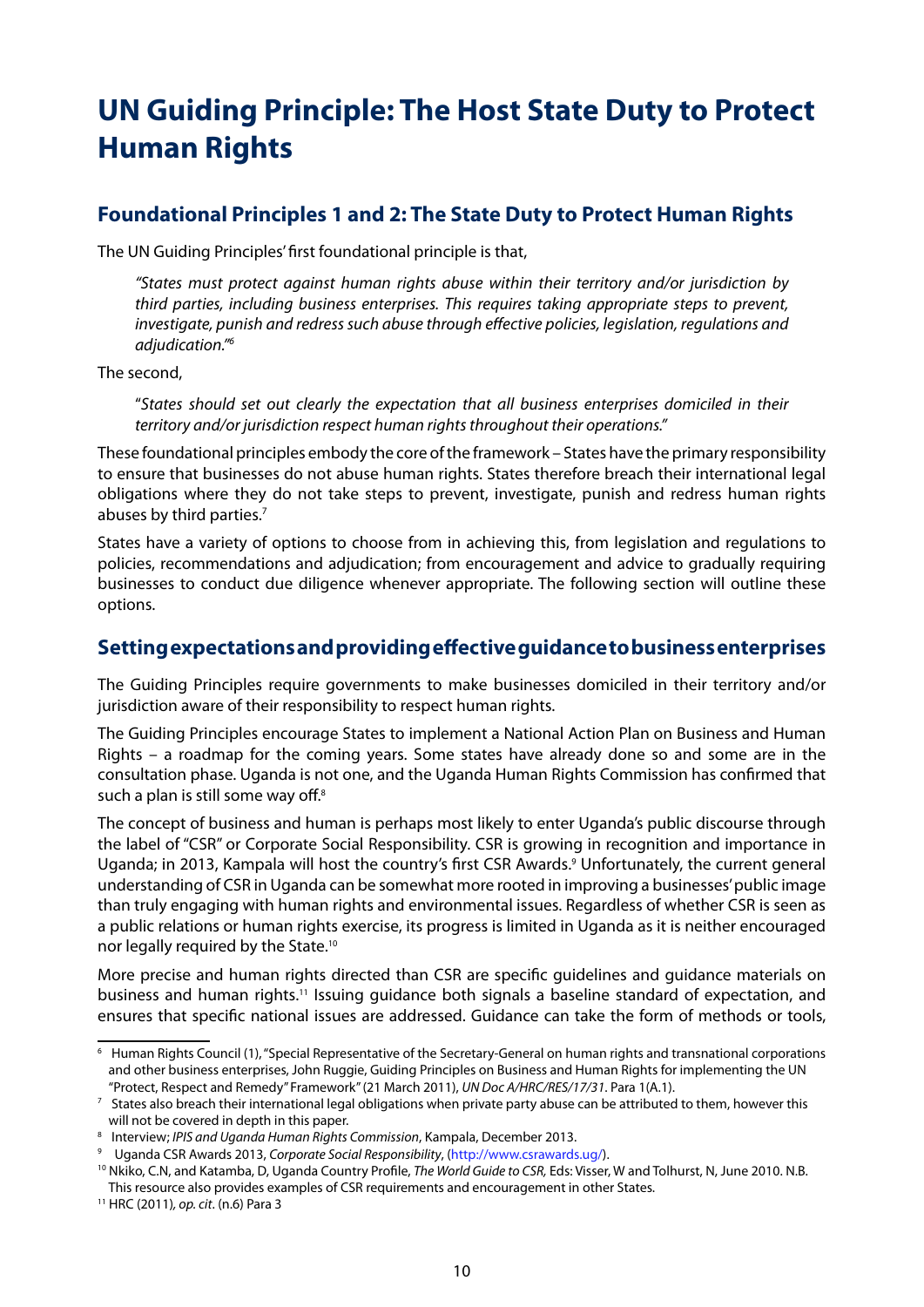such as how to implement human rights due diligence, or can explain human rights respect at the most fundamental level. Issuing guidance is a first step towards shaping public understanding of business responsibility, and can act as a bridge between setting standards in practice and through law.

For example, the European Commission's (EC's) *Oil and Gas Sector Guide on Implementing the UN Guiding Principles on Business and Human Rights*12 applies the Guiding Principles to the oil and gas sector in order to help companies "translate" respect for human rights into their own systems and company cultures. Such a guide could be produced by Uganda for national companies and those operating in the country and tailored to the specific country-context.

Although Uganda has no similar guidance to the above from the EC, they do promote a more general standard called ISO 26000<sup>13</sup> – a piece of quidance on how businesses and organizations can operate in a socially responsible way. The ISO (the International Organization for Standardisation), who designed the standard, is the world's largest developer of voluntary International Standards.14

State agencies can also provide human rights guidance to businesses. For example, the Uganda Human Rights Commission (UHRC) could offer advice to companies on how to consider certain particularly sensitive human rights areas, such as access to land, livelihoods, and women's rights. Neither the UHRC or the Petroleum Exploration and Production Department (PEPD) of the Ministry of Energy and Mineral Development have publically released any quidance for extractive companies.<sup>15</sup>

The authors asked Uganda's three major oil companies if they had been offered details or guidelines from the Ugandan government on how to engage with business and human rights issues. Total reported that although they perceived the Ugandan authorities to be demanding, this generally related to environmental issues.<sup>16</sup> Tullow reported that they had not been directly approached by the government regarding human rights issues.<sup>17</sup> CNOOC Uganda simply stated that complied with the Ugandan legislative framework.18 All three companies also specified that they referred to their own and international standards and best practices.

Another way in which governments might guide businesses could be through local governance structures. For example, presence in person at oil sites could enable tailored advice with regard to how to respect local communities, operate sensitively etc. When International Alert conducted research on the dynamics of governance in the Albertine Graben, their respondents reported that they perceived the capacity of governance structures at local government levels to coordinate monitor and supervise oil activities to be inadequate.19 At the sub-county level, International Alert reported that dissatisfaction is particularly felt with regard to the level of integrity, transparency, participation, capacity and performance displayed by the leadership. Although these civil society perceptions might not necessarily reflect what local government has delivered to oil companies, they do suggest that there may be more that local governments could do to advise companies on site-specific issues.

In place of State guidance, a number of civil society and other actors seeking to bridge business and human rights have taken up initiatives. For example, the *Nairobi Process*, run by the *Institute of Human Rights and Business* in partnership with the *Kenya National Commission on Human Rights*, aims to embed human rights due diligence through the multi-stakeholder application of the UN Guiding Principles

<sup>12</sup> European Commission (authored by Shift and the Institute for Human Rights and Business), *Oil and Gas Sector Guide on Implementing the UN Guiding Principles on Business and Human Rights*, 2013. N.B. This guidance will be discussed in more detail regarding home State responsibilities (p.46).

<sup>&</sup>lt;sup>13</sup> Uganda National Bureau of Standards, *ISO Project to Encourage the Uptake and use of the International Standards ISO 26000 on Social Responsibility (SR) in Eastern Africa*, 19 September 2012 (http://goo.gl/RYsIDR).

<sup>14</sup> ISO, *ISO 26000 – Social Responsibility*, last accessed 10 December 2013 (www.iso.org/iso/home/standards/iso26000.htm).

<sup>15</sup> Interview; *IPIS and Lynn Turyatemba, International Alert Uganda*, Telephone, March 2013.

<sup>&</sup>lt;sup>16</sup> Interview; IPIS and Julie Vallat, Legal Councel, Compliance and Social Responsibility, Total SA. Telephone. 15 May 2013.

<sup>&</sup>lt;sup>17</sup> Email communication; *IPIS and Cathy Adengo, Corporate Communications Manager at Tullow Oil Uganda*, 30 May 2013.

<sup>&</sup>lt;sup>18</sup> "CNOOC Uganda Limited is a wholly-owned subsidiary of CNOOC Limited which complies with the 10 principles advocated by the Global Compact and fulfills its responsibility in the areas of human rights, labor rights, environmental protection and anti-corruption. CNOOC Uganda Limited conducts business through the provided and prevailing legal framework, and operates in compliance with the laws and regulations in Uganda." Email communication; *IPIS and Wei Chai, Corporate Affairs* 

*Department, CNOOC Uganda Limited*, 10 May 2013. 19 International Alert, *Governance and livelihoods in Uganda's oil-rich Albertine Graben*, March 2013.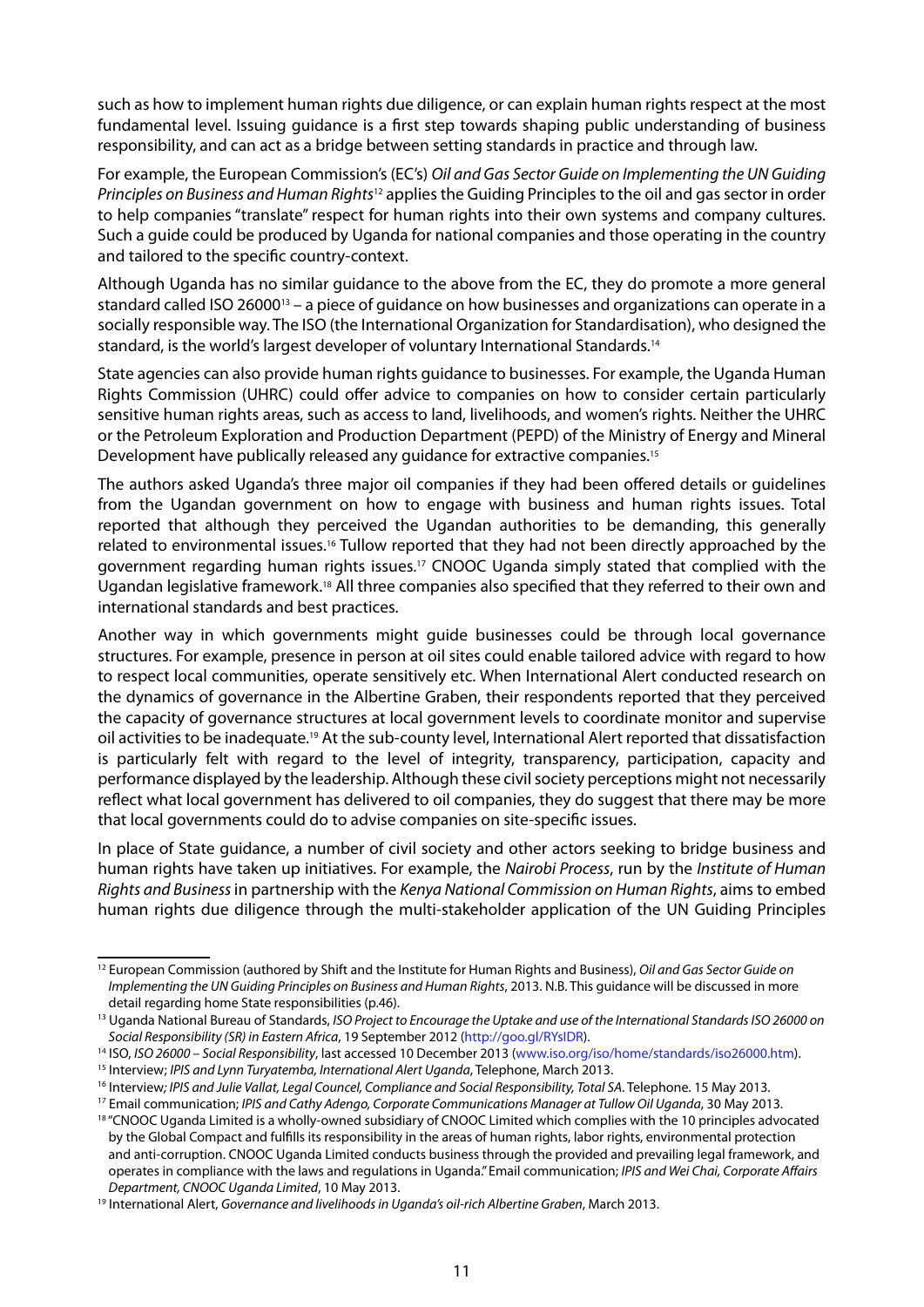on Business and Human Rights. The process has three strands, the second of which fulfils the Guiding Principles' call for the enablement of information sharing between businesses regarding good practice.

There are many other notable pieces of guidance for businesses, lawyers, and other players, including Social Accountability International's *Six-Step Approach to Supply Chain Implementation*, 20 4AID's *Law Firms' Implementation of the Guiding Principles on Business & Human Rights*, and the components of IPIECA's *Business and Human Rights Project*21.

Civil society, industry organisations, and other political bodies have taken up the baton of providing guidance to businesses. This is no bad thing as they are well-placed to do so. However the benefit of guidance from States themselves is that not only can information be tailored – i.e. to oil players in Uganda – but inherent to States offering guidance is the clear indication of expectations that companies should to comply with best-practice human rights standards along with national laws. Should Uganda wish companies involved in its oil sector to demonstrate the highest level of respect for human rights, this would be a wise step.

## **Legally requiring businesses to respect human rights**

To create a legal climate in which businesses feel a firm requirement to act with care, States should enforce laws that have the effect of requiring business enterprises to respect human rights<sup>22</sup> and these laws should be periodically assessed. Relevant areas of law include non-discrimination, labour, property, privacy, anti-bribery, and environmental laws, although this is by no means exhaustive.

It is not within the scope of this paper to assess every piece of legislation or policy governing business activity, however a short overview of the key legal fields relevant to human rights and business in the oil sector is provided below.

#### **International and Regional Human Rights Instruments and Constitutional law**

Uganda is party to a number of international human rights Treaties and Covenants. These include the International Covenant on Economic, Social and Cultural Rights, The International Covenant on Civil and Political Rights, The Optional Protocol to the International Covenant on Civil and Political Rights, The International Convention on the Elimination of All Forms of Racial Discrimination, The Convention on the Elimination of All Forms of Discrimination against Women, Convention against Torture and Other Cruel, Inhuman or Degrading Treatment or Punishment, The Convention on the Rights of the Child, The Optional Protocol to the Convention on the Rights of the Child on the involvement of children in armed conflicts, The Abolition of Forced Labour Convention, The Employment Policy Convention, African [Banjul] Charter on Human and Peoples' Rights, Protocol to the African Charter on Human and Peoples' Rights on the Establishment of an African Court on Human and Peoples' Rights, and the African Charter on the Rights and Welfare of the Child.<sup>23</sup>

Uganda's Constitution lists the core human rights that should be "respected, upheld and promoted by all organs and agencies of Government and by all persons."<sup>24</sup> These constitutional rights include the right to a clean and healthy environment (art. 39), the right to education (art. 30), the right to the equal protection of the laws (art. 21), the right to freedom from torture, cruel, inhuman or degrading treatment or punishment (art. 24), the right to freedom of association (art. 29(1)(e)), the right to freedom of expression (art. 29), the right to freedom of movement (art. 29(2)), the right to just and favourable work conditions (art. 40), the right to liberty and security (art. 23), the right to life (art. 22), the right to non discrimination (art. 21), the right to own property (art. 26), the right to participate in the affairs of

<sup>20</sup> Social Accountability International and ICCO, *Implementing the UN Guiding Principles in your Supply Chain: Handbook & Toolkit*, last accessed 10 December 2013 (www.sa-intl.org/index.cfm?fuseaction=Page.ViewPage&pageId=1315).

<sup>21</sup> IPIECA, *Business and Human Rights*, last accessed 10 December 2013 (www.ipieca.org/topic/human-rights/business-andhuman-rights-project).

<sup>22</sup> HRC(1) (2011)*, op. cit*. (n.6). Part I. Art B(3).

<sup>23</sup> University of Minnesota, *Ratification of International Human Rights Treaties – Uganda*, last accessed 13 November 2013, (www1.umn.edu/humanrts/research/ratification-uganda.html).

<sup>24</sup> Republic of Uganda (1), *The Constitution of the Republic of Uganda*, 1995, (Chapter 4, Para 20(2).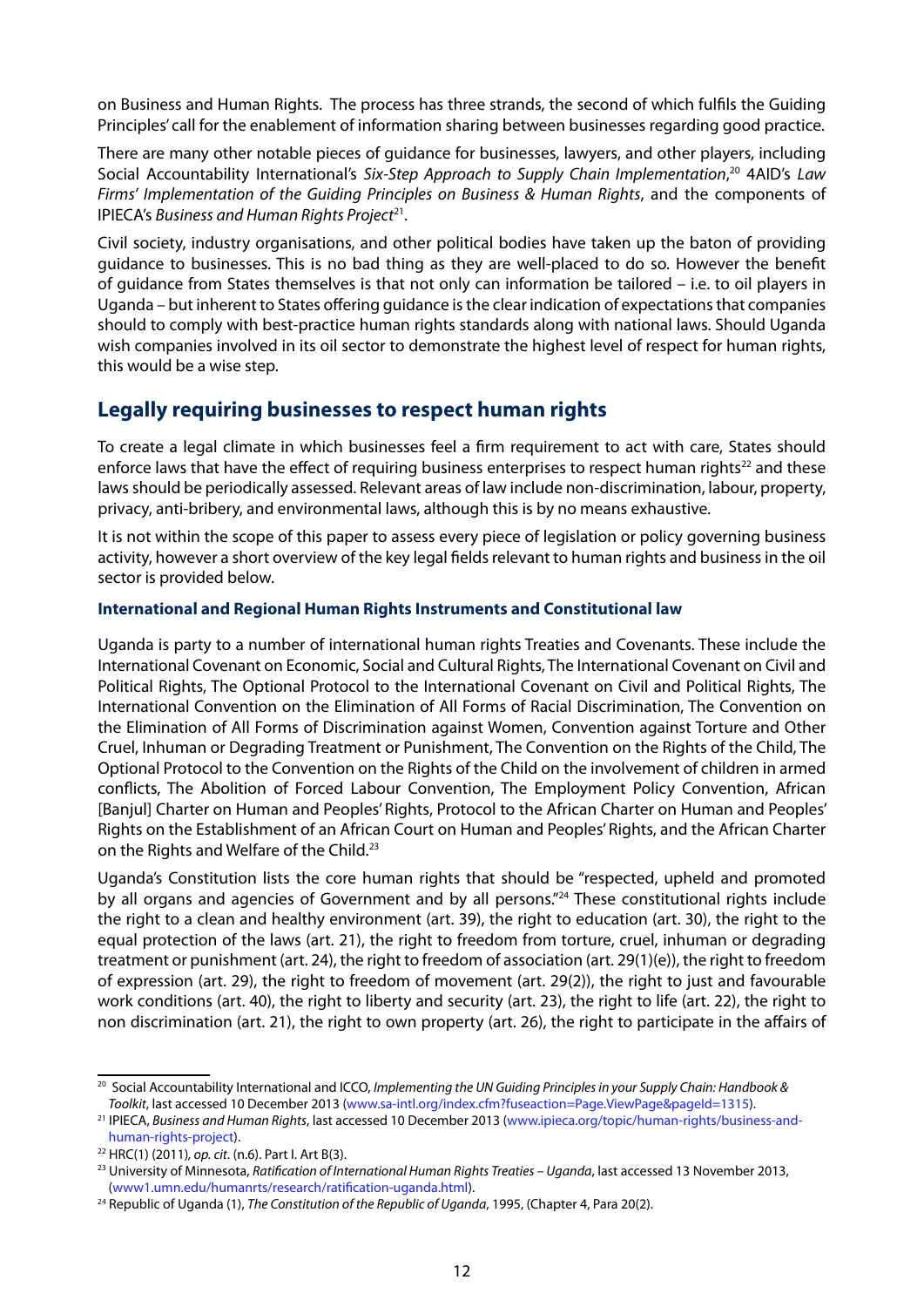government (art. 38), the right to privacy (art. 27), the right to seek and obtain redress for violations of constitutional rights (art. 50), and the right to work (art. 40).

### **Labour laws**

Labour rights violations are at the forefront of many people's perception of ways in which business harm human rights. Healthy working conditions are built upon a legislative foundation that effectively addresses all areas of labour.

The following information box offers an overview of Uganda's basic labour laws:

### **Information Box: Domestic Ugandan Law Concerning Labour**<sup>25</sup>

- **Constitutional law Constitution of the Republic of Uganda, 1995.**
- **Labour codes, general labour and employment acts** The Employment Act, 2006
- **Criminal law** The Penal Code Act, 1950.
- **Freedom of association, collective bargaining and industrial relations The Trade** Unions Act, 2006; The Labour Disputes (Arbitration and Settlement) Act, 2006.
- **• Elimination of child labour, protection of children and young persons** Children Act, 1997; Employment (Employment of Children) Regulations, 2011; National Youth Council Act; National Council for Children Act, 1996.
- **Equality of opportunity and treatment** National Policy on HIV/AIDS and the World of Work, 2007; National Women's Council Act, 1993; Equal Opportunities Act, 2007.
- **Disabled workers** Persons with Disabilities Act, 2006.
- **Education, vocational guidance and training** Industrial Training Decree, 1972; Revised Education Sector Strategic Plan 2007-2015.
- **Cooperatives** Cooperative Societies Act, 1991.
- **Wages** Minimum Wages Board and Wages Council Act, 1957.
- **Occupational safety and health** The Occupational Safety and Health Act, 2006.
- **Protection against particular hazards** Atomic Energy Act, 1973.
- **• Social security** (general standards) Social Security Act, 1967.
- **Medical care and sickness benefit** Public Health Act, 1935.
- **• Employment accident and occupational disease benefit** Workers' Compensation Act, 2000.
- **Social assistance and services** The National Social Security Fund Act, 1985.
- **• Migrant workers** The Uganda Citizenship and Immigration Control Act, 1999; Refugees Act 2006.
- **Fishers** Fish Act, 2000.
- **Public and civil servants** Public Service Act, 1969.

<sup>25</sup> Taken from *International Labour Organisation*, Natlex, 'Basic labour law information,' last accessed 11 July 2013 (www.ilo.org/ dyn/natlex/country\_profiles.nationalLaw?p\_lang=en&p\_country=UGA).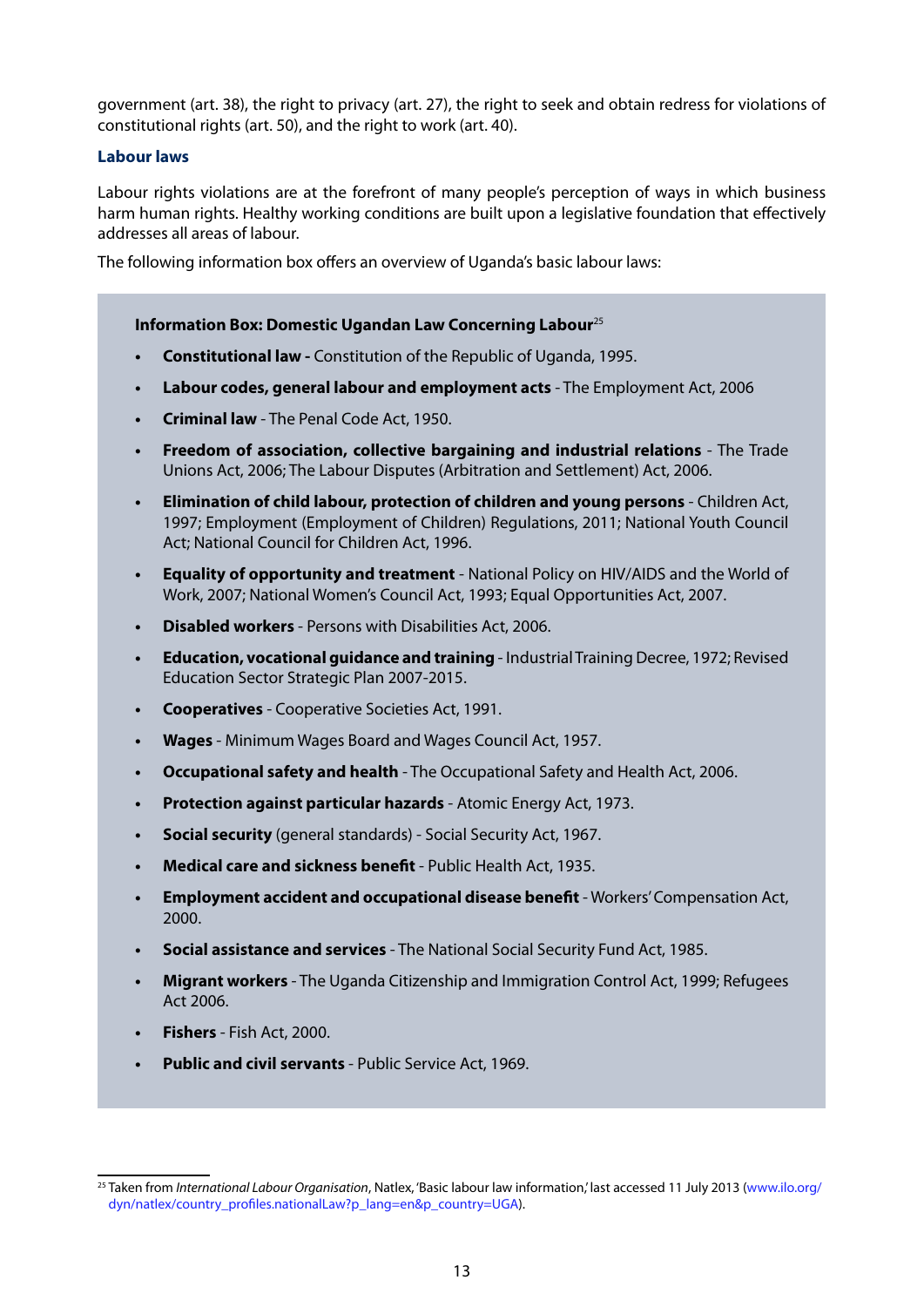In 2006 a new set of labour laws were put in place in Uganda to ensure compliance with International Labour Organisation (ILO) standards.<sup>26</sup> Despite these reforms, some areas of labour law in Uganda remain limited, notably laws to protect elderly workers, employment security, termination of employment, paid leave, and maternity protection.

However the core issues relating to labour predominantly concern legal implementation rather than content. A study on the topic found that challenges in implementation included, "the inadequate facilitation to labour officers, non-recognition of labour unions, non-functioning of the industrial court, dual recognition of labour unions on the side of employers, informalization of labour and ignorance of the law by both workers and employers."<sup>27</sup>

2012 estimates put the percentage of the working population engaged in casual work (i.e. not employed in permanent jobs) at 86%. Commentators have suggested that since the global financial crisis, employers have been able to cut costs by using agency, short-contract, and temporary workers.<sup>28</sup> Opportunities to unionise are therefore essential in Uganda.

The Uganda Labour Resource Centre (ULRC) and Friedrich Ebert Stiftung (FES) made practical suggestions to address the above issues in a May 2011 report entitled *Baseline Survey on the Implementation of New Labour Laws in Uganda: A Case Study Of Kampala, Wakiso, Jinja, Gulu and Mbarara Districts*. 29 The Ministry of Gender, Labour and Social Development is advised to appoint more labour officers to cover all of Uganda's districts. The ULRC-FES report also recommended centralising labour administration for the sake of efficiency and even deployment of officers.<sup>30</sup> At the time that these recommendations were made, the report expressed concern that the Industrial Court was not operational; at the time of publishing this report, this was still the case.<sup>31</sup>

The 2011 report also called for the compilation of labour regulations to guide labour unions away from enabling "dual recognition", whereby employees are members of more than one union in the same sector.<sup>32</sup> Strengthening Uganda's Occupational Health and Safety Department was also called for as an urgent matter, particularly with reference to "the numerous occurrences of occupational accidents and unhealthy working environment in the construction and commercial agricultural sectors respectively."<sup>33</sup> Given that the oil sector will require intensive construction and similar work, this particular recommendation is particularly pertinent.

The Guiding Principles place a strong emphasis on enforcement of standards that require businesses to respect human rights. In the case of labour rights, although businesses in the oil industry have a framework to adhere to, Uganda will not adequately fulfil its duty to protect if it does not effectively ensure adherence to these standards.

<sup>26</sup> Friedrich Ebert Stiftung and Uganda Labour Resource Centre, *Baseline Survey on the Implementation of New Labour Laws in Uganda: A Case Study Of Kampala, Wakiso, JiJa, Gulu and Mbarara Districts*, May 2011 (www.fes-uganda.org/media/ documents/Labour\_Study\_2011.pdf) p.19.

<sup>27</sup> *Ibid.*

<sup>28</sup> Akello J, 'Uganda: Investors Reaping From Casual Jobs', *The Independent via allAfrica*, last updated 15 November 2012 (allafrica.com/stories/201211160076.html).

<sup>29</sup> FES and ULRC (2011), *op. cit.* (n.26).

<sup>30</sup> FES and ULRC (2011), *op. cit.* (n.26). p.51

<sup>31</sup> International Labour Organisation, *LAB/ADMIN Uganda*, last updated 4 March 2013, (www.ilo.org/labadmin/info/ WCMS\_209370/lang--en/index.htm)

<sup>32</sup> FES and ULRC (2011), *op. cit.* (n.26). p.52.

<sup>33</sup> FES and ULRC (2011), *op. cit.* (n.26) p.53.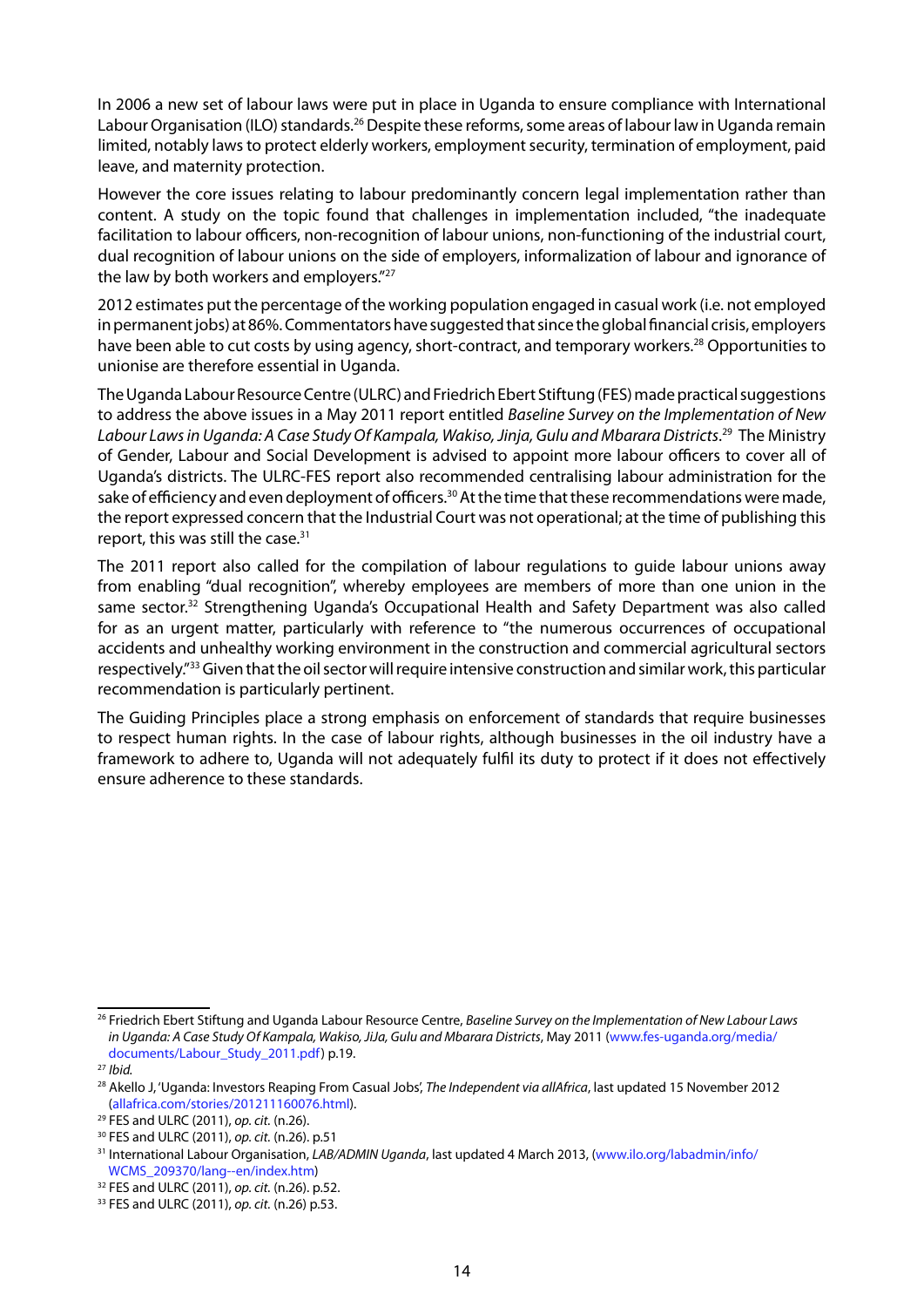#### **Environmental law**

Uganda has a number of environmental laws and regulations in place that are relevant to the oil sector. These include the following:

#### **Information Box: Domestic Ugandan Law Concerning the Environment**<sup>34</sup>

- The National Environment (Audit) Regulations, 2009.
- The National Environment (Minimum Standards For Management Of Soil Quality) Regulations, 2001.
- The National Environment (Minimum Standards for Discharge of Effluents into Water or Land) Regulations, 1999.
- The National Environment (Access to Genetic Resources and Benefit Sharing Regulations 2005.
- The National Environment (Wetlands, Riverbanks and Lakeshores Management) Regulations, 2000.
- The National Environment (Noise Standards and Control) Regulations, 2003.
- The National Environment Impact Assessment Regulations, 1998.
- The National Environment Act, 1998.
- The National Environment Water Act, 1997.
- The National Environment Mining Act, 2003.
- The National Environment Forestry and Tree Planting Act, 20003.
- The National Environment Waste Management Regulation, 1998.
- The National Environment Ozone Depletion and Substances Products Regulations, 2001.
- The National Environment Hilly and Mountainous Areas Regulations, 2000.

Uganda's National Environmental Impact Assessment (EIA) Regulations are particularly relevant to the business and human rights conversation for a number of reasons. Firstly, the human right to a healthy environment has been widely recognised<sup>35</sup> and impact assessments offer a means by which to identify how the environment could be at risk. This is particularly important in the oil industry, where the environment can be heavily affected.

Secondly, in the absence of a legal requirement upon companies to conduct a social impact assessment (as is the case in Uganda)<sup>36</sup>, EIAs are often a key avenue for voicing local social concerns. Project briefs, environmental impact review reports, environmental impact evaluation reports, environmental impact statements, terms of reference, public comments, reports of the presiding officer at a public hearing, or any other information submitted to the Executive Director or the Technical Committee of the National Environment Management Authority (NEMA) are, legally speaking, public documents. <sup>37</sup> Details of

<sup>&</sup>lt;sup>34</sup> National Environment Management Authority (NEMA), 'Environmental Laws of Uganda,' accessed 2 July 2013, (www.nema-ug. org/environment\_regulations.php).

<sup>35</sup> For example under Article 24 of the African Charter on Human and Peoples' Rights, 27 June 1981, *OAU DocCAB/LEG/67/3 rev. 5, 21 I.L.M. 58.*

<sup>36</sup> Akello C.E, Environmental Regulation in Uganda: Successes and Challenges, 3(1) *Law, Environment and Development Journal*  (2007), p.20.

<sup>&</sup>lt;sup>37</sup> Part VII, Art 29 of Uganda's Environmental Impact Assessment Regulation states that, "(1) Subject to article 41 of the Constitution and subsection (3) of section 85 of the Act, any project brief, environmental impact review report, environmental impact evaluation report, environmental impact statement, terms of reference, public comments, report of the presiding officer at a public hearing or any other information submitted to the Executive Director or the Technical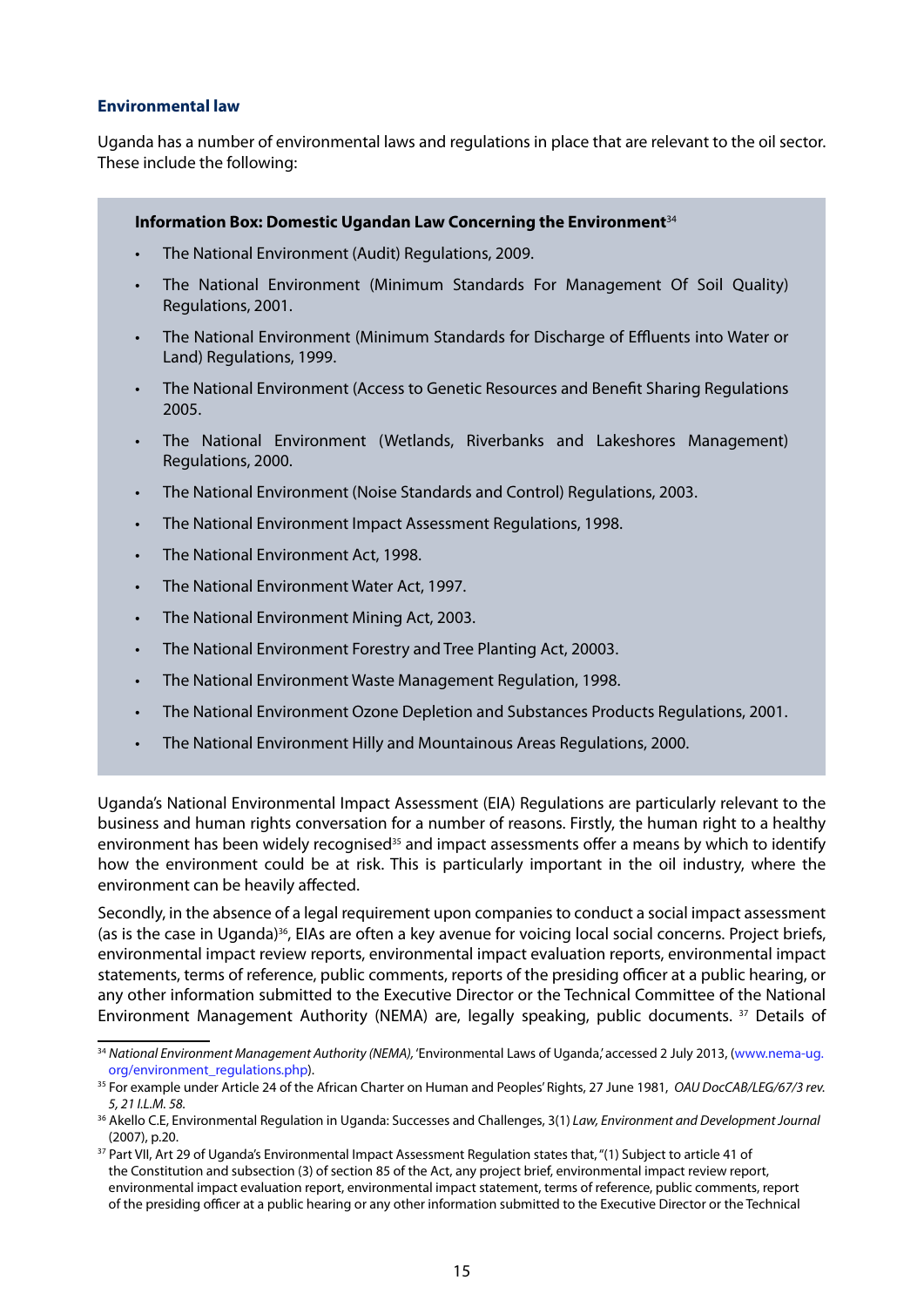Environmental Impact Statements should be open to public comment<sup>38</sup> and, at the discretion of the Executive Director of NEMA, public hearings can be held.<sup>39</sup>

Uganda's EIA process has come under fire, both generally and with regards to the Uganda's (Albertine Graben) oil exploration and production area. Firstly, as oil exploration activities are subject to EIAs on a case-by-case basis - with each exploration well, for example, needing an EIA – no comprehensive environmental and social impact study in the Albertine Graben has yet been completed.40

Secondly, some EIA's are criticised for being sub-standard and ethically compromised, as they are conducted by private practitioners on behalf of project



The view from Butiaba Escarpment looking west towards Lake Albert. Copyright: Sarah McCans, 2006 Under a Creative Commons Licence. Please see: http://creativecommons.org/licenses/by/2.0/legalcode

developers. Achilles Byaruhanga, the Executive Director of the conservation NGO *Nature Uganda* has claimed, "The EIA experts dance to the tune of the developers who pay them. They fear they will lose their contracts if they do the right thing, so in the end the quality is compromised."41 Commentators have also highlighted a shortage of EIA experts in Uganda.

Manpower within NEMA is reportedly also too low to handle the influx of EIAs; the result can be that the process is evaded. The Director of an environmental consultancy is quoted as saying in 2012 that he had been waiting three years for his reports to be processed rather than the legally prescribed three months, "NEMA takes forever to approve or disapprove reports. If a developer waits for this long, they may lose business or go bankrupt. So there are many developers dodging the mandatory EIA process."42 The same Director also alleged that in a 2012 meeting with NEMA, he learned that the Agency had 500 EIAs under review.43

Moreover, there are significant exceptions to Uganda's environmental protection, for example, the permissibility of gas flaring.44 Flaring occurs when the gas associated with oil production is burned. Flaring has primarily been criticised when oil companies do not or cannot commoditise the gas (for technical or financial justifications), and subsequently flare continuously. The practice can lead to severe health problems, environmental degradation, local toxic rain, and high levels of carbon emissions. The Guardian has reported that gas flaring in Nigeria is regarded as the biggest source of CO2 [carbon dioxide] emissions in sub-Saharan Africa.45

Committee under these regulations shall be public documents." And "(2) Any person who desires to consult the documents described in sub-regulation (1) of this regulation shall, subject to section 85 of the Act, be granted access by the Authority on such terms and conditions as the Authority considers necessary." Notably, Art 29 permits developers to claim that any such information is proprietary, upon which the Executive Director of NEMA can take adequate precautions to prevent disclosure of such information. Republic of Uganda, The Environmental Impact Assessment Regulation, S.I. No. 13/1998, (nema-ug.org/regulations/eia\_egulations.pdf).

<sup>38</sup> *Ibid.* Art 19.

<sup>&</sup>lt;sup>39</sup> *Ibid.* Art. 21 and 22.<br><sup>40</sup> Nalubega F, 'Uganda's Environmental Impact Assessment process under fire', *Oil in Uganda*, last updated 13 September 2012 (www.oilinuganda.org/features/environment/ugandas-environmental-impact-assessment-process-under-fire.html). 41 *Ibid.*

<sup>42</sup> *Ibid.*

<sup>43</sup> *Ibid.*

<sup>44</sup> Macalister T, 'Tullow Oil given licence to flare Ugandan gas', *The Guardian*, last updated 16 February 2010 (www.guardian. co.uk/business/2010/feb/16/tullow-oil-uganda-agreement). 45 *Ibid.*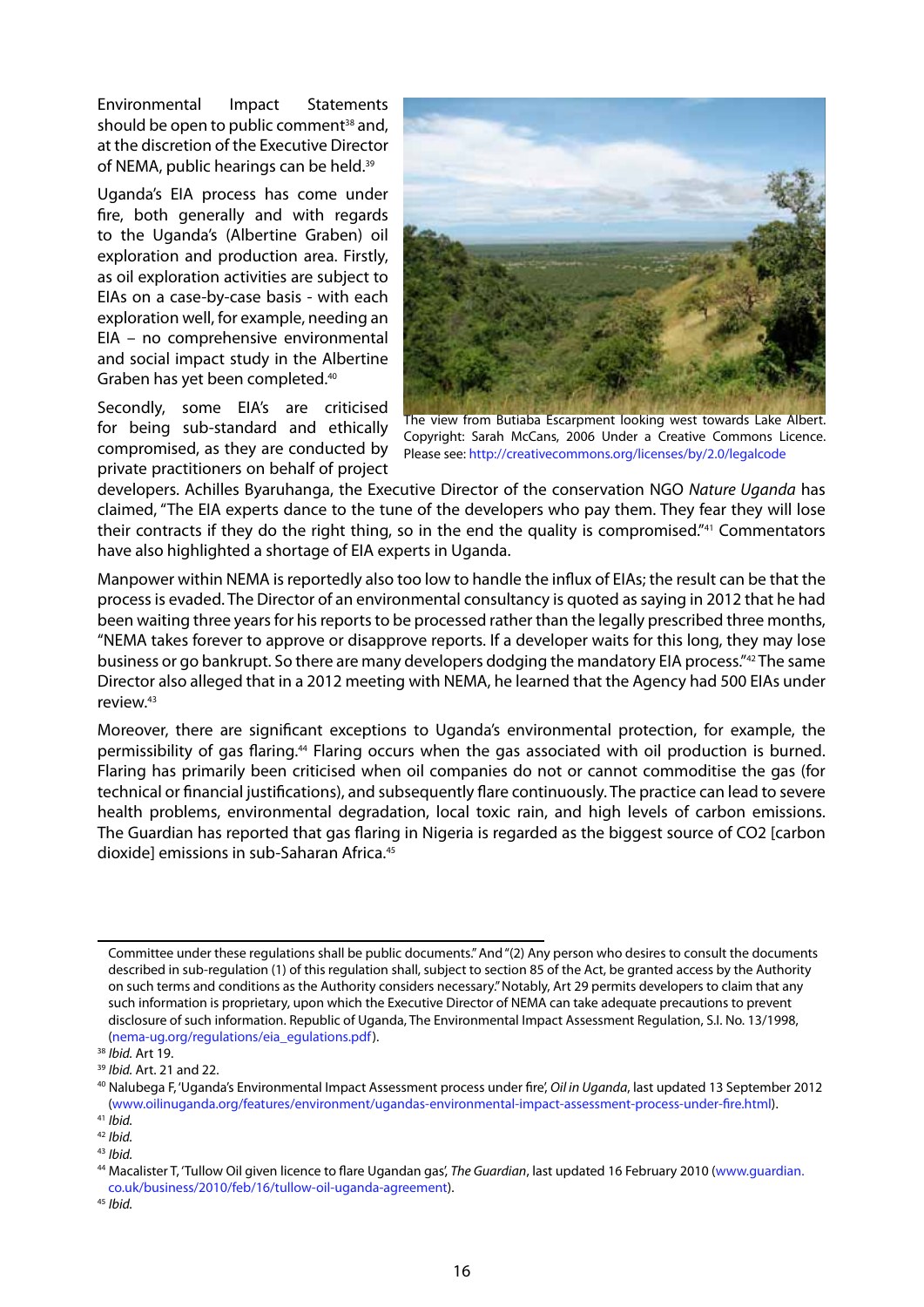Uganda's Petroleum (Exploration, Development and Production) Act permits gas flaring:<sup>46</sup> "A licensee shall not flare or vent petroleum in excess of the quantities needed for normal operational safety without the approval of the Minister on the advice of the Authority." Normal operational safety - and therefore the level at which flaring becomes excessive - is not defined in the Act, and hence is open to interpretation by companies.

Uganda's Petroleum Exploration and Production Department (PEPD) has commented on gas flaring that has already occurred in Uganda:

*In Uganda, flaring has undergone transformation starting from the first burner that was used at Mputa 1. This first technology used was rejected by Government as it caused huge environmental challenges. The technology progressed to use of an ever green burner which is environmentally friendly. PEPD has received recognition from Schlumbeger for using an energy efficient burner and also from NEMA for Environmental Protection. Currently, flaring during well testing has stopped and the crude oil is instead stored. Government plans to sell the crude from well testing to factories for generation of power and therefore there is no flaring during current well testing operations.47*

Although this limits flaring at present, it does not preclude it in future. This is an area of environmental legislation that warrants serious attention. However, due to contractual obligations that Uganda has entered into with oil companies, prohibiting gas flaring at this point will be difficult for Uganda's legislature.

Other progressions in environmental protection from oil-related activities have been more constructive. For example NEMA has drafted a contingency plan to avoid oil spillage alongside detection mechanisms and a quick alert system in case of a problem. NEMA has stated that the plan will outline roles and responsibilities for each stakeholder from the village level up.<sup>48</sup>

Whilst there is notable regulatory coverage of environmental protection issues in Ugandan law, lack of enforcement, delays, and understaffing are barriers to the effective realisation of these standards. For example, pollution control is well regulated under certain provisions in Uganda's new Oil Acts<sup>49</sup> and the National Environment Act<sup>50</sup>. Yet, there are reports that communities are already affected by the strong odours from mud pits that are dug during oil exploration.51

<sup>46</sup> Republic of Uganda (2), *Petroleum (Exploration, Development and Act 3 Production) Act, 4 April 2013*, (www.petroleum.go.ug/ uploads/Petroleum%20(EDP)%20Act%202013.pdf), Section 100.

<sup>47</sup> *Petroleum Exploration and Production Department of the Ministry of Energy and Mineral Development*, 'Common Frequently Asked Questions' accessed 10 April 2013 (www.petroleum.go.ug/page.php?k=faqs).

<sup>48</sup> Kagolo F, 'NEMA drafts oil spill contingency plan', *New Vision Uganda*, last updated 22 April 2013 (www.newvision.co.ug/ news/641882-nema-drafts-oil-spill-contingency-plan.html).

<sup>49</sup> See Republic of Uganda, *Petroleum (Exploration, Development and Act 3 Production) Act,* 2013, in particular: Section 3 "Compliance with environmental principles", (1) "A licensee and any other person who exercises or performs functions, duties or powers under this Act in relation to petroleum activities shall comply with environmental principles and safeguards prescribed by the National Environment Management Act and other applicable laws," Section 88(2), "a licensee shall take all reasonable steps necessary to secure the safety, health, environment and welfare of personnel engaged in petroleum activities in the licence area including" (for example) (a) "controlling the flow, and preventing the waste or discharge, into the surrounding environment, of petroleum, gas which is not petroleum or water," and (f) "preventing the pollution of any water well, spring, stream, river, lake or reservoir by the escape of petroleum, water, drilling fluid, chemical additive, gas not being petroleum or any other waste product or effluent."

<sup>50</sup> See Republic of Uganda, *The National Environmental Act, Cap 153,* 1995, in particular: (noting that the Act defines "pollutant" as "any substance whether liquid, solid or gaseous which directly or indirectly - (i) alters the quality of any segment or element of the receiving environment so as to affect any beneficial use adversely; or (ii) is hazardous or potentially hazardous to health, and objectionable odours, radioactivity, noise, temperature change or physical, chemical or biological change to any segment or element of the environment) Section 100: "Offences relating to pollution: Any person who – (a) pollutes the environment contrary to a condition contained in any pollution licence under section 61; or (b) discharges any pollutant into the environment contrary to Part VIII of this Act, commits an offence and is liable on conviction to imprisonment for a term of not less than eighteen months or to a fine of not less than one hundred and eighty thousand shillings and not more than eighteen million shillings or to both."

<sup>51</sup> Kasimbazi E, *Legal and Environmental Dimensions of Oil Exploration in Uganda*, Presentation, Faculty of Law, Makerere University, Kampala, Uganda (http://goo.gl/8lLy6h).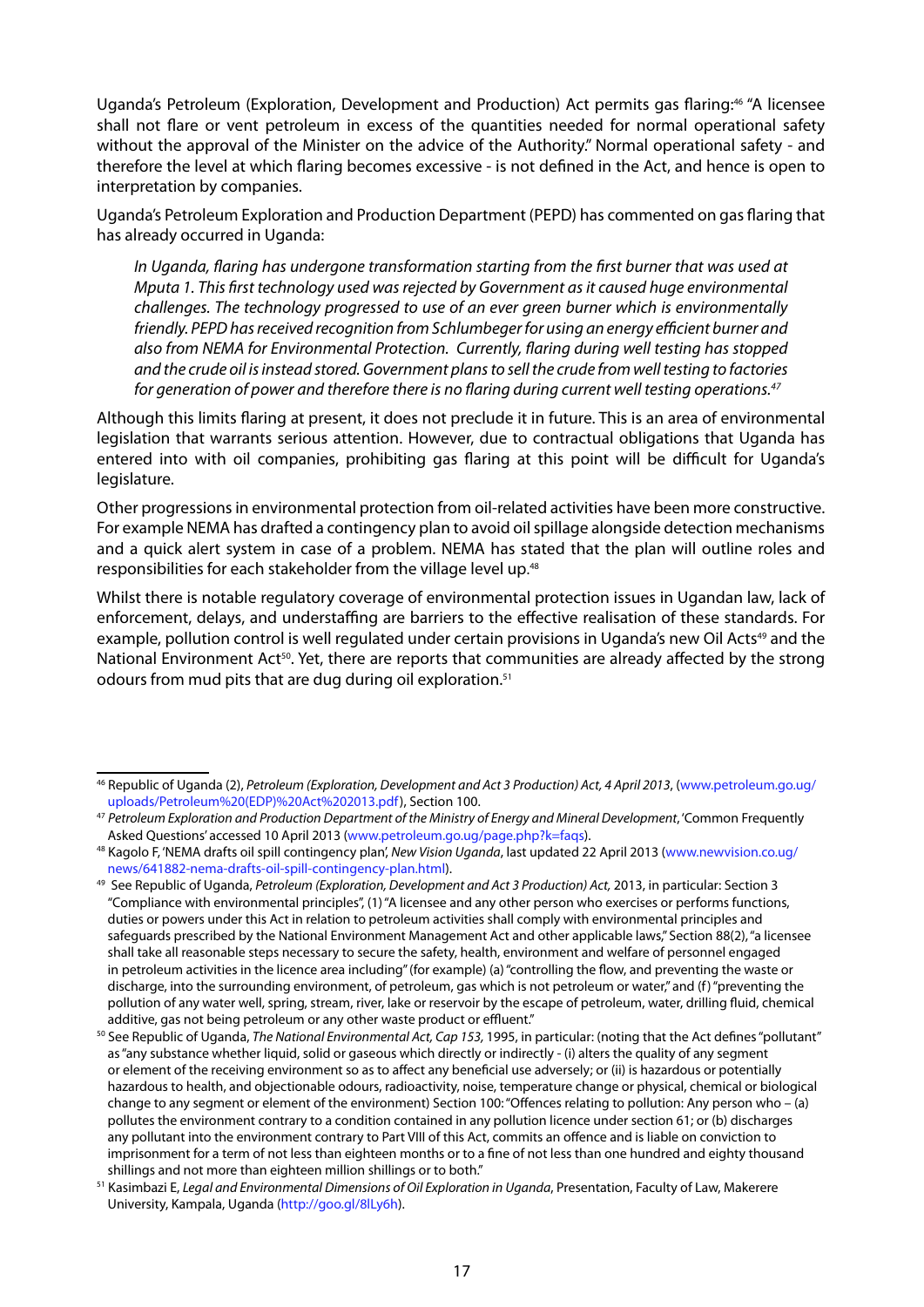#### **Land ownership**

Laws governing land ownership have a profound ability to regulate businesses' human rights impacts. Removing Ugandan citizens from their land, rehousing them, and compensating them adequately has already proved controversial in the oil-producing areas (see Paper One of this series - *Uganda's oil sector and potential threats to human rights* - for a more detailed explanation of the issues associated with business and land<sup>52</sup>). Much of this land has, or will be, bought up by private developers, including international oil and service companies. It is vital that Uganda's laws protect their citizens' land rights and ensure that any changes of ownership or location are just.

Businesses report that land deals in Uganda are difficult processes and that there are problems verifying land ownership.<sup>53</sup> Commentators have explained, "The majority of Ugandans perceive ownership of land in the "traditional African sense," according to a national survey where 75% of respondents claimed they owned land, although 95% of Ugandans do not have land titles (Ministry of Lands, Housing and Urban Development, 2011)."54 This contrasts with an increasing government lean towards individualisation of land, i.e. confering permanent use rights to individuals.<sup>55</sup> Crucially, this enables the transfer or sale of land, something that the Government likely perceives as a necessity for economic development.

The effect of land-claim disagreements and mishandling is already palpable, both through bought-up land, and through forced relocation. In Buliisa District, conflicts over land ownership have escalated in recent years. Allegations of police detention and beatings of local landowners are increasingly common, as land is bought up, either fraudulently or under a cloud of misunderstanding, and sold onto the major oil companies or other developers.<sup>56</sup>

In addition, the construction of Uganda's oil refinery will officially displace 7,118 people,<sup>57</sup> but unofficial figures estimate much higher, at around 30,000 people.58 Such displacement takes place in a country where land rights are emotive, a source of conflict, and highly politicised. For example, at present, over 90% of domestic disputes in Uganda relate to land.<sup>59</sup>

Ownership of land is affirmed in Uganda's Constitution (Section 237(1)), which states that "Land in Uganda belongs to the citizens of Uganda…in accordance with the land tenure systems provided for in this Constitution."<sup>60</sup> The two key Acts governing land are The Land Act of 1998<sup>61</sup> (amended 2010<sup>62</sup>) and the Land Acquisition Act of 1965<sup>63</sup>.

The Investment Code Act of 1991 (revised 2000) is also relevant to the acquirement of land by investors.<sup>64</sup> Investors can gain ownership over land through direct negotiation with private landowners, or through the acquisition of government land held by various agencies, including the District Land Boards, the Uganda Land Commission, or the Uganda Investment Authority.<sup>65</sup> These laws limit the Ugandan

<sup>52</sup> Wass G and Musiime C, *Business, Human Rights, and Uganda's Oil. Part I: Uganda's oil sector and potential threats to human rights*, IPIS Research and ActionAid International Uganda, (www.ipisresearch.be/download.php?id=413).

<sup>53</sup> World Bank, 2004, Uganda - Second Private Sector Competitiveness Project. Washington D.C., *The World Bank*. accessed 5 April 2012, (documents.worldbank.org/curated/en/2004/07/5038638/uganda-second-private-sectorcompetitivenessproject).

<sup>54</sup> Owaraga N, 'Conflict in Uganda's Land Tenure System', *Africa Initiative, Africa Portal*, last updated 14 May 2012, (www. africaportal.org/articles/2012/05/14/conflict-uganda%E2%80%99s-land-tenure-system). <sup>55</sup> *Ibid.*

<sup>56</sup> Oil in Uganda, *Oil in Uganda Newsletter*, Issue 2, August 2012 (www.oilinuganda.org/wp-content/plugins/downloadsmanager/upload/OIL%20IN%20UGANDA%20ISSUE%202%20(AUGUST%202012).pdf) p.3.

<sup>57</sup> Ongode, B, Compensation of refinery residents commences Oil in Uganda, last updated 25 October 2013 (www. oilinuganda.org/features/land/compensation-of-refinery-residents-commences.html).

<sup>&</sup>lt;sup>58</sup> Kasoma A, 'Oil Refinery to Displace 30000', The Independent, last updated 4 June 2012, (www.independent.co.ug/business/ business-news/5859-oil-refinery-to-displace-30000).

<sup>59</sup> Owaraga N (2012), *op. cit.* (n.54).

<sup>60</sup> Republic of Uganda (1), *op.cit.* (n.24). N.B. These tenure systems are: customary, freehold, mailo and leasehold.

<sup>61</sup> Republic of Uganda (2), *Land Act*, 1998.

<sup>62</sup> Republic of Uganda (3), *Land (Amendment) Act*, 6 January 2010.

<sup>63</sup> Republic of Uganda (4), *Land Acquisition Act*, 1965.

<sup>64</sup> Republic of Uganda (5), *Investment Code*, 1991. Republic of Uganda, *Investment Code Act, Cap 92 Revised Edition,* 2000.

<sup>&</sup>lt;sup>65</sup> Stickler M.M, 'Governance of Large-Scale Land Acquisitions in Uganda: The role of the Uganda Investment Authority', (Paper presented at the International Conference on Global Land Grabbing II October 17‐19, 2012), *Land Deal Politics Initiative* (available at www.cornell-landproject.org/download/landgrab2012papers/stickler.pdf), p.10.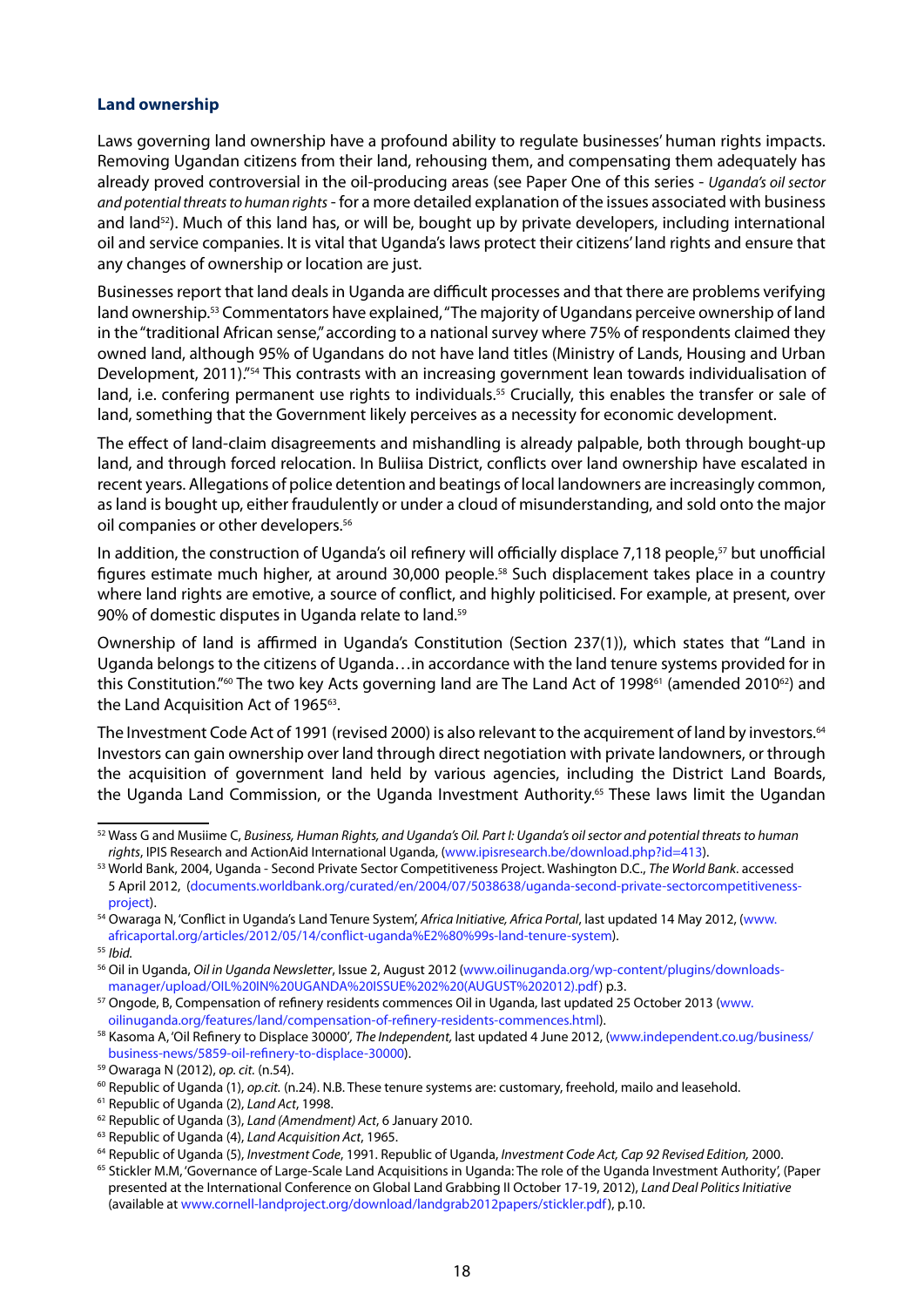government's land acquisition: if used or lived-upon, acquisition must be within reasonable limits and in the interest of the public good.

However, the notion of "public good" is changing with the global desire to attract investment. The Institute of Human Rights and Business have commented that:

*"The State has the right to take over land for public purpose. While states have used this doctrine usually to build highways, power plants, irrigation projects, and other major infrastructure development projects, lately states have begun acquiring land for commercial ventures [...] There is no clarity and alignment about the idea of "public good" from a human rights perspective […] Are there ways to distinguish legitimate activities for public good versus purely economic activities? What constitutes the public?"*<sup>66</sup>

There are hopes that Uganda's National Land Policy of 2011<sup>67</sup> will lead to significant land reforms in the country, bringing clarity on how and whether the government can acquire land for investments, and the specificities of ownership. Yet this appears to have not yet been the case. There is still widespread consternation about the way in which the Ugandan government acquires land from its people by way of the Land Acquisition Act.<sup>68</sup> It does so using the justification of public good, yet such acquisition is often for investors to buy, sell or lease the land.<sup>69</sup>

If the government under the reasoning of "public good" acquires land, legally, compensation must be given. According to the Ministry of Lands, Housing and Urban Development, the Ministry makes calculations about compensation owed to local communities affected by oil extraction in the Albertine Graben using figures from District Land Boards. However, this process is then handed over to the Ministry



A Ugandan citizen stands on the two acres of land he has left to make a living from. From a series by Friends of the Earth on Land Grabbing in Uganda. Copyright: Friends of the Earth, 2011, Creative Commons. Under a Creative Commons Licence. (Please see: http://creativecommons.org/licenses/by-nc-nd/2.0/legalcode).

<sup>66</sup> Institute of Human Rights and Business, *Preventing Conflicts Over Land: Exploring the role of business and the value of human rights approaches*, Draft Position Paper, November 2009, (http://www.ihrb.org/pdf/Preventing\_Conflicts\_over\_Land-Draft\_ Position\_Paper\_Nov09.pdf), p.13. 67 'The Uganda National Land Policy', March 2011, *Ministry Of Lands, Housing And Urban Development.*

<sup>68</sup> Republic of Uganda (4), *op.cit.* (n.63).

<sup>69</sup> *Ibid.*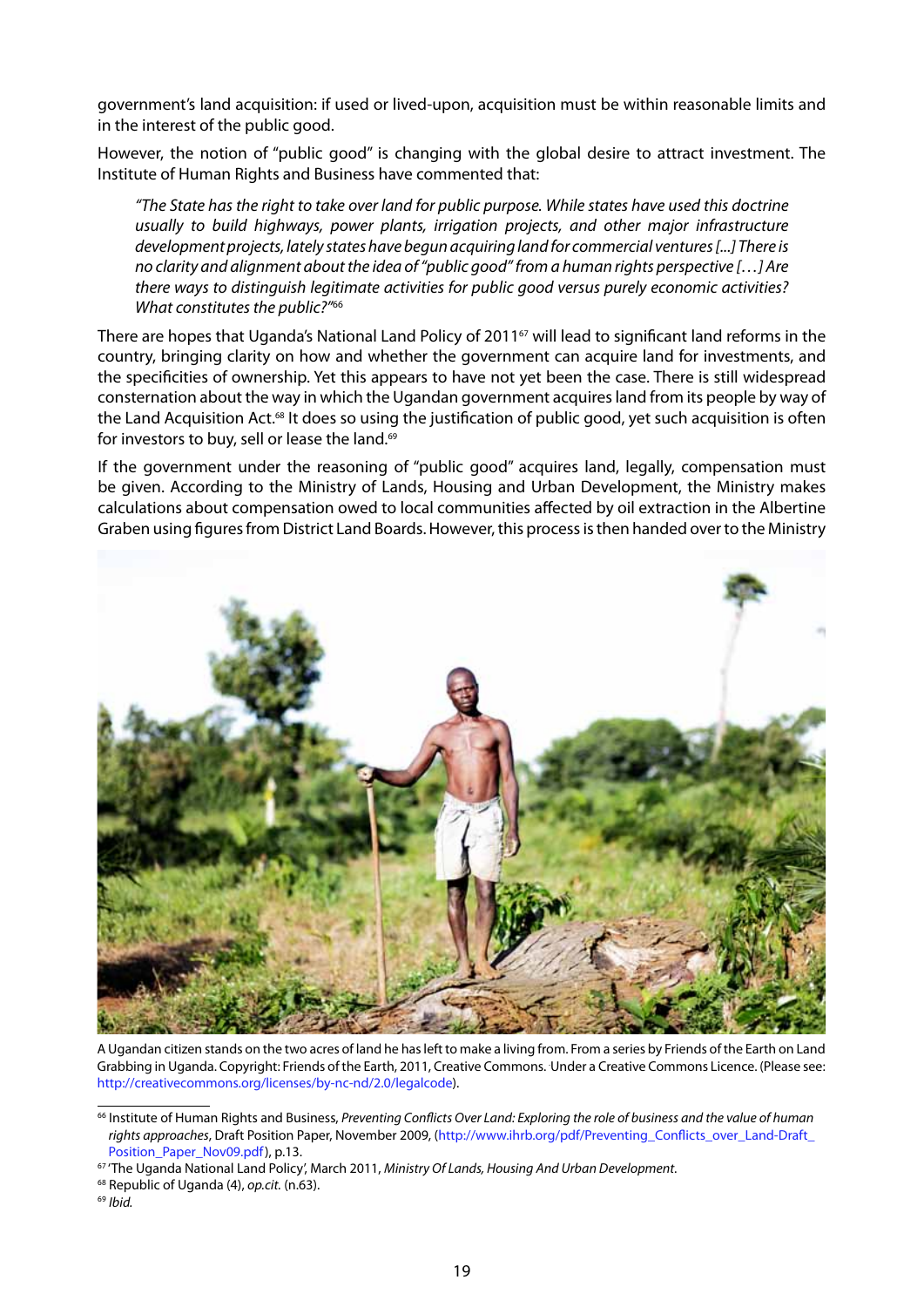of Energy and the private sector to implement.<sup>70</sup> It can then be unclear to relocated communities who could be to blame for perceived unfairness of compensation.

For example, Uganda's Bujagali Interconnection Project, completed in 2012 at a cost of \$230 million, saw conflict between the company workers and the local populations; the latter com claimed that work was being started before adequate compensation had been provided to them. The former inhabitants of the project site also claimed that relocation plans were inadequate and that they were being "treated like refugees" who were being moved to poor quality housing in remote rural areas without running water or electricity.<sup>71</sup>

Inadequate consultation is also cited as an ongoing issue, for example in the Kalangala oil palm project and the hydropower project in Kiryandongo district. Neumann Kaffee Gruppe, a German company run the Kaweri Coffee Plantation in Mubende district, have come under domestic and international fire over the accusation that 2,000 people were forcibly evicted and denied adequate compensation under their project.<sup>72</sup>

Essentially, although Uganda's policies and legislation can offer considerable protection to Ugandans against narrow investment interests, the spirit of protection is not necessarily reflected in practice. Moreover, it is not clear whether these laws provide "necessary human rights coverage in light of evolving circumstances", as recommended by the UNGPs.73 Indeed, the Guiding Principles go on to emphasise that "greater clarity in some areas of law and policy, such as those governing access to land, including entitlements in relation to ownership or use of land, is often necessary to protect both rights-holders and business enterprises."74 This certainly appears to be the case in Uganda.

## **Transparency, freedom of information, and anti-corruption measures**

Access to information and transparency measures reduce the risk of corruption, whilst also being linked to a number of positive outcomes, including stability and lack of autocracy. The necessity for transparency spans many areas of public life: from governance to justice, finance to State contracts. Yet corruption in Uganda remains rife.75 International donors have cut off Uganda in the past after billions of Ugandan Shillings were found in the Office of the Prime Minister.<sup>76</sup> Uganda's new oil laws (to be discussed on p.29) have consolidated fear that the oil industry will follow in the trend of government opacity and foster an environment for corruption due to a lack of Parliamentary oversight over revenues.

Academics Kathman and Shannon have studied how oil extraction could impact domestic instability in Uganda under two juxtaposing scenarios: an opaque government, and a transparent one. The authors used an existing statistical model to conduct simulations for Uganda's "future realities" – notably increasing levels of oil production, and changes in Uganda's form and quality of governance.

Kathman and Shannon start from the present – no oil production in Uganda, which is an anocracy (i.e. a country that is neither fully democratic nor autocratic) with moderate corruption.<sup>77</sup> They also start with the estimate that Uganda's current likelihood of experiencing new civil unrest is 8.41%.

The two lines in the graph below chart the likelihood of civil unrest in Uganda, should the country become amongst the top fifty, forty, thirty etc. oil producing countries in the world. The grey line's trajectory is determined by increasing Uganda's hypothetical level of political corruption and authoritarianism to "reflect the transformative process indicated by the resource curse theory, $\frac{n}{8}$  – i.e. if President Museveni

<sup>&</sup>lt;sup>70</sup> Interview, IPIS *and Ref Dennis Obbo, Ministry of Lands and Urban Development,* Kampala, Uganda, February 2013.<br><sup>71</sup> Balemesa T, 'Uganda: Law of the Land - Land Grabs Threaten Local Livelihoods in Uganda', in *Think A* last updated on 28 November 2012, (allafrica.com/stories/201211290864.html).

<sup>72</sup> *Ibid.*

<sup>73</sup> HRC(1) (2011), *op.cit*. (n.6), Part I. Article B(3).

<sup>74</sup> HRC(1) (2011), *op.cit*. (n.6), Part I. Article B(3).

<sup>75</sup> Ssekika E, "10 reasons corruption persists in Uganda", *The Observer*, last updated 12 December 2012, (www.observer.ug/ index.php?option=com\_content&task=view&id=22598&Itemid=114). 76 Tran M, 'UK suspends aid to Uganda as concern grows over misuse of funds', *The Guardian*, last updated 16 November 2012,

<sup>(</sup>www.theguardian.com/global-development/2012/nov/16/uk-suspends-aid-uganda-misuse).

<sup>77</sup> Kathman, J and Shannon, M, Oil Extraction and the Potential for Domestic Instability in Uganda*, African Studies Quarterly,* 12(3), Summer 2011, p.33.

<sup>78</sup> *Ibid.* p.33.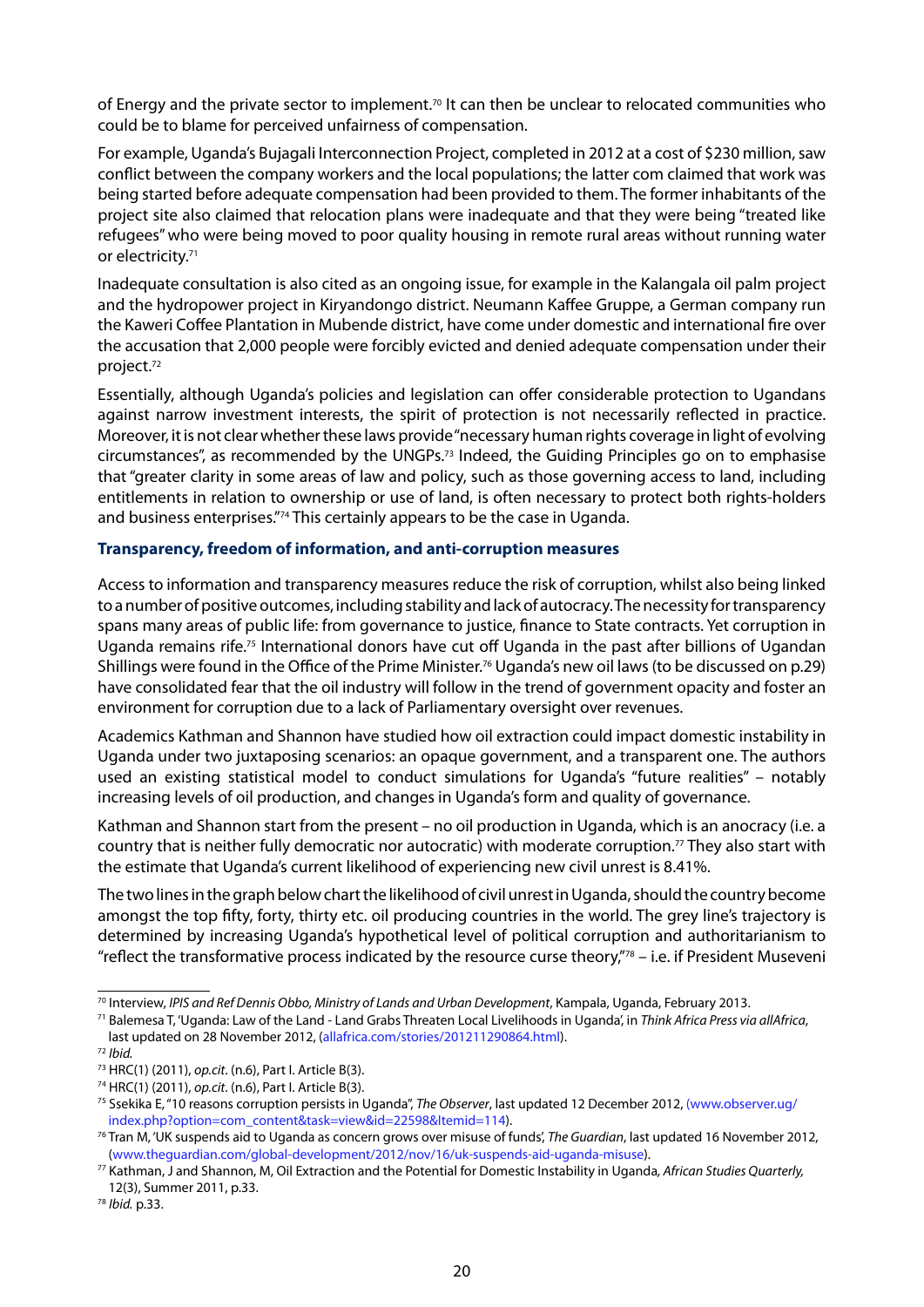follows in the footsteps of other "resource-cursed" countries. The black line charts the opposite -"reforms are implemented [to] make the political system increasingly transparent, fight corruption, and facilitate a transition to open, competitive, and representative democracy.<sup>"79</sup> Under these conditions, the likelihood of civil conflict in Uganda, if it were to be a top 20 world oil producer, differs from 1.96%



to 14.04%.

Given projections like these, the importance of transparency is considerable. Ensuring ethical business practices in unstable States can be very complicated. Nigeria's history demonstrates that political and civil violence can become inextricably linked with business activity.

Uganda has an Inspectorate of the Government, an independent institution charged with the responsibility of "eliminating corruption, abuse of authority and of public office." 80 Established under

the Constitution and the Inspectorate of Government (IGG) Act of 2002,<sup>81</sup> the Inspectorate's functions and powers include: investigating (or causing investigation – i.e. initiating an investigation / instructing other bodies such as the police to investigate a case); arresting (or causing arrest); prosecuting (or causing prosecution); making orders and giving directions during investigations; accessing and searching, entering and inspecting premises or property; and searching a person or bank account or safe deposit  $box<sub>.82</sub>$ 

Uganda's Anti Corruption Act was passed in 2009<sup>83</sup> and the country now has an Anti Corruption Court.<sup>84</sup> 2010 saw the introduction of The Whistleblowers Protection Act, and the country is coming to the end of a 2008-2013 National Strategy to Fight Corruption and Rebuild Ethics and Integrity in Uganda.<sup>85</sup> The Budget Act of 2001<sup>86</sup> and the Public Finance and Accountability Act of 2003<sup>87</sup> also speak strongly against corruption. The Office of the Auditor General (under the Constitution, National Audit Act and the Public Finance and Accountability Act) is mandated to audit and report on the public accounts of Uganda.<sup>88</sup>

In 2005, Uganda's Access to Information Act was passed.<sup>89</sup> The Act contains provisions for Ugandan citizens to request government-held information and provides channels for the government to respond. However, the Act has also been criticised for not meeting the spirit of a strong right to information, as per Uganda's Constitution. This is due to provisions in the Act that make access to information costly and difficult in practice.<sup>90</sup>

80 The Inspectorate of Government, *Mandate of the Inspectorate of Government*, last accessed 29 October 2013.

<sup>79</sup> *Ibid.* p.34.

<sup>81</sup> Republic of Uganda, Constitution and the Inspectorate of Government (IGG) Act, 2002.

<sup>82</sup> IGG, *op.cit.* (n.80).

<sup>83</sup>The Republic of Uganda (8), *Anti Corruption Act*, 25 August 2009.

<sup>84</sup> *Uganda Radio Network*, "Anti corruption court starts work in December", last updated 4 November 2011, (direct. ugandaradionetwork.com/a/story.php?s=18726&PHPSESSID=92bc5699bd245ae13af5319885b6b177).

<sup>85</sup> The Republic of Uganda (9), *National Strategy to Fight Corruption and Rebuild Ethics and Integrity In Uganda 2008-2013*.

<sup>86</sup> Kuteesa F, Magona I, Wanyera M, and Wokadala J, "Uganda: A Decade of Budget Reform and Poverty Reduction", *OECD Journal on Budgeting*, Volume 6(2), 2006, (www.oecd.org/gov/budgeting/43470207.pdf).

<sup>87</sup> The Republic of Uganda, *The Public Finance and Accountability Act*, 2003.

<sup>88</sup> Office of the Auditor General (OAG), *Legal Mandate*, last accessed 10 December 2013, (www.oag.go.ug/index. php?option=com\_content&view=article&id=26&Itemid=24).

<sup>89</sup> Republic of Uganda (6), *The Access to Information Act*, 2005.

<sup>90</sup> Larsen G, Excell C and Veit P.G, Uganda's Access to Information Regulations: Another Bump in the Road to Transparency, *World Resources Institute*, 30 June 2011.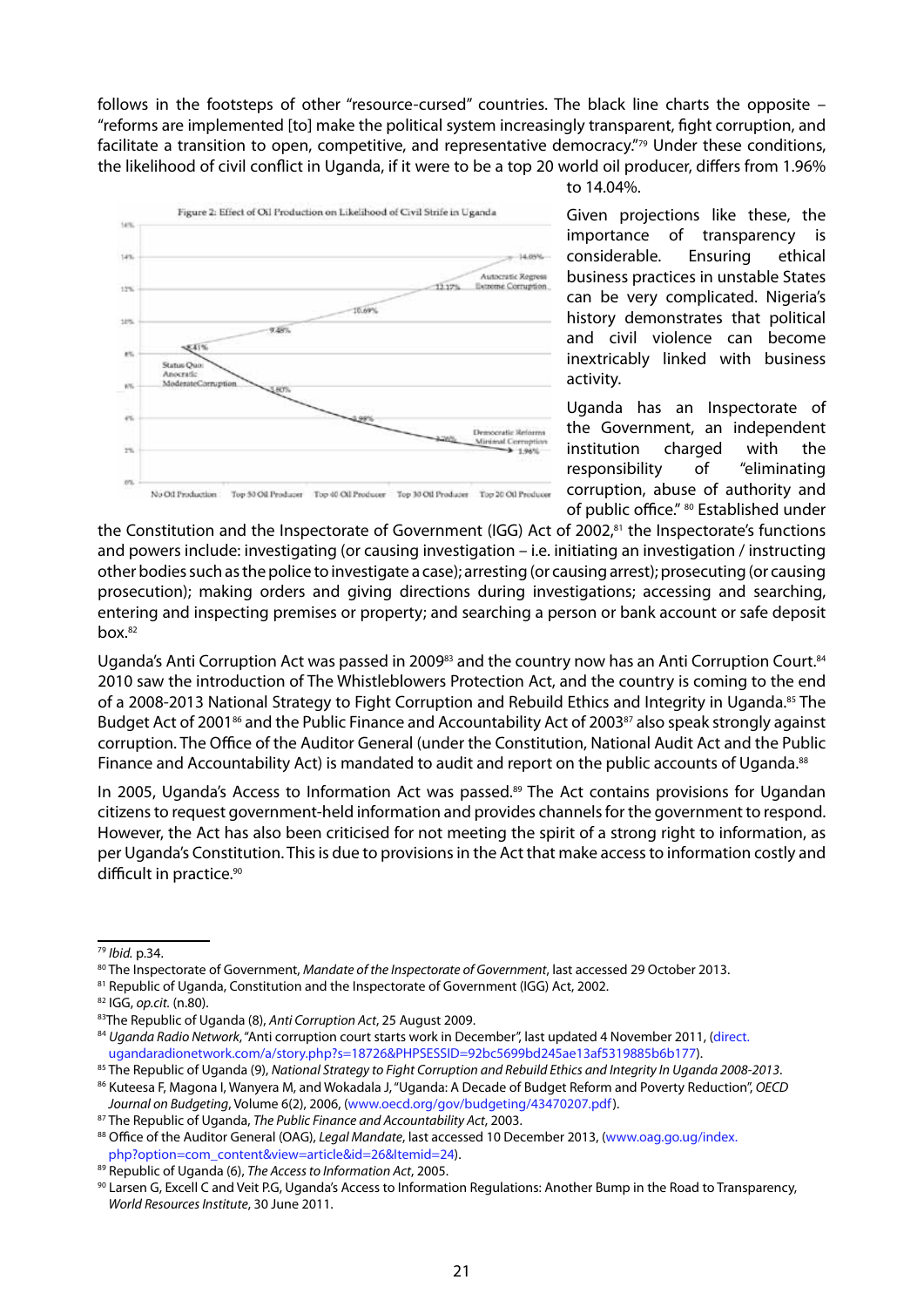Regarding the oil industry, Section 27 of the Act allows Government Information Officers to refuse requests for information if they contain: (a) proprietary information; (b) scientific or technical information, the disclosure of which is likely to cause harm to the interests or proper functioning of the public body; or (c) information supplied in confidence by a third party, the disclosure of which could reasonably be expected:- (i) to put that third party at a disadvantage in contractual or commercial negotiations, or (ii) to prejudice that third party in commercial competition. It is often this last provision that is cited as a justification for not revealing contracts and revenues; government officials can refer to the possibility of a company being at disadvantage if a certain contract is disclosed.<sup>91</sup> The PEPD have elaborated on this:

*"Access to information on oil is limited in order to safeguard the interests of Government and the companies. Documents such as PSAs are kept confidential to avoid malicious intentions of certain groups that may use the information for their own gain against the country's interests. The PSAs [that the] Government [has] signed have all been tabled before Parliament and therefore accessible by the Members of Parliament. The PSAs have sensitive financial information that may harm a companies' financial status and thus need to be handled in a responsible manner. PSAs all over the world are confidential in order to maintain competitiveness."92*

Yet, worldwide, oil contracts *are* increasingly being made public, and there is a strong civil and political push to forward this trend. Open Oil, who collaborated with experts to produce *Oil Contracts: How to Read and Understand them*, explored contracts from Afghanistan, Azerbaijan, Brazil, Ghana, Indonesia, Iraq, Libya and Timor Leste, all of which were in the public domain.<sup>93</sup> Arguments against opaque contracts are strong:

Regarding the claim State often use that contracts forbid public release, the book states that, in most contracts, the wording does not stipulate that contracts cannot be made public, but merely that information attached to oil production, such as seismic data and analysis from drilling should not be disclosed. The authors of the book also highlight the unnecessary step of keeping contracts hidden as going against the grain of the emerging norm of freedom of information.



Citizens from Uganda's oil region are prevented from entering the Parliamentary debate on oil. Copyright: ActionAid, 2012

<sup>91</sup> Interview, *IPIS and Turyatemba L.K, International Alert Uganda*, Telephone, 8 April 2013.

<sup>92</sup> PEPD, *op.cit.* (n.47).

<sup>93</sup> *OpenOil*, "Oil Contracts: How to Read and Understand them" November 2012 (openoil.net/2012/11/06/oil-contracts-how-toread-and-understand-them-out-now).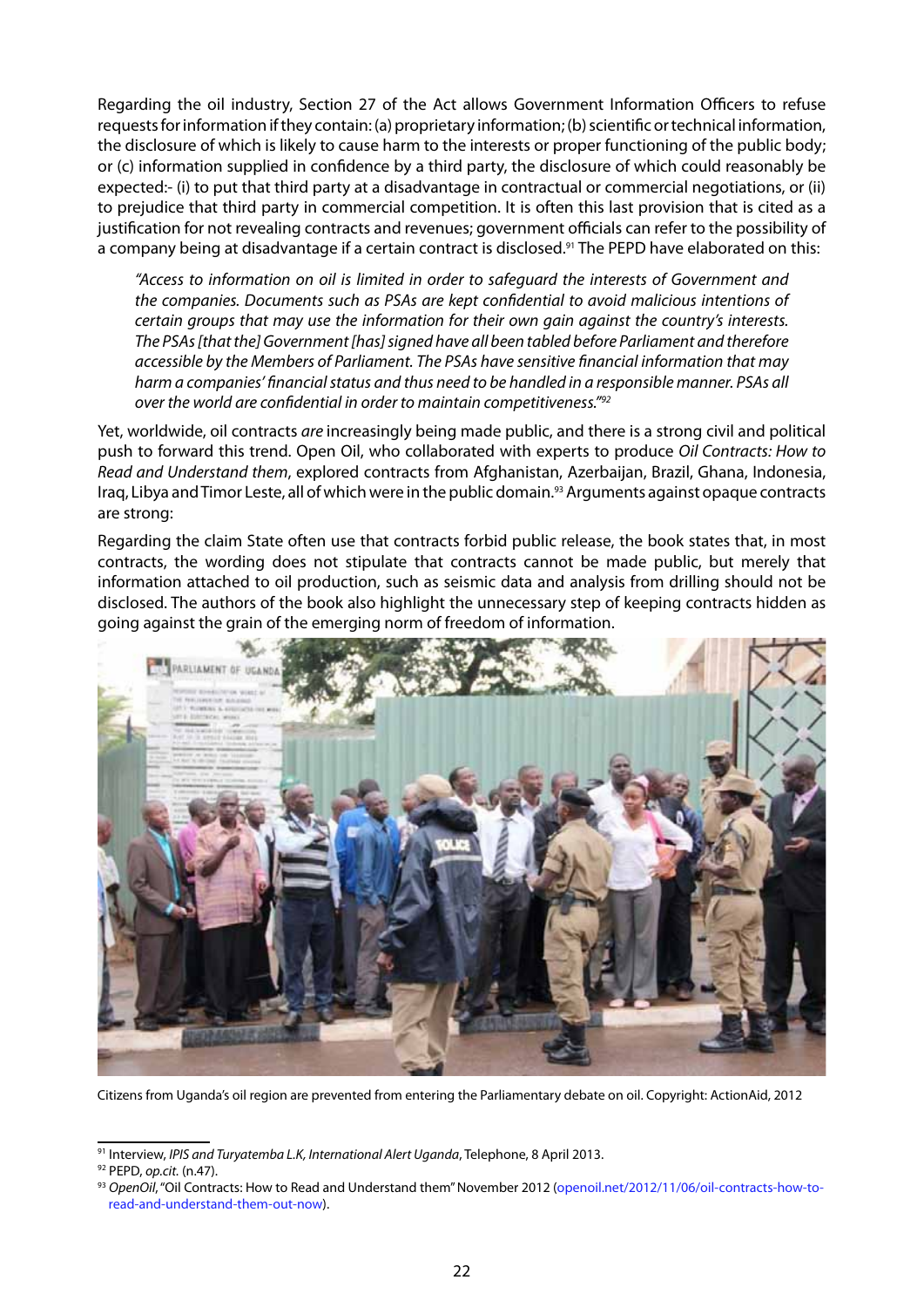Referring to another common claim, that publishing contracts harms commercial interests, the book points out that many contracts are already published on high cost commercial databases. From these, competitors often have easy access to the information that could allegedly "harm commercial interests".

Commentators also highlight structural barriers to information, such as a lack of basic technical equipment and communication systems (computers, adequate internet connection, etc.) within public bodies. This leads to difficulties posting information. Language barriers form another hurdle. For example, if written only in English, EIAs might be inaccessible to affected communities. Moreover, a "culture of secrecy" amongst civil servants is highlighted by other commentators as a main barrier, with officials reluctant to disclose information related to government activities.

Another key way in which the State can ensure that good transparency standards are met is through the EITI – the Extractive Industries Transparency Initiative.

#### **Information Box: EITI – the Extractive Industries Transparency Initiative**

The EITI is a coalition initiative of governments, companies, civil society groups, investors and international organisations that aims to ensure openness on financial transactions in the extractive industry. Countries implement the EITI Standard to ensure full disclosure of taxes and other payments made by producing oil, gas and mining companies. These payments are disclosed in an annual EITI Report. This report allows citizens to see for themselves how much their government is receiving from their country's natural resources.

When a country signs up to the EITI, they commit to a "robust yet flexible" methodology, known as the EITI Standard. Countries can be, and are, suspended from the initiative if the criteria are not met. For example, Uganda's neighbour, the Democratic Republic of Congo, has been suspended for a year for not meeting all requirements in the EITI standard, most notably, requirements for full disclosure and assurance of the reliability of figures.<sup>94</sup>

Uganda has shown some interest in the EITI. In its 2008 Oil and Gas Policy,<sup>95</sup> specifically in Objectives No. 6 and No. 7, references to the EITI range from "participating in the processes of the EITI"<sup>96</sup> to "ensuring development and harmonization of accounting standards in oil and gas activities including implementing principles of the Extractive Industries Transparency Initiative (EITI)."<sup>97</sup> Yet the government has left mention of the EITI out of the country's oil laws. Global Witness has encouraged Uganda to become an EITI candidate country as soon as possible, and amend their Public Finance Bill to require companies to publish the payments they make to the GOU and associated entities such as the National Oil Company.98

The stronger Uganda acts on transparency, freedom of information, and anti-corruption measures, the more likely it is to leave behind the corruption and lack of accountability that has affected its past. Actions should include compliance with initiatives such as the EITI, and the strengthening of anti-corruption measures, specifically by allowing greater parliamentary oversight and scrutiny of oil transactions and revenues.

## **Periodic assessment of legislation and policy**

It is only through a systematic review of a relevant law and policy that gaps can be located, and amendments made. Uganda has processes in place for this - the Directorate of the First Parliamentary Counsel in Uganda's Ministry of Justice and Constitutional Affairs and the Uganda Law Reform Commission

95 Ministry Of Energy And Mineral Development, *National Oil and Gas Policy for Uganda*, February 2008.

<sup>94</sup> Kavanagh M.J, 'Congo Suspended From Mining-Transparency Initiative for 1 Year', *Bloomberg News*, last updated 18 April 2013 (www.businessweek.com/news/2013-04-18/congo-suspended-from-mining-transparency-initiative-for-1-year).

<sup>96</sup> *Ibid.* p. 26 Action (iii).

<sup>&</sup>lt;sup>97</sup> Ibid. p. 48 (b) (xiv).<br><sup>98</sup> Access Info, *Access Info and ECCJ call for a strong EU position on corporate non financial reporting, last updated 18 July 2013* (www.access-info.org/en/business-transparency/470-corporate-non-financial-reporting)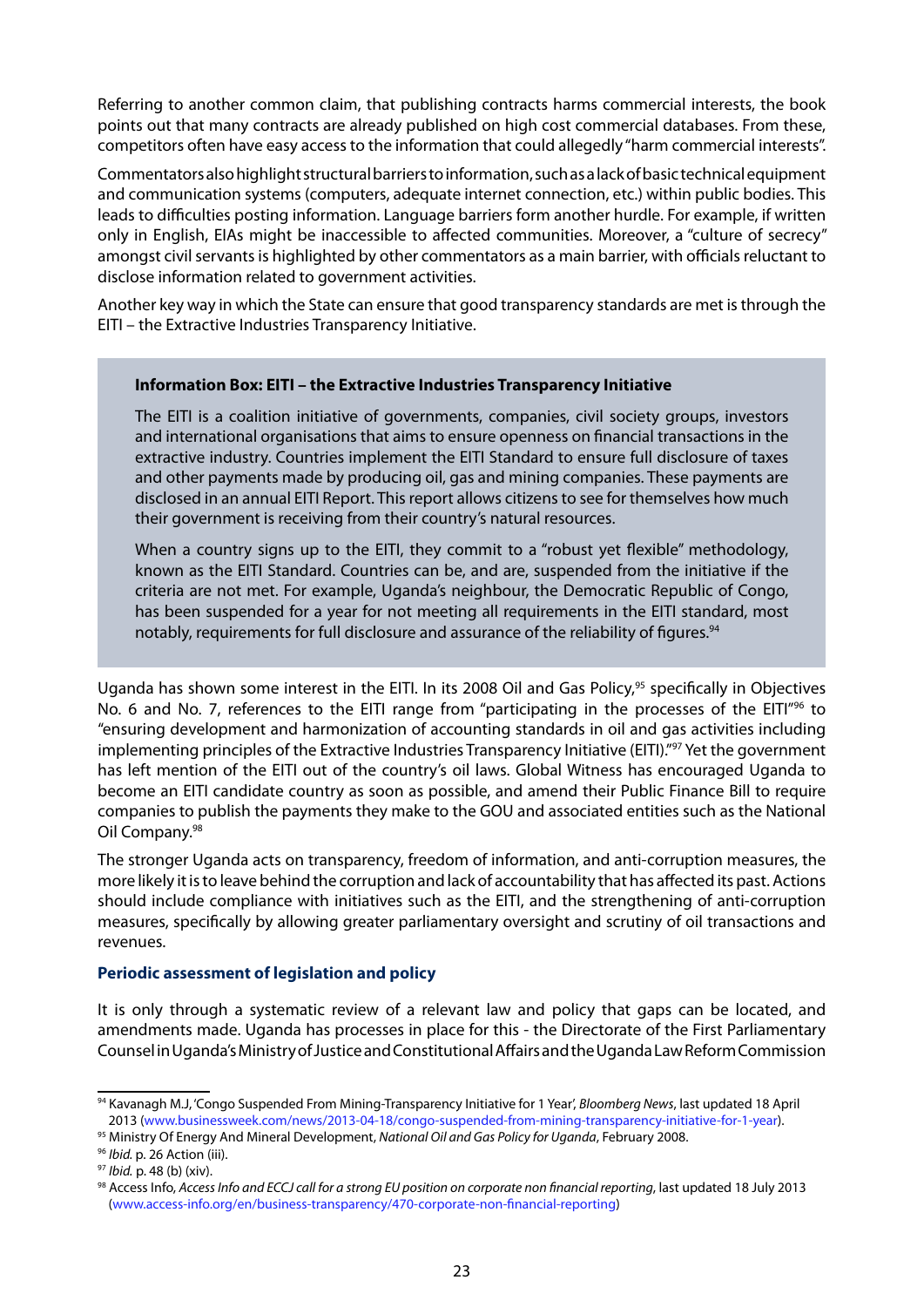ensure that laws are revised, Bills drafted for enactment, and current laws amended. However, during a review of Uganda's judicial system the World Bank reported that these processes can be extremely slow.99 The same report also found that there was a "great need for human rights training for most sector institutions, and efforts to provide this training were fragmented and irregular."<sup>100</sup>

Moreover, countries are beginning to design and release National Action Plans on Business and Human Rights, which, amongst other aims, can involve a review of these areas of law. Uganda does not seem to have plans for this. Uganda's National Action Plan on Human Rights is currently in the consultation phase.101 However, descriptions of the action plan do not seem to include business and human rights.

There are a number of international guidelines that could help Uganda to review its laws to ensure that natural resource exploitation fulfils its responsibility to encourage positive outcomes. International Alert's *Oil and Gas in Uganda: A Legislator's Guide* has outlined some of these:102 *EITI Guide for Legislators: How to Support and Strengthen Resource Transparency;*103 *Natural Resource Charter;104 National Democratic Institute (NDI) report, Transparency and Accountability in Africa's Extractives: The Role of the Legislature;*<sup>105</sup> and *World Bank Institute's (WBI) Parliamentary Strengthening Learning Program.*<sup>106</sup>

#### **The role of NHRIs in advising States on legislation, policy, and enforcement**

In Uganda, the national human rights institution (NHRI) is the Ugandan Human Rights Commission (UHRC), mandated by Uganda's Constitution.<sup>107</sup> The Guiding Principles stress that NHRIs "have an important role to play in helping States identify whether relevant laws are aligned with their human rights obligations and are being effectively enforced."108

The UHRC's functions include conducting investigations, making recommendations to Parliament to facilitate legal reform, raising awareness of and educating Ugandans on human right provisions, and monitoring the government's compliance with international obligations.<sup>109</sup> The Commission operates independently<sup>110</sup> and publishes periodical reports on its findings.<sup>111</sup>

The UHRC offers an excellent link between business, government and civil society. It handles issues with and from all of these parties, whilst representing Uganda at the key business and human rights forums, including the Roundtable of National Human Rights Institutions on the Issue of Business and Human Rights and the Consultative Forum on Business and Human Rights.

Crucially, the UHRC can conduct research and feed back its expertise to contribution to legislative reforms that strengthen respect for human rights by businesses in Uganda. The UHRC states that it is,

*"mandated to review bills tabled before Parliament for compliance with international, regional and national human rights standards. Some of the bills that have been reviewed by the Commission for compliance with human rights standards ha[ve a] direct or indirect implication on business and human rights. They include the Equal Opportunities Bill; the Anti-Corruption Bill; the Mortgage Bill; and the Land Amendment Bill. After review of the bills, the UHRC followed up* 

<sup>99</sup> *Legal Vice Presidency: The World Bank*, "Uganda Legal and Judicial Sector Study Report", July 2009, (openknowledge. worldbank.org/bitstream/handle/10986/3088/497010ESW0P11010Box341968B01PUBLIC1.pdf?sequence=1) p.5.

<sup>100</sup> *Ibid.* p.5.

<sup>101</sup> *Ibid.*

<sup>102</sup> International Alert, *Laws in Uganda: A Legislators' Guide Oil discussion Paper, no. 1, Oil discussion Paper, No. 1,* May 2011, (www.international-alert.org/sites/default/files/publications/18-Oil-web.pdf).

<sup>&</sup>lt;sup>103</sup> EITI, *EITI quide for legislators: How to support and strengthen resource transparency, 2009, (eiti.org/files/MP\_EITI\_Guide.pdf).* 

<sup>104</sup> Natural Resource Charter, *The Natural Resource Charter*, last accessed 29 October 2013, (www.naturalresourcecharter.org). <sup>105</sup> NDI, *Transparency and accountability in Africa's extractives: The role of the legislature, 2007, (www.ndi.org/files/2191* extractive\_080807.pdf).

<sup>106</sup> World Bank Institute, *Welcome to the Parliamentary Strengthening Learning Program*, last accessed 29 October 2013, (parliamentarystrengthening.org). N.B. The IMF's work on fiscal transparency offers Uganda further resources on the road to transparency. These include the Manual on Fiscal Transparency the Code of Good Practices on Fiscal Transparency and, of particular relevance to the oil sector, the Guide on Resource Revenue Transparency.

<sup>&</sup>lt;sup>107</sup> To read about the UHRC in more detail, see the proceeding chapter on "Guiding Businesses" (see p.10).

<sup>108</sup> HRC(1) (2011)*, op. cit*. (n.6) Part I. Article B(3).

<sup>109</sup> Research compiled by Iain Clarkson, Antwerp, Belgium, 2012.

<sup>110</sup> The Republic of Uganda(1) (1995), *op.cit.* (n.24), Article 54.

<sup>111</sup> The Republic of Uganda(1) (1995), *op.cit.* (n.24), Article 52(2).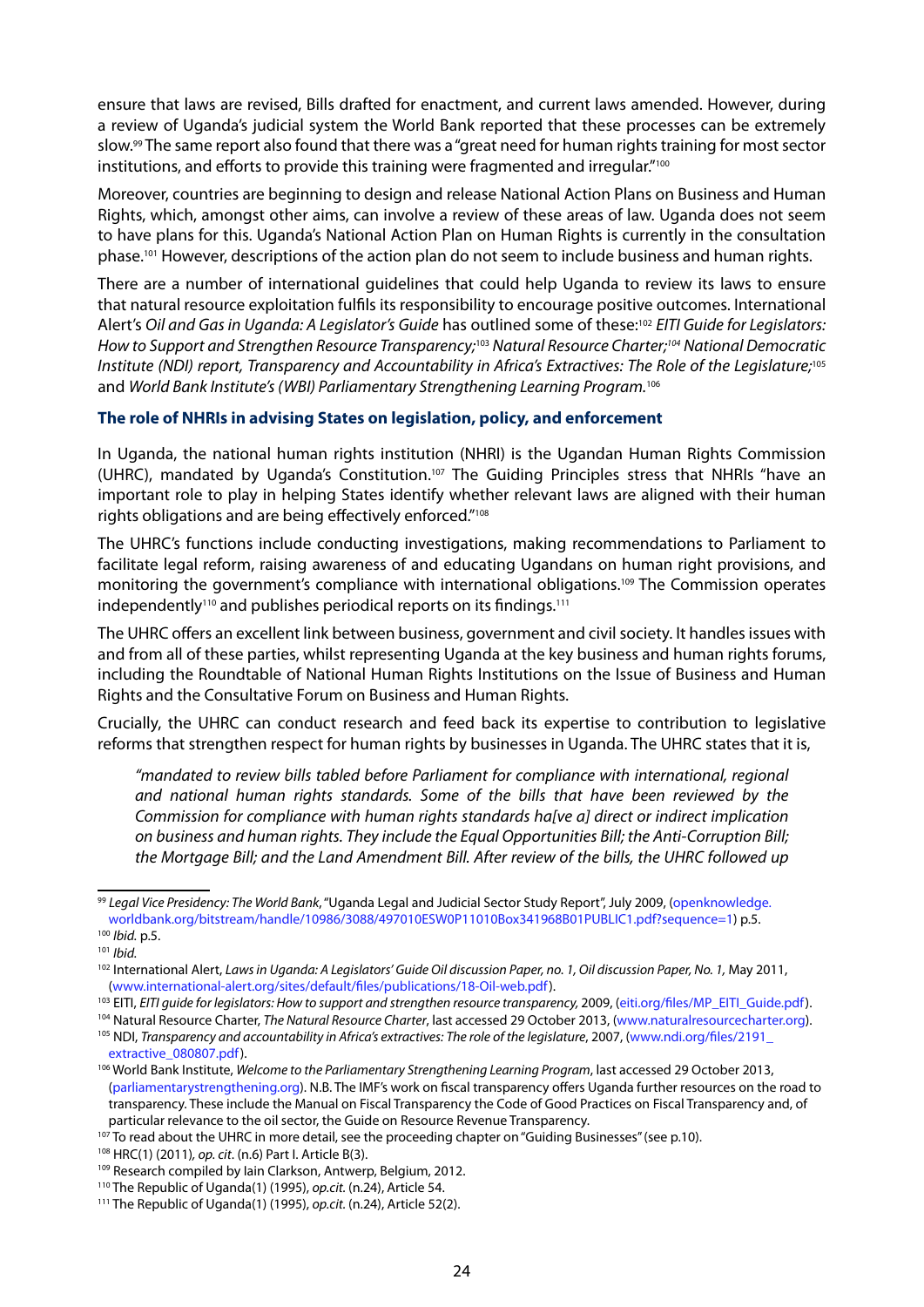*with the presentation of position papers to relevant committees of Parliament to articulate any human rights concerns for consideration before the bills were passed into law… A number of recommendations made by the Commission were accepted and incorporated in the laws passed by Parliament and in government policies."112*

UHRC does not have a team dedicated to business and human rights issues and therefore staying on top of changes in this area is difficult. In order to stay current with legal and policy requirements to safeguard human rights amidst the growing oil industry, the UHRC could benefit from a specialist business and human rights expert or team.

## **Corporate law, securities law and other laws regulating the ongoing operation of businesses**

#### **Laws governing corporate creation, investment, governance, and behaviour**

Laws and policies that govern the creation, investment in and ongoing operation of businesses in Uganda's oil sector may also impact on human rights. <sup>113</sup> Many of these are incorporated in corporate and securities law, such as the Companies Act,<sup>114</sup> the Securities Central Depositories Act of 2009,<sup>115</sup> the Chattels Securities Bill of 2009,116 the Sale of Goods Act of 1932,117 and the Partnership Act of 2010.118 Other key Acts governing companies' behaviour include The Public Health Act, The Public Procurement and Disposal of Public Assets Act of 2003, The Public Procurement and Disposal of Public Assets Regulations of 2003, The Local Governments (Amendment) Act of 2006,<sup>119</sup> The Local Government Regulations of 2006, and the Income Tax Act. <sup>120</sup>

Such laws and policies govern the creation and ongoing operation of business enterprises and directly shape business behaviour. However, as the Guiding Principles point out,

*"... their implications for human rights remain poorly understood. For example, there is a lack of clarity in corporate and securities law regarding what companies and their officers are permitted, let alone required, to do regarding human rights. Laws and policies in this area should provide sufficient guidance to enable enterprises to respect human rights, with due regard to the role of existing governance structures such as corporate boards."*

In 2010, whilst still serving his mandate as the UN's Special Representative for Business and Human Rights, Professor John Ruggie coordinated a research project entitled *Human Rights and Corporate Law: Trends and Observations from a Cross-National Study* examining whether and how such law fosters respect for human rights.<sup>121</sup> The study looked at 40 jurisdictions; Uganda was unfortunately not one. Certain trends and opportunities were duly noted, and these would be of use to Uganda should a similar analysis take place there.

The analysis found that corporate and securities law does, to a limited extent, recognise human rights, in that, should a company fail to adequately identify, manage and report human rights impacts, resulting in harm to its interest, the company or its corporate officers may risk non-compliance with rules promoting

<sup>112</sup> Kaggwa S.K, "Access to remedy for corporate human rights", *Uganda Human Rights Commission,* (www. humanrightsbusiness.org/files/ICC%20WG%20docs/file/access\_to\_remedy\_for\_corporate\_human\_rights\_abusesuganda. doc) pp. 8-9.

<sup>113</sup> Makerere University Business School, Department of Business Law, *Introduction To Company Law In Uganda*, (www. ekconsultinggroup.com/assets/resources/Business\_Law\_2\_Notes.pdf).

<sup>114</sup> The Republic of Uganda (10), *The Companies Act*, 2012.

<sup>115</sup> The Republic of Uganda, *The Securities Central Depositories Act*, 2009.

<sup>116</sup> The Republic of Uganda (11), *Chattels Securities Bill*, 2 January 2009.

<sup>117</sup> The Republic of Uganda (12), *Sale of Goods Act,* 1932.

<sup>118</sup> The Republic of Uganda (13), *Partnership Act*, 2010.

<sup>119</sup> The Republic of Uganda (14), *Public Procurement and Disposal of Public Assets Act*, 17 January 2003.

<sup>120</sup> Interview; *IPIS and Lynn Turyatemba, International Alert Uganda*, Telephone, March 2013.

<sup>&</sup>lt;sup>121</sup> Human Rights Council (2), "Report of the Special Representative of the Secretary-General on human rights and transnational corporations and other business enterprises, John Ruggie, Human Rights and Corporate Law: Trends and Observations from a Cross-National Study" (23 May 2011) *UN Doc A/HRC/17/31/Add.2* (www.business-humanrights.org/ media/documents/ruggie/report-human-rights-and-corporate-law-23-may-2011.pdf).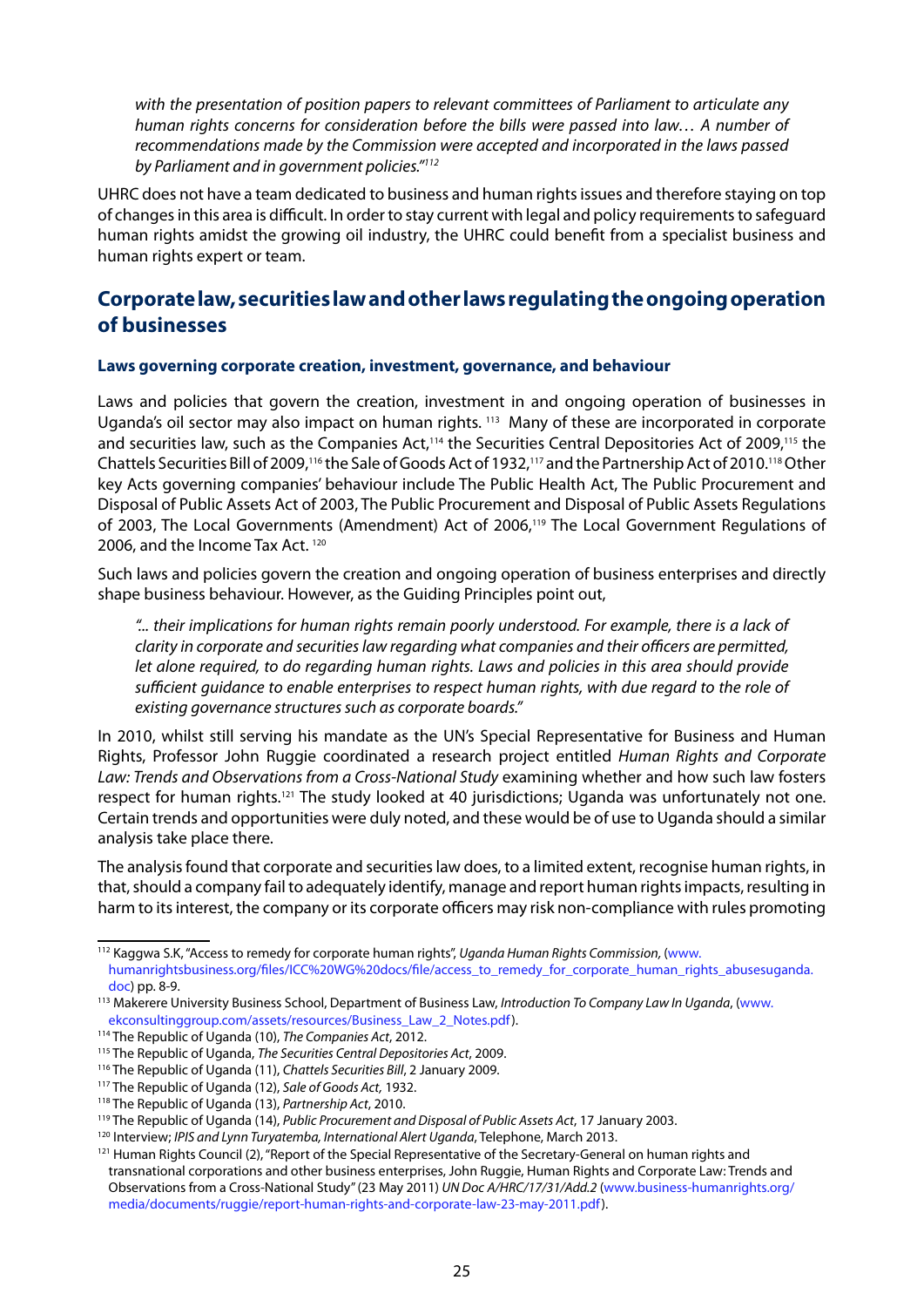corporate governance, risk management, and market safeguards. Nevertheless, the overarching trend identified by the research was that these areas of law lacked clarity over what companies and their officers were expected and/or permitted to do. Moreover the connection and communication between corporate regulators and government agencies tasked with protecting human rights or implementing obligations was limited to non-existent.<sup>122</sup>

The report covered a number of legal issues, some of which were of particular relevance to businesses in the oil sector. This included the legal view of the company, i.e. whether the State views certain companies as having separate legal personality from their shareholders, enabling shareholders to have limited liability for actions of the corporation. In Uganda, this concept pertains (see Uganda's Companies Act 2012, Art. 18). Thus, for example, in *Kasule Abdul Rajab & Another v Kwong Fat Yuen Hong Ltd* the commercial division of Uganda's High Court cited *Frederick Sentamu v Uganda Commercial Bank & Anor* "to the effect that a limited liability company is a separate legal entity from its directors, shareholders and other members and the individual members of the company are not liable for the company's debts."123

The effect of a company's form on its liability under law is significant. Firstly, affording separate legal personality and/or limited liability may mean that claimants are denied access to the assets of those who may be deemed in some way responsible for corporate harm (e.g. the parent company, directors, shareholders etc.), effectively minimising the company's liability. Another effect may be that, where shareholders and directors are protected from liability, they may not feel incentivised to effective manage human rights risks. Secondly, certain forms of liability can also be limited by the difficulty of attributing a state of mind to corporations (e.g. criminal or guilty intent or recklessness) as a company does not have a mind of its own and is merely a fictitious legal person. Lastly, the creation of corporate groups, where companies set up a subsidiary with responsibility for the operations in another country (as has been the case with Tullow, Total and CNOOC), can effectively shield or quarantine a parent company from liability for acts with negative human rights consequences.<sup>124</sup>

Other areas of law that may impact on human rights include those that provide conditions of incorporation (i.e. setting up) of companies or their listing on a stock exchange. This presents an opportunity for states to signal a preference for or require companies to recognise a duty to society (e.g. by having CSR policies), specifically human rights.<sup>125</sup>

Directors' duties present another possibility for ingrained respect for human rights within corporate practice. For example, companies' directors may have a duty to avoid legal or reputational risk. Likewise the duties and composition of company boards can present an influential area of corporate governance. This might take the form of laws requiring gender, racial/ethnic representation on a board, nondiscrimination laws, and representation of constituencies such as employees, representatives from civil society or affected communities, etc.<sup>126</sup>

Lastly, addressing the way in which companies engage with the broader public also has the capacity to influence human rights respect. One example of this might be requiring or encouraging companies to disclose the impacts of their operations to non-shareholders. Corporate law may regulate whether non-shareholders are allowed to attend a company's annual general meetings – a forum in which issues directly affecting them may be discussed.

<sup>122</sup> *Ibid.*

<sup>123</sup> The Republic of Uganda, Kasule & Anor v Kwong Fat Yuen Hong Ltd, 22 May 2013, *HCT-00-CC-MA-66-2013* (www.ulii.org/ug/ judgment/commercial-court/2013/100).

<sup>&</sup>lt;sup>124</sup> Nicolson R and Howle E, Paper for ICJ Expert Legal Panel on Corporate Complicity in International Crimes: The Impact of the *Corporate Form on Corporate Liability for International Crimes: Separate Legal Personality, Limited Liability and the Corporate Veil – An Australian Law Perspective*, 9 February 2007 (www.hrlrc.org.au/files/icj-paper-e-howie-and-r-nicolson-final-0207. pdf).

<sup>&</sup>lt;sup>125</sup> For information on developments regarding requirements by governments and stock exchanges related to CSR disclosure see: Initiative for Responsible Investment, Global CSR Disclosure Requirements, last accessed 10 December 2013, (hausercenter.org/iri/about/global-csr-disclosure-requirements).

<sup>126</sup> *Ibid.* p.48.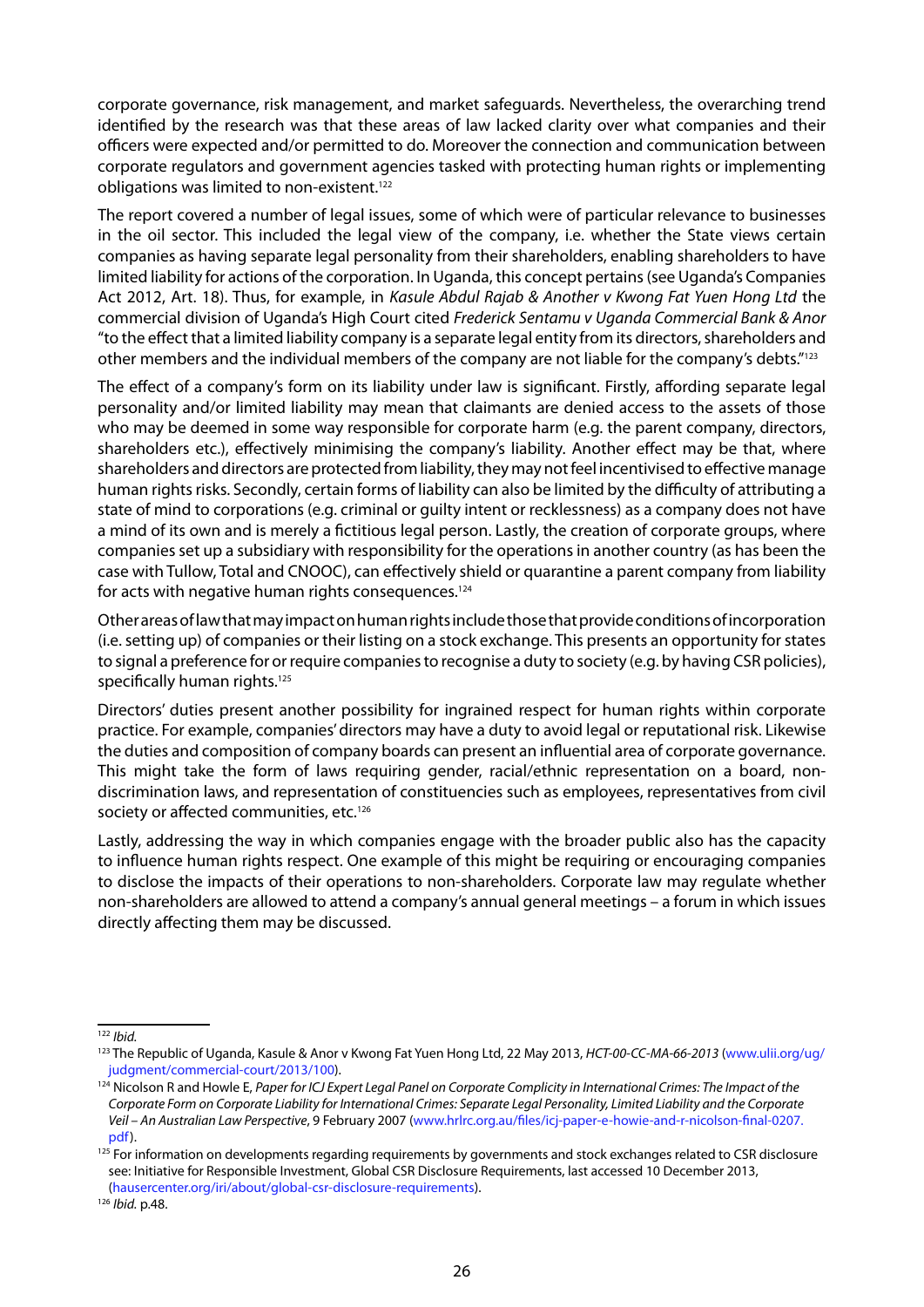### **Human rights due diligence**

Human rights due diligence is "a means by which business enterprises can identify, prevent, mitigate and account for the harms they may cause, and through which judicial and regulatory bodies can assess an enterprise's respect for human rights."127 It is the principle tool for businesses to address human rights risks, and will be discussed in the context of corporate responsibilities in Uganda's oil sector in the third report in this series.<sup>128</sup>

The following is a brief overview of the role that the State can play in requiring companies to implement human rights due diligence. The concept of due diligence is described in the Guiding Principles as follows,129

*"In order to identify, prevent, mitigate and account for how they address their adverse human rights impacts, business enterprises should carry out human rights due diligence. The process should include:*

- • *assessing actual and potential human rights impacts,*
- integrating and acting upon the findings,
- • *tracking responses, and*
- • *communicating how impacts are addressed.*

*Human rights due diligence:*

- *a. Should cover adverse human rights impacts that the business enterprise may cause or contribute to through its own activities, or which may be directly linked to its operations, products or services by its business relationships;*
- *b. Will vary in complexity with the size of the business enterprise, the risk of severe human rights impacts, and the nature and context of its operations;*
- *c. Should be ongoing, recognizing that the human rights risks may change over time as the business enterprise's operations and operating context evolve."*

At the international level there has been considerable coordination to clarify what the business responsibility to conduct human rights due diligence actually means in practice. A number of initiatives have either called on companies to implement it or given detailed guidance.<sup>130</sup>

#### **Information box: Landmark initiatives regarding human rights due diligence**

- The U.N. Security Council has called upon States to encourage their businesses involved in the trade in conflict minerals to conduct due diligence.<sup>131</sup>
- The Organization for Economic Cooperation and Development (OECD) and the International Conference on the Great Lakes Region have integrated due diligence into their frameworks for multinational enterprises as well as for responsible supply chain management in conflict situations.
- The European Union has begun to integrate human rights due diligence into its work on corporate social responsibility.132

<sup>127</sup> De Schutter O, Ramasastry A, Taylor, M.B and Thompson R.C, *Human Rights Due Diligence: The Role of States*, December 2012, (accountabilityroundtable.org/wp-content/uploads/2012/12/Human-Rights-Due-Diligence-The-Role-of-States.pdf) p.1.

<sup>128</sup> Wass G and Musiime C, *Respect and Remedy: Implementing corporate responsibility under the UN Framework on Business and Human Rights*, IPIS Research and ActionAid International Uganda, tbp. 129 HRC (1) (2011), *op.cit.* (n.6). Part II. Art. B(17).

<sup>&</sup>lt;sup>130</sup> All examples provided in: De Schutter et al. (2012), op. cit. (n.127), p.8.<br><sup>131</sup> The Council supported the recommendation of its Group of Experts, which included a framework based on human rights standards. The Council also supported the Group's call for business to conduct due diligence with respect to the trade in conflict minerals. 29 November 2010., S.C. Res. 1952, *U.N. Doc. S/Res/1952*.

<sup>132</sup> In October 2011, the European Union issued a new definition of CSR based in part on the Guiding Principles and integrating the concept of due diligence. See Communication of the European Commission, A Renewed EU Strategy 2011- 14 for Corporate Social Responsibility, *COM(2011) 681* final (Oct. 25, 2011).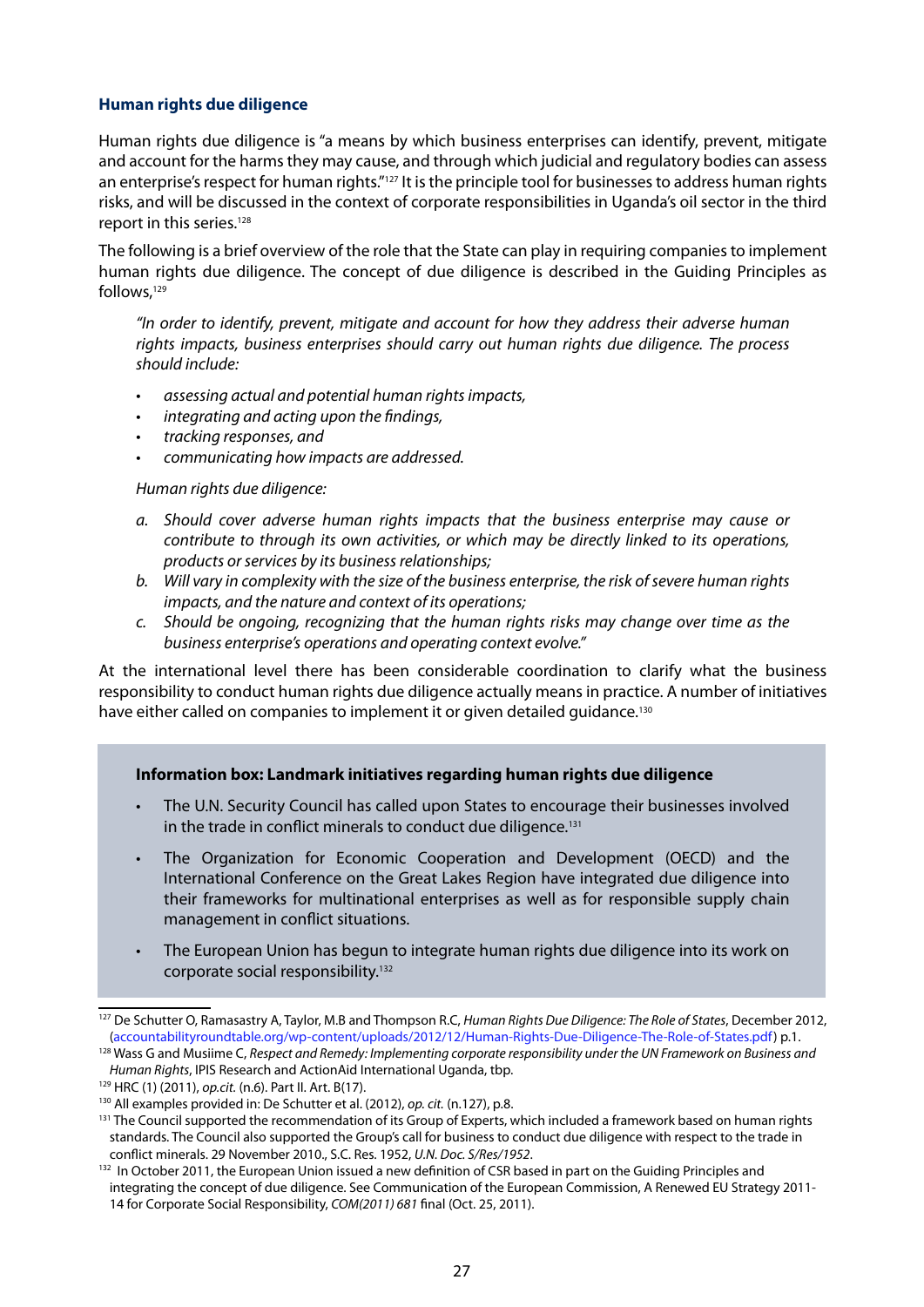The above standards tend to focus on what businesses can do. The specific ways in which *States* themselves can legally require companies to adopt human rights due diligence processes are less clear. De Schutter, Ramasastry, Taylor and Thompson's have compiled *Human Rights Due Diligence: The Role of States.*133 The report puts forward a number of regulatory options that States have at their disposal to ensure that companies act with due diligence in a host of subject areas. Some options applicable to Uganda are explored below:

- **Criminal Liability for a Company's Failure to Act with Due Diligence** If a company has not acted with due diligence to prevent a crime, such as violent crimes or environmental crimes that might threaten the right to life or health, criminal responsibility might be imposed on a company. An example of this is the Canadian Environmental Protection Act, 1999 (CEPA), under which a company must observe a wide variety of requirements pertaining to pollution control and other environmental protection measures.134 These are subject to criminal, civil and administrative penalties. The Act provides for a defence based on the exercise of "all due diligence to prevent [the] commission" of the offence. Should a Ugandan company face criminal liability for a similar offence, the courts could make it clear that such a defence (i.e. that all possible due diligence to prevent commission of the offence) would be required.
- **Civil Liability for a Company's Failure to Act with Due Diligence** In most States, civil liability for a business enterprise can arise from causing a victim harm or prejudice, including by failing to act with due diligence to prevent such harms, i.e. negligence. This harm might include a negative impact on human rights. An example of this is the 1985 EU Products Liability Directive, for which conforming States must pass domestic laws to implement:

*"The Directive provides, in Article 1, that "The producer shall be liable for damage caused by a defect in his product." … "A product is defective when it "does not provide the safety which a person is entitled to expect,"… [however] Article 7 provides that a producer is not liable if, for example, "existing knowledge and science could not have discovered the defect." …"* 

The imposition of civil liability onto the producers and manufacturers creates an incentive for them to not only take due care and proper precautions when designing products, but to also put in place preventive measures such as due diligence.<sup>135</sup> Such a law need not only cover products, but other actions of companies that might cause harm to a person. Uganda's PEPD could make it clear to companies active in the oil sector that, should harm come to Ugandans as a result of business activity, proof of authentic human rights due diligence could be used as a defence in court.

- **• Administrative Penalties for a Company's Failure to Act with Due Diligence** This option lies outside of the judicial sphere, using administrative regulation in certain sectors or areas to require companies to engage in due diligence. In turn, businesses may have to report to regulators or publically on the due diligence mechanisms they have in place to detect risks to human rights. This might further extend to reporting on the potential risks identified. Penalties can be imposed on businesses for a violation of regulatory provisions, and a regulatory body might be responsible for ensuring compliance. An example is the EU's 995/2010 regulation to prevent illegally harvested timber from entering the EU. *<sup>136</sup>* Businesses operating in Uganda could be faced with administrative penalties (such as fines or suspensions) should they fail to engage in State-mandated due diligence in particular circumstances, for example employing workers in particularly hazardous tasks.
- **Due Diligence as a Basis for Regulatory Approval As part of State processes for granting licenses,** permits etc. for certain business activities, a requirement for/ encouragement of due diligence can be the basis for State approval. Environmental impact assessments are a common illustration of this, and there is nothing to stop NEMA from introducing such requirements in future oil block bidding rounds. For example:

*"The Democratic Republic of Congo's mining regulations require all mining operations, including processors and transportation firms, to complete an Environmental Management* 

<sup>133</sup> De Schutter et al. (2012), *op. cit.* (n.127) p.3

<sup>134</sup> Canadian Environmental Protection Act, S.C. 1999, c. 33.

<sup>&</sup>lt;sup>135</sup> De Schutter et al. (2012), *op. cit.* (n.127), p.18.<br><sup>136</sup> De Schutter et al. (2012), *op. cit.* (n.127), p.24.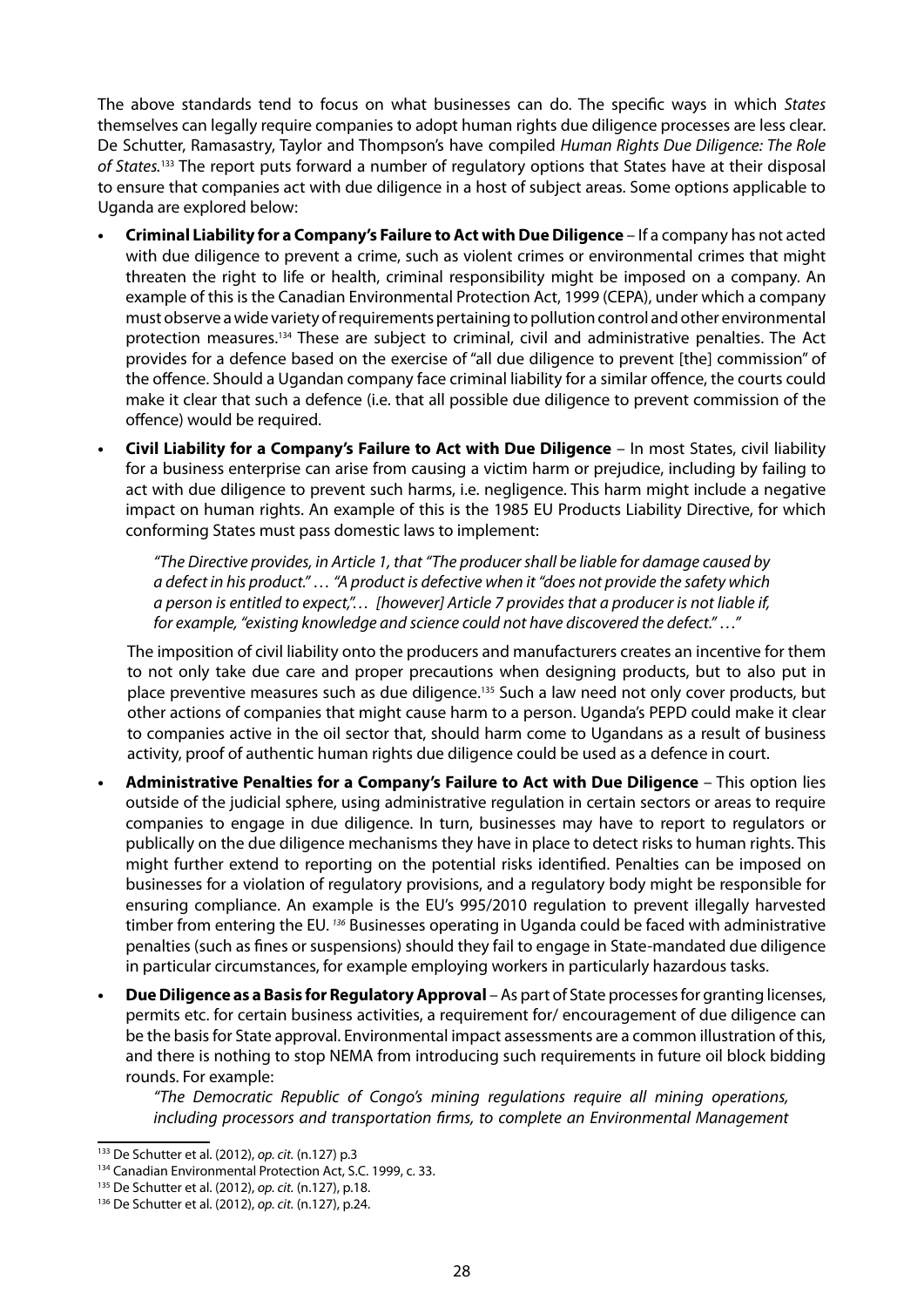*Project Plan and an Environmental Impact Study ("EIS") before beginning a project. According to Article 458 of the Mining Regulations, this report must include a description of mitigation measures and rehabilitation efforts that have been completed; the status of mitigation and rehabilitation compared to those provided for in the approved Environmental Management*  Project Plan. The sanctions are administrative and can rise to the level of the suspension of *mining contracts if environmental requirements are not met."137*

- **Due Diligence as a Requirement for Doing Business with Government** States may contract for goods and services through public procurement efforts and, in so doing, influence company practice by either requiring due diligence or providing preferential treatment in competition.<sup>138</sup> An illustration of this lies in the U.S. Federal acquisition Regulation (which governs federal procurement) in which a person seeking to enter into a government contract must certify either that they will not supply an "end product" from a list of countries known to use forced or indentured child labour, or that, if the product features on the list, the contractor has made a "good faith effort to determine whether forced or indentured child labour<sup>"139</sup> was used to produce the items listed and that on the basis of those efforts, the contractor is unaware of the use of any child labour. The penalty for filing a false certificate can include suspension / termination of the contract and/or debarment from federal procurement for up to three years.140 Uganda's NatOil will enter into contracts with a number of international service delivery firms. Their cooperation could depend, for example, on assurances (based on human rights due diligence) from contractors that machinery has been sourced childlabour free, that workers have the right to unionise, and other rights-relevant issues.
- **Reporting, Transparency and Disclosure Requirements for Due Diligence** Lastly,<sup>141</sup> De Schutter et al explain that there is an increasing trend for States to require companies to disclose their policies and practices with respect to particular issues, especially those that impact on the public or certain communities, and those that carry a particular risk. This will be discussed further under the section Operational Principle 3D: Encouraging human rights reporting (p.38).

Not all of the above options will necessarily be suitable for Uganda's context. However they do highlight that, although human rights due diligence is still an emerging concept, it is certainly possible for the Ugandan State (and other States) to legislate for it, and raise the bar regarding businesses' responsibilities.

#### **The Ugandan Oil Laws**<sup>142</sup>

In 2012, two laws were finalised in parliament: the Petroleum (Exploration, Development and Production) Bill 2012 (herein after referred to as *The Upstream Act*) and the Petroleum (Refining, Gas Processing and Conversion Transportation and Storage) Bill 2012 (herein after referred to as *The Midstream Act*). The Upstream Act was signed in March 2013 and the Midstream in July 2013. Although the Acts have merit because they create a stable framework for the sector, their content was censured for lacking key clauses to ensure a safe and efficient oil sector.

Paper One of this series - *Uganda's oil sector and potential threats to human rights* – discusses the Oil Laws' shortfalls in depth.<sup>143</sup> Issues include an absence of parliamentary oversight<sup>144</sup> and a lack of quarantees

<sup>137</sup> De Schutter et al. (2012), *op. cit.* (n.129), p.24. 138 De Schutter et al. (2012), *op. cit.* (n.129), p.29.

<sup>139</sup> United States Department of Labor, Bureau of International Labour Affairs, *Executive Order 13126 on the "Prohibition of Acquisition of Products Produced by Forced or Indentured Child Labor*," signed on June 12, 1999, last updated 23 July 2013 (http://www.dol.gov/ILAB/regs/eo13126/).

<sup>140</sup> General Services Administration Department of Defense National Aeronautics and Space, *Federal Acquisition Regulation,*  Volume I – Parts 1 to 51, § 22.1503, (http://www.acquisition.gov/far/current/pdf/FAR.pdf).

<sup>&</sup>lt;sup>141</sup> Other options include making due diligence a condition for international trade and investment support, or encouraging due diligence through consumer protection law. However these are not particularly relevant to the oil production issues discussed in this paper.

<sup>&</sup>lt;sup>142</sup> Iain Clarkson, Antwerp, Belgium, 2012

<sup>&</sup>lt;sup>143</sup> Wass G and Musiime C, *Business, Human Rights, and Uganda's Oil. Part I: Uganda's oil sector and potential threats to human rights*, IPIS Research and ActionAid International Uganda, updated October 2013, (www.ipisresearch.be/download. php?id=413).

<sup>144</sup> Global Witness, *Uganda's petroleum legislation: Safeguarding the sector*, 28 February 2012, (www.globalwitness.org/sites/ default/files/library/Ugandas%20petroleum%20legislation%20-%20Safeguarding%20the%20sector\_0.pdf).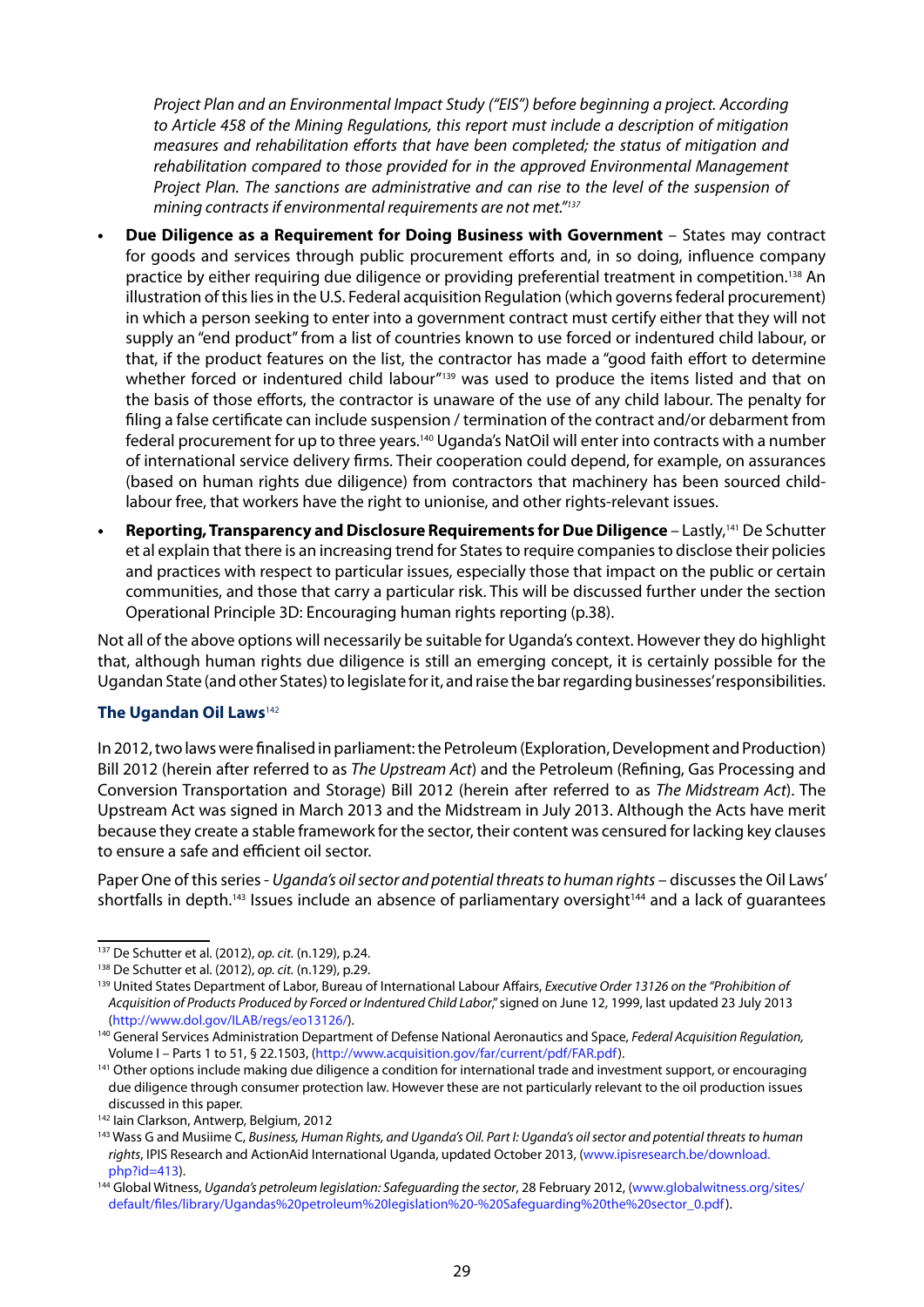regarding contractual and financial transparency. The Acts include no provision requiring companies to meet certain environmental or social standards before being able to apply for licences or being granted them; this would have offered an opportunity for the government to check companies' suitability and track record.145 The Acts also often refer to 'best petroleum industry practice' but are no more specific than this, thereby offering no benchmark.146 Although the Acts make reference to fines for the violation of social and environmental provisions, Global Witness states that these are "insufficient to act as a successful deterrent."147

The government has also drafted a third Bill related to the oil sector - the *Public Finance Bill*. 148 This legislative draft consolidates existing public finance management laws and addresses the management of oil revenues, the role of Parliament in this process, and emergency responses. Again, this Bill's draft has been criticised for lacking Parliamentary oversight and transparency.

Although (apart from the Public Finance Bill) Uganda's petroleum legislation is now in place, there is concern that it does not strengthen the sector as much as it could have done. The oil laws form the foundation of what defines the strength of governance over Ugandan oil. Commentators from Uganda's major media outlets fear that failures in the areas of transparency, democracy and openness will not foster a climate conducive to respect for human rights on the part of both companies and the State.149 Moreover, there is concern that even the positive aspects of the Bills may not be enforced, a common complaint regarding Uganda's legislation.

## **Encouraging human rights reporting and communication**

Businesses' processes to assess and mitigate negative human rights impacts should be openly communicated to the greatest extent possible. Again, States should take an active role in encouraging or even incentivising<sup>150</sup> open communication of human rights impact assessments and similar measures in order to create a level playing field for all businesses. On p.28, when considering how Human rights due diligence could be implemented under State law, the question of how States can legislate for human rights reporting was introduced. This provided an example of State requirement for human rights reporting.

De Schutter et al., in their report, *Human Rights Due Diligence: The Role of States*, illustrated some of the trends behind human rights reporting:

*"States have started to require companies, particularly large publicly listed companies, to disclose whether they have policies and activities focused on corporate social responsibility (CSR)... In addition, States have begun to enact legislation that requires companies to disclose their due diligence activities with respect to particular human rights issues, most notably, prevention of human trafficking, and use of conflict minerals."*

An example of requiring CSR engagement and subsequent location of human rights issues is provided in Section 99 of the Danish Financial Statements Act, which requires companies above a certain size<sup>151</sup> to publish an annual CSR report that states whether or not the company has a CSR policy, and includes at least a summary of such a policy. Any company that reports on its CSR policy must include both human rights and climate change provisions in such a policy. CSR reports covered by the reporting

 $\frac{145}{145}$  *Ibid.* p.2.

<sup>146</sup> Global Witness suggests the following: International Finance Corporation Performance Standards; The IMF's Guide on Resource Revenue Transparency; The Natural Resource Charter; Extractive Industry Transparency Initiative; The Citizens Checklist from the Global Witness Report; Rigged: The Scramble for Africa's Oil, Gas and Minerals. Taken from *Ibid.* <sup>147</sup> *Ibid.* p.3.

<sup>148</sup> The Republic of Uganda, *The Public Finance Bill*, 2012, File No: FPC/230/213/02, (www.acode-u.org/documents/oildocs/ Public Finance Bill 2012.pdf).

<sup>149</sup> For example, see Matsiko H and Mubatsi Habati A, "Parliament to pass weak laws on oil" in *The Independent*, last updated 17 March 2012, (www.independent.co.ug/cover-story/5427-parliament-to-pass-weak-laws-on-oil).

<sup>150</sup> The Guiding Principles suggest, "Incentives to communicate adequate information could include provisions to give weight to such self-reporting in the event of any judicial or administrative proceeding." HRC (1) (2011)*, op. cit*. (n.6) Para B(3).

<sup>151</sup> Along with certain institutional investors, mutual funds and other listed financial enterprises.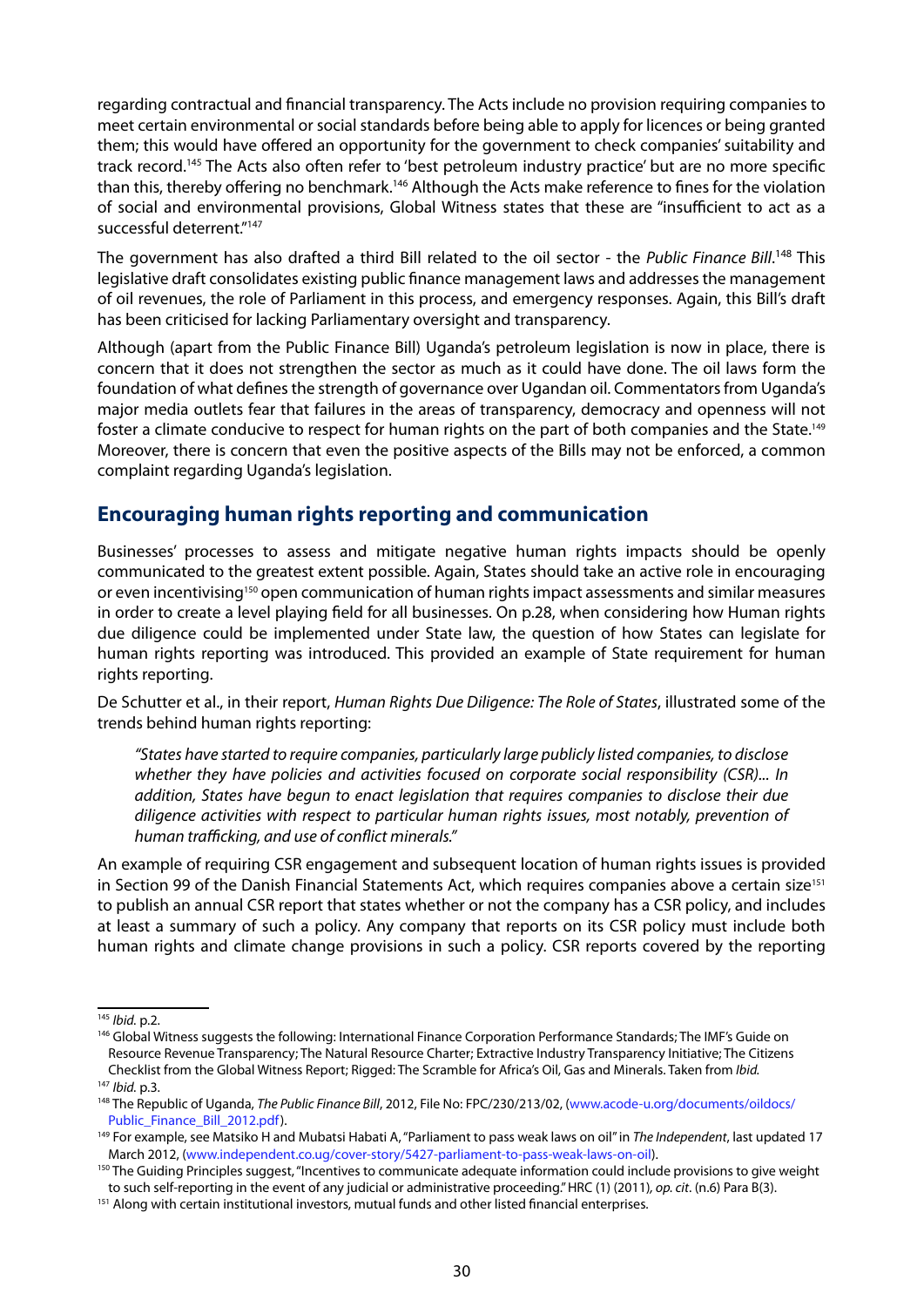law are subject to auditing. Non-compliance by either the management or the auditor with applicable requirements is subject to a fine.

Taking disclosure requirements further, section 1502 of the Dodd-Frank Wall Street Reform and Consumer Protection Act is a landmark example of due diligence regulation. Section 1502 requires companies with securities registered with the Securities and Exchange Commission (i.e. traded on the US stock exchange) to report on their due diligence with respect to conflict minerals originating in the Democratic Republic of the Congo or an adjoining country.152 This report takes the form of a submission to the SEC detailing the measures the company has taken to exercise due diligence on the conflict minerals' source and chain of custody.

After due diligence has been conducted, and if a company is unable to determine whether its products are "DRC conflict free" (i.e. they have not been used to directly or indirectly finance or benefit armed groups in the region) – the company must report that the products are "DRC conflict indeterminable." The company must then also report on the specific due diligence methods taken to exercise due diligence on the source and chain of custody of the conflict minerals.

Human rights reporting can also be very effective as an encouraged process from the State. To achieve this, States can publish guidelines on human rights for businesses (sector-specific or otherwise) that include details on reporting, or else they can publically endorse certain global reporting standards. Illustrative of both of these methods, part V of the European Comission's (EC) Oil and Gas Sector Guide on Implementing the UN Guiding Principles on Business and Human Rights describes how companies can incorporate reporting, formal or otherwise, of human rights, and directs companies to useful materials. 153

Incentivisation can further nudge companies into reporting their human rights impacts. The Guiding Principles suggest, "Incentives to communicate adequate information could include provisions to give weight to such self reporting in the event of any judicial or administrative proceeding."<sup>154</sup>

In addition to the distinction between encouraging, incentivising, and requiring reporting, Professor Ruggie's corporate law project highlighted that State requirements to report tend to focus on reporting of policies rather than impacts. Moreover, non-financial reports are not subject to the same accessibility and verification requirements as financial reports.<sup>155</sup> Should Uganda consider encouraging non-financial reporting from companies related to their oil sector, assessment of how such reports can be made public, and efficiently verified, would be a very pro-human rights measure. Reporting whether or not a company has a human rights policy is, to an extent, useful. However it does not touch on the depth or level of accountability as the details of human rights impact assessments and due diligence.

Somewhat more common than published reports on human rights, communicating with local communities takes the form of a component of the stakeholder consultation process. In some situations, this can be the most appropriate means by which to ensure that the local population – those directly affected by a given project – are able to know about the issues affecting them. The downside is that local reporting, if not also publically reported, is limited in its transparency, and not available for outside parties to analyse.

The authors asked the three major oil companies whether they had been encouraged by the Ugandan government to communicate to the public how they measure human rights impacts. From CNOOC

<sup>152</sup> Congress of the United States of America, *Dodd-Frank Wall Street Reform and Consumer Protection Act, H.R. 4173*, July 2010, Section 1502.

<sup>153</sup> European Commission (authored by Shift and the Institute for Human Rights and Business), *Oil and Gas Sector Guide on Implementing the UN Guiding Principles on Business and Human Rights*, 2013, (ec.europa.eu/enterprise/policies/sustainablebusiness/files/csr-sme/csr-oag-hr-business\_en.pdf) p.68. 154 HRC*, op. cit*. (n.6) Para B(3).

<sup>&</sup>lt;sup>155</sup> Mandate of the Special Representative of the Secretary-General (SRSG) on the Issue of Human Rights and Transnational Corporations and other Business Enterprises, Corporate Law Project: Overarching Trends and Observations, July 2010 (198.170.85.29/Ruggie-corporate-law-project-Jul-2010.pdf) p.2.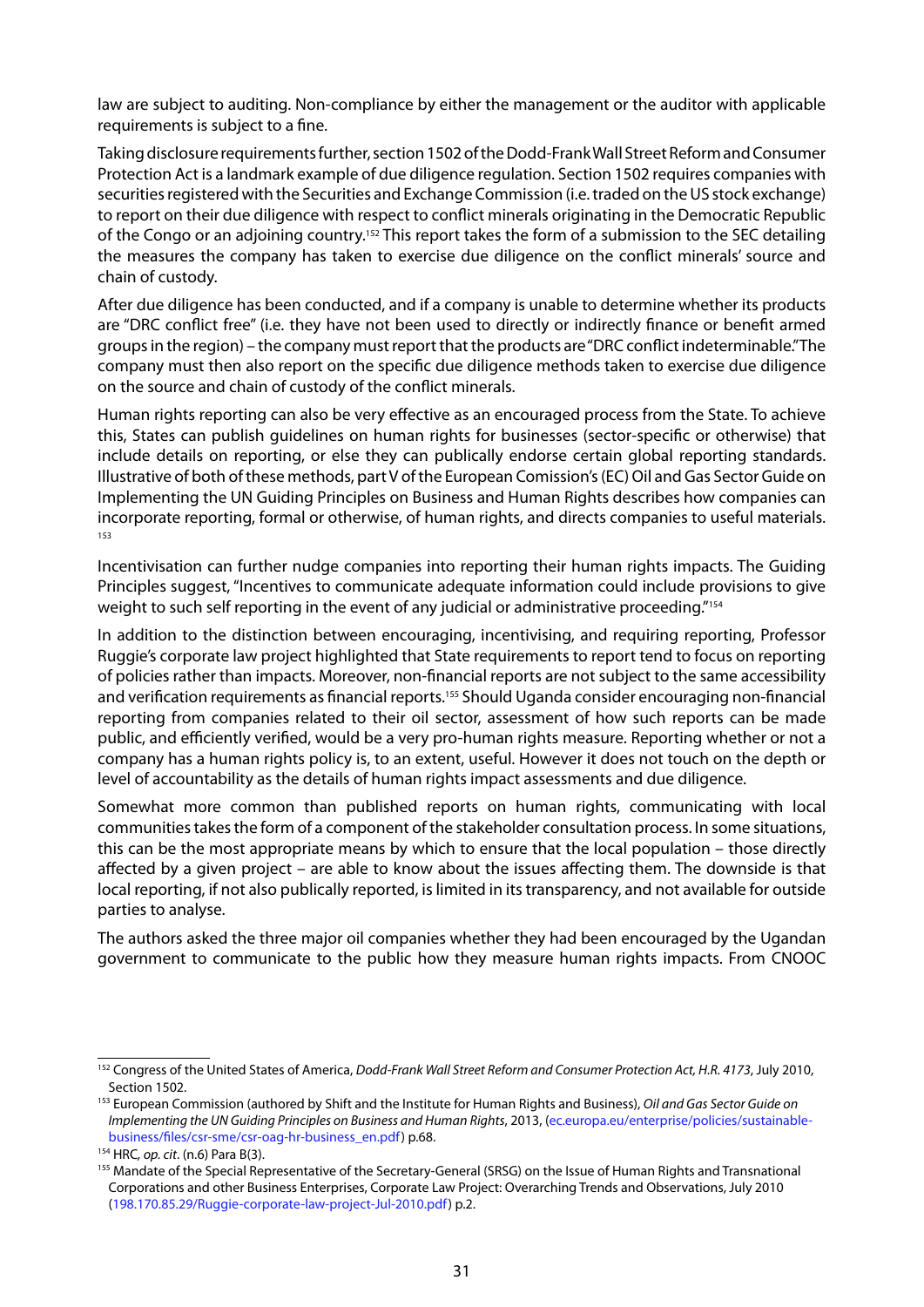Uganda<sup>156</sup> and Tullow's<sup>157</sup> responses it was not possible to gather this information. Total responded that although they felt Uganda to be proactive on the issue of *identifying* social impacts, the follow-up was not systematic. Total reported that they preferred to lean on their own "strong internal" standards in this regard.158 Indeed, all three companies referred frequently to community consultation measures, however these appeared to be self-initiated ventures, rather than at the demand of the Ugandan government.

These accounts indicate that Uganda does to seem to be encouraging companies to publically communicate relevant internal analyses. In order to ensure that companies feel encouraged to assess human rights impacts and be made transparent and accountable, Uganda should consider steps to implement reporting requirements or, at the very least, encourage companies to refer to relevant standards.

## **The State-business Nexus, State-contracted services, and State transactions**

## **State-owned and controlled companies and services**

Where a company is owned or controlled by the State (or where a company's acts can be otherwise attributed to the State) human rights abuse by that business may entail a direct breach of the State's obligation to respect human rights.159 State-owned enterprises (SOEs) or state-controlled enterprises can range from export credit agencies, official investment insurance or guarantee agencies, development agencies and development finance institutions, to oil and water companies. In order for States to comply with their international legal obligations, they must take additional steps to ensure that such companies respect human rights. Likewise, the State's commercial transactions offer an opportunity to promote respect for human rights with their business partners.

The most relevant example of SOE in this context is Uganda's National Oil Company (NatOil), provisioned by the Petroleum Acts. In order to ensure that rights are respected, NatOil will need to maintain the highest standards of good practice. The Guiding Principles advise attainment of these standards through the practice by SOEs of human rights due diligence (see p.29). Such due diligence would enable the Ugandan State to ensure that no adverse human rights impacts occur as a result of their companies' conduct, and would set an example for foreign companies working on their soil.

Moreover, many SOEs fulfil both commercial and social functions, and are therefore useful tools for addressing social concerns such as inequality. Timothy Kyepa from the South African Institute for International Affairs (SAIIA) has highlighted the importance of corporate governance, that is, the systems of laws, rules, and policies that control company operations in SOEs.<sup>160</sup> As SOEs have to fulfil both shareholder and stakeholder values<sup>161</sup> they require a particularly clear governance framework.<sup>162</sup>

Uganda's governance framework of SOEs could be more encompassing and an aspirational corporate governance framework might be Norway's. The corporate governance guidelines of the Institute of Corporate Governance of Uganda and the Capital Markets Authority "define corporate governance from a shareholder perspective and only refer to stakeholders in passing."<sup>163</sup> However, in Norway's system

<sup>163</sup> *Ibid.*

<sup>156</sup> CNOOC responded by saying, "CNOOC Uganda Limited has carried out open dialogues to its stakeholders on operations, as well as how the operations will impact on them. The appropriate mitigation measures have been implemented with the inputs of the stakeholders." CNOOC (2013), *op.cit.* (n.18).

<sup>&</sup>lt;sup>157</sup> Tullow's response: "Whilst executing our operations, the Government of Uganda expects Tullow to comply with all the relevant legislation, regulation and policies which promotes human rights doctrines. Government of Uganda also protects and promotes the rule of law and doctrines of fairness and equality by ensuring transparency and accountability." Tullow (2013), *op.cit.* (n.17).

<sup>&</sup>lt;sup>158</sup> Total (2013), *op.cit.* (n.16).<br><sup>159</sup> Iain Clarkson, Antwerp, Belgium, 2012

<sup>&</sup>lt;sup>160</sup> Kyepa, T, Corporate Governance of State-Owned Extractive Companies: What Uganda Can Learn From Norway, South African Institute of International Affairs, Policy Briefing No. 64. March 2013 (www.saiia.org.za/images/stories/pubs/briefings/saia\_ spb\_64\_GARP\_kyepa\_20130411.pdf).

<sup>&</sup>lt;sup>161</sup> As Kyepa explains, "the main characteristic of the shareholder-oriented model of corporate governance is maximisation of shareholder wealth, whereas the major characteristic of the stakeholder-oriented model is wealth and value creation for all stakeholders" *Ibid.*

<sup>162</sup> Kyepa (2013), *op.cit.* (n.112).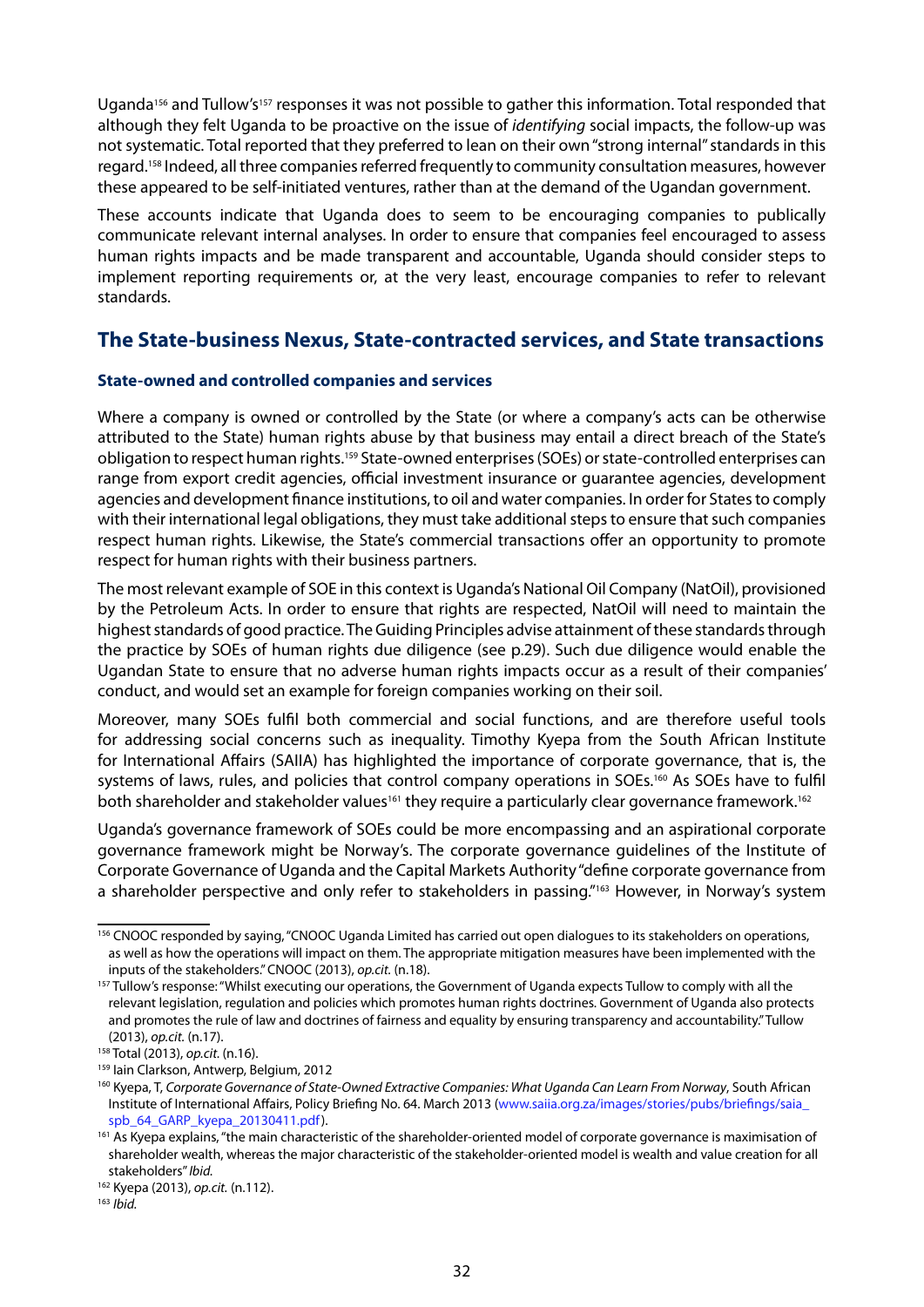not only does the definition of corporate governance take stakeholders into account, but the country's corporate governance framework includes enforceable administrative policies crafted for SOEs. These policies include principles such as transparency, performance targets, independent control of the SOE's management by a board of directors (which cannot include ministry officials, members of parliament, ministers or state secretaries), and a corporate assembly. Unlike Norway, Uganda does not have a central institution dedicated to supervising SOEs.

Yet Kyepa points to some cause for hope. Whilst previously, limited corporate governance matters fell under the Companies Act chapter 110 of 1961, the Capital Markets Authority Act chapter 84 of 1996 (as amended) and the Financial Institutions Act 2 of 2004, in 2012 the Companies Act was passed, which sought to broaden the need for corporate governance further than just financial institutions and listed companies.164 Importantly, the Act has a Corporate Governance Code annexed to it, with some very useful clauses regarding transparency, sustainability reporting (Clause 15) and ethical commitments to stakeholders (Clause 16). Nevertheless, the Act does not require companies to incorporate all of the Code or, in some cases, any of it. Indeed, as the Petroleum Acts do not address the relationship and responsibilities of NatOil to stakeholders, under this legal framework, essential elements of good SOE governance are not assured.

Kyepa makes the following recommendations to Uganda regarding its national oil company's governance, using the Nigerian SOE Statoil as a best-practice framework: 1) The Government of Uganda should enact corporate governance guidelines for the NOC (and other SOEs), within which transparency and stakeholder involvement should be specifically emphasised. The guidelines/framework should be mandatory for both listed and unlisted SOEs. 2) The corporate governance framework should cater for all stakeholders rather than just shareholders, thereby specifically meeting the needs of SOEs. 3) The Ugandan Government should establish an institution to ensure that SOEs comply with corporate governance requirements and other regulations).

There is already concern about the role that NatOil will play in enabling or obscuring human rights. Mr. John Muwanga, Uganda's Auditor General, has expressed concern about the limited oversight of NatOil particularly in sight of ingrained problems with corruption in Uganda. A confidential report titled "Strategic Options and Recommendations for the formation of the Uganda National Oil Company" prepared for the Ministry of Energy by PricewaterhouseCoopers (PWC),<sup>165</sup> allegedly recommends that the government joins the EITI, in addition to warning about blurred reporting lines and the risk of public distrust.

Running NatOil in a transparent and rights-respectful manner will be a key component of gaining the trust of Ugandan people, protecting oil money to use for public good, and ensuring that Uganda sets a high-standard example of corporate respect for human rights.

## **State-contracted services, and State commercial transactions**

The Guiding Principles stress that, when States contract with, or legislate for, business enterprises to provide services that may impact upon the enjoyment of human rights, they should exercise adequate oversight in order to meet their international human rights obligations. States should also promote respect for human rights by business enterprises with which they conduct commercial transactions.

In the oil, business and human rights picture, the purchase of services to handle the placement of the refinery is a pertinent example of the need for the Ugandan State to exercise effective oversight over a company that has a profound impact on communities. The State has contracted Strategic Friends International (SFI) to compensate and, where necessary, resettle up to 7,000 affected people. There have been a number of complaints about compensation inadequacies, people being coerced into signing forms or receipts that they do not understand, being threatened, and receiving inadequate information about procedures.166 SFI has strongly denied many of the claims made my local people and groups, and denied responsibility for others. SFI has asserted that they have made every effort to conduct their

<sup>164</sup> Republic of Uganda (10) (2012), *op.cit.* (n.114).

<sup>&</sup>lt;sup>165</sup> Published 24th June 2011 [confidential].

<sup>&</sup>lt;sup>166</sup> Ssekika, E, 'Oil refinery: compensation rates get complicated', *The Observer*, last updated 13 August 2013, (http://goo. gl/2UG5Zc).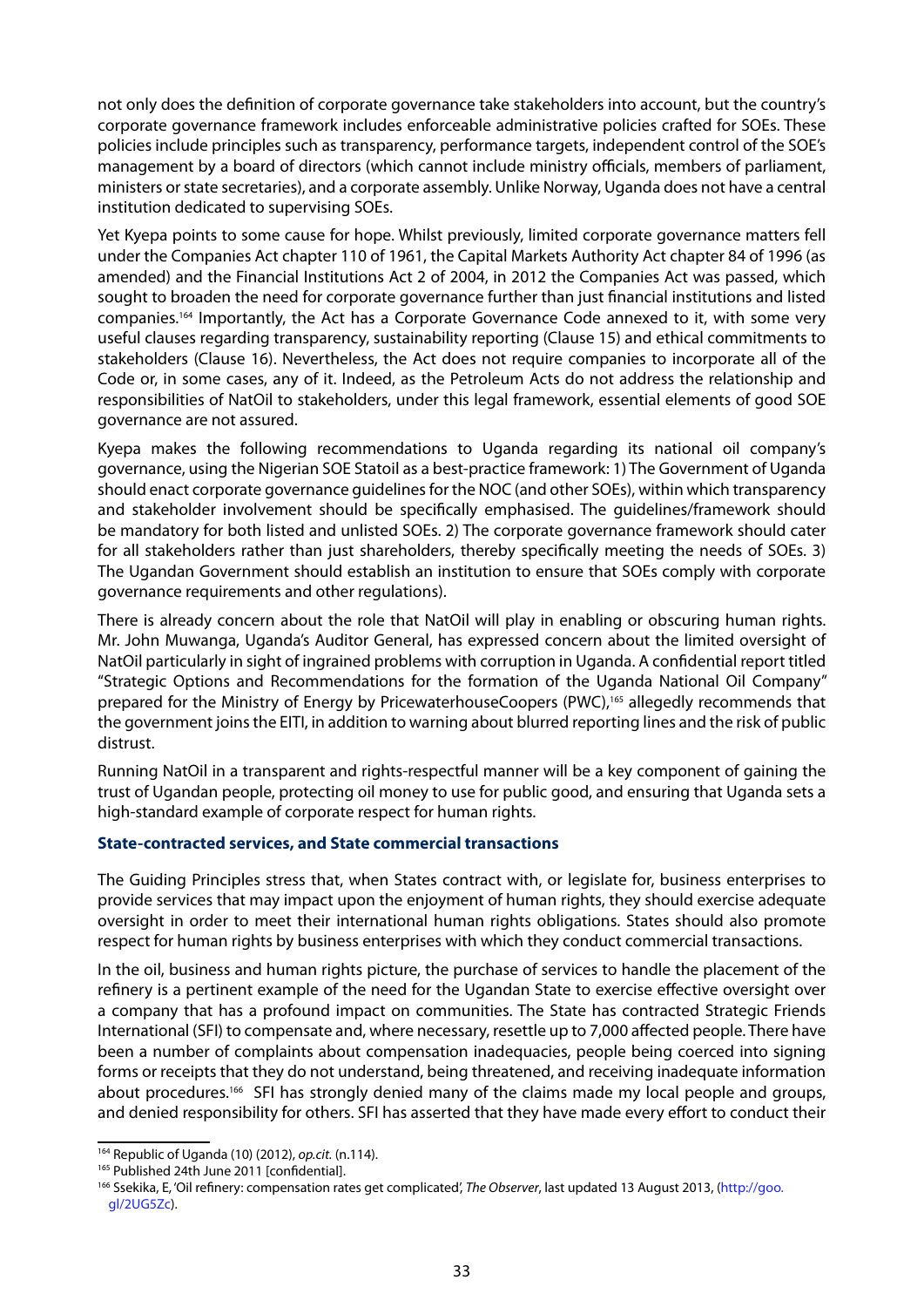business responsibly. This case study examples the Guiding Principle-described necessity for monitoring and accountability mechanisms over these State-contracted services.

Countries can, and are, taking strong positions on how public procurement can impact on human rights, as exampled by the paper, *Walk the talk: Ensuring socially responsible public procurement – SRPP Guide* – developed by the Norwegian Agency for Public Management and eGovernment (Difi), on request from the Norwegian Ministry of Children, Equality and Social Inclusion.<sup>167</sup>

## **Supporting business respect for human rights in conflict-affected areas**

When areas are affected by conflict, the risk of gross human rights abuse increases. Should the oil sector become affected by conflict, human rights would likely become particularly vulnerable, and their protection fragile. The Guiding Principles make four recommendations to States so that they can ensure that businesses do not become involved in gross, conflict-related human rights abuses:

*"(a) Engaging at the earliest stage possible with business enterprises to help them identify, prevent and mitigate the human rights-related risks of their activities and business relationships;*

*(b) Providing adequate assistance to business enterprises to assess and address the heightened risks of abuses, paying special attention to both gender-based and sexual violence;*

*(c) Denying access to public support and services for a business enterprise that is involved with gross human rights abuses and refuses to cooperate in addressing the situation;*

*(d) Ensuring that their current policies, legislation, regulations and enforcement measures are effective in addressing the risk of business involvement in gross human rights abuses."*



An oil truck transport's petroleum within Uganda. Within a few years, such fuel will be extracted and refined within Uganda. Copyright: Stefan Gara, 2004, Creative Commons. Under a Creative Commons Licence. (Please see: http://creativecommons. org/licenses/by-nc-nd/2.0/legalcode).

<sup>&</sup>lt;sup>167</sup> The Norwegian Agency for Public Management and eGovernment (Difi) on request from the Norwegian Ministry of Children, Equality and Social Inclusion, *SRPP Guide Walk the talk: Ensuring socially responsible public procurement*, 14 November 2012, (anskaffelser.no/filearchive/srpp-guide\_november-14-2012.pdf).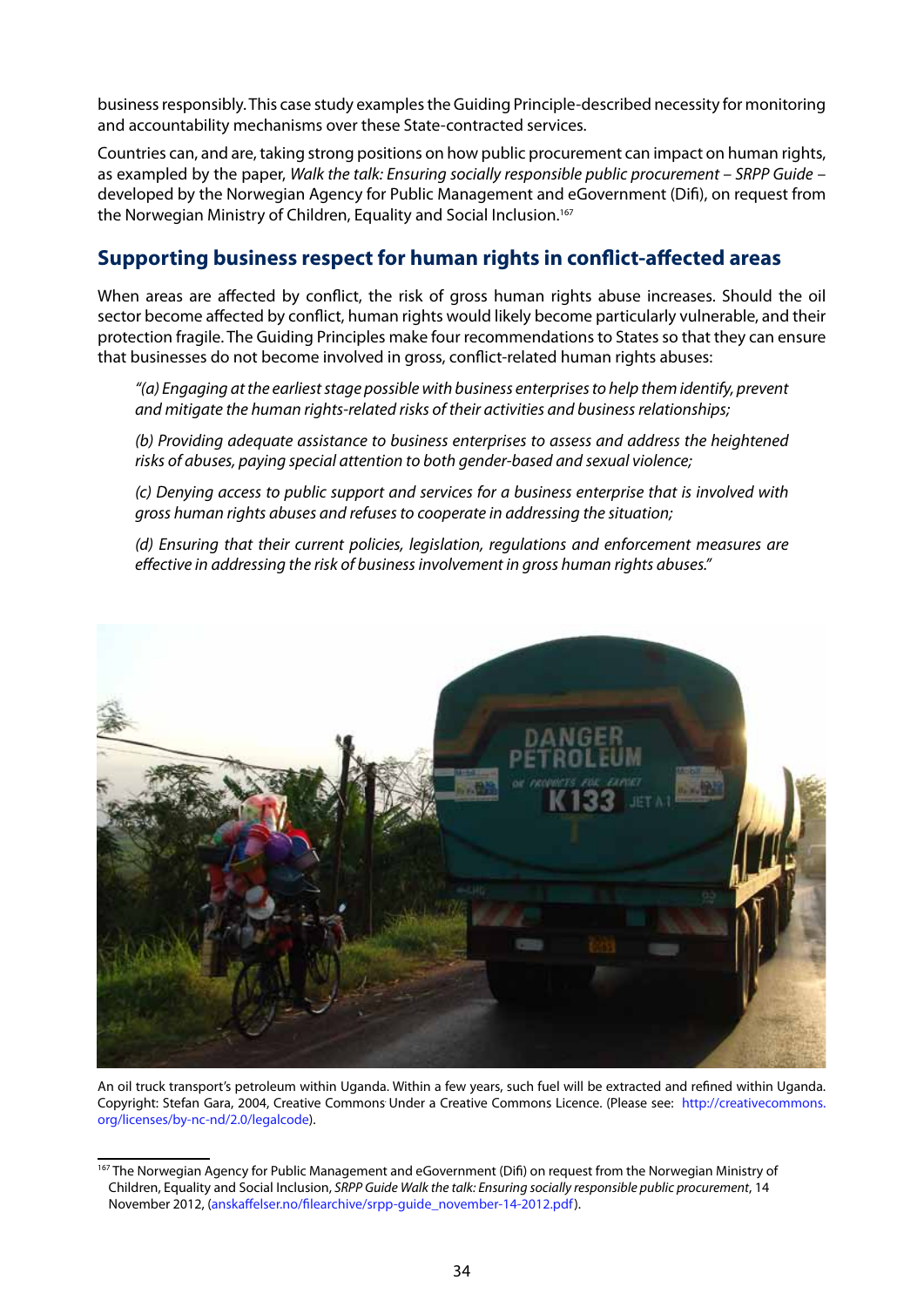Uganda, although currently enjoying relative peace, should not remain complacent about conflict-risk factors, particularly given the history of oil and conflict in countries like Nigeria, and a number of factors that commentators have highlighted.

One such risk factor is that Uganda is land-locked. In 2007, during the Kenyan election violence, the country experienced months of disruption to the supply of fuel and other goods,<sup>168</sup> illustrating Uganda's dependence on transport corridors. One of the most celebrated hopes that oil prospecting brought to Ugandans was the opportunity for self-sufficiency, specifically in terms of fuel. However, to even supply the country with machinery and set up a refinery depends on such transport channels. Moreover, even though Uganda will be setting up its own refinery, it has still agreed with the companies operating in the country that it will export a significant portion of crude oil by pipeline. Uganda's dependence on its neighbours therefore remains significant.

Another dynamic is the changing position of Uganda as a potential "oil power". Since Uganda discovering oil, Kenya has made impressive finds while Tanzania has also discovered it sits on world-class reserves of natural gas. Some commentators have warned that having all the three original members of the East African Community developing their oil and gas sector might lead to regional petro-rivalry. South Sudan's decision not to include Uganda in a three-way pipeline deal with Kenya, for example, could be a cause of resentment to Ugandan authorities, especially given President Museveni's long-time allegiance with the Sudan People's Liberation Movement.<sup>169</sup>

A third conflict-risk is the insecurity in Eastern DRC, Uganda's western neighbour that has long been affected by severe conflict and human rights abuses. As recently as November 2013, international forces were fighting the M23 rebel group, which had previously taken control of one of DRC's major cities, Goma. Other groups, including Rwandan and Ugandan rebels, remain active near the Ugandan border. The Ugandan ADF rebels potentially pose the greatest risk to Kampala's oil sector development as Nick Young, the previous Managing Editor of Oil in Uganda, explained,

*"This underlines the possibility, which Ugandan security services have recently emphasised, of a terrorist attack on Uganda's oil installations by the so-called Allied Democratic Forces (ADF). They are thought to have been re-grouping in the DRC since 2010, when their leader, Jamilu Mukulu, narrowly escaped capture in Kenya. Anger at Uganda's role in inflicting military defeats on Al-Shabaab in Somalia may swell ADF ranks with international Salafist extremists. After the devastating terrorist assault on a gas plant in Algeria last month, no-one should doubt that oil and gas facilities provide an attractive target for extremists."170*

Meanwhile, border disputes also pose a risk, as exampled by the tensions between Tanzania and Malaŵi over who owns Lake Malaŵi/Nyasa since Malaŵi started prospecting for oil there. DRC's eastern borders cut through Lakes Albert, Edward and Tanganyika. Already, violence presented itself on Lake Albert in August 2007, when a geologist working for Heritage Oil and Gas was fatally shot by Congolese soldiers. Shortly after, (for reasons that reportedly remain unclear) six Congolese citizens travelling on a passenger ferry on the same lake were shot by Ugandan soldiers.<sup>171</sup>

Lastly, national and location-specific militarisation presents its own threats. President Museveni spent US\$ 744 million on six Russian fighter jets in 2011. Some have expressed concern that this kind of militaryequipment could precipitate a regional arms race. Meanwhile, oil-production areas are becoming increasingly militarised. The presence of military and police personnel around oil sites is intended to safeguard these areas.<sup>172</sup> However, it can also make local communities nervous.<sup>173</sup> In Nigeria, for example, the use of private military companies and State forces has had a ruinous effect on community dynamics.

<sup>168</sup> Young, N, "Will oil fuel cooperation or conflict?", *Oil in Uganda*, last updated 12 March 2013 (www.oilinuganda.org/features/ opinion/will-oil-fuel-cooperation-or-conflict.html)

<sup>169</sup> Young N (2013), *op.cit.* (n.170). 170 *Ibid.*

<sup>171</sup> *Ibid.*

<sup>172</sup> Nakayi R, "Is Uganda's Oil region another northern Uganda in the making?" *African Arguments*, last updated 26 June 2013 (africanarguments.org/2013/06/26/is-uganda%E2%80%99s-oil-region-another-northern-uganda-in-the-making- %E2%80%93-by-rose-nakayi/).

<sup>173</sup> Interview*; IPIS and International Alert*, Kampala, Uganda, February 2013.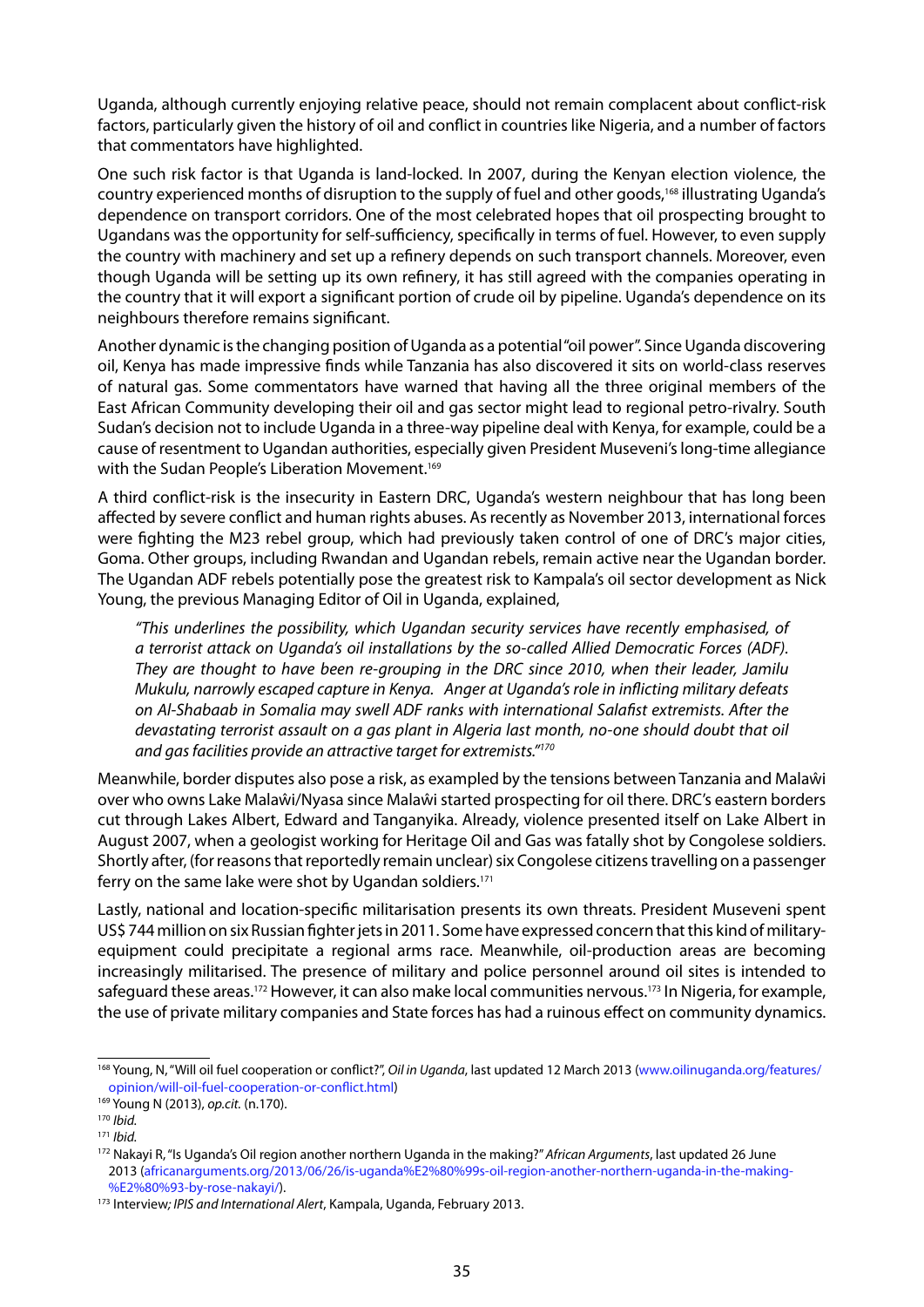The forces are often equipped with very powerful weapons, and stand accused of serious human rights abuses.174

Whilst the Guiding Principles refer to conflicts, domestic tensions on and around oil sites can also escalate. This can be partly due to unfulfilled expectation. For example, anticipation in Hoima of the benefits of oil production is high. Yet it is the local communities who might feel the negative effects of oil, including oil spills and relocation. Promises of bringing employment to the region can also fall short of expectations, due to an acute shortage of necessary skills.175

According to the UK-based oil industry newsletter, *Afroil*, a group of pastoralists reportedly "invaded the Waraga-1 well site" operated by Tullow Oil Pty in Buseruka sub-county, Hoima District, "A local Toonya [sic] official had expressed concerns about the recent increase in pastoralists settling around the well to access water and grazing lands," the March 20, 2012 issue of the newsletter reported. "This comes amid accusations from local residents of encroachment by Tullow in the area, which has aggravated existing inter-communal land disputes."176

Meanwhile, across the border in Kenya, Tullow was forced to suspend exploration work in the Turkana area in October 2013, after the local population staged a demonstration outside the Twiga1 camp, protesting against being denied jobs and business opportunities by the company.177

International Alert has contextualised some of these patterns,

*"The Albertine region is also an area that embraces a multiplicity of local government authorities, traditional institutions and people of various ethnic groups. Given this fragmented identity, the discovery of oil has the potential to stir up tensions along different lines. Therefore, in Uganda, where rural livelihoods largely derive from natural resources, careful management of the impact of oil exploration is crucial for ameliorating the livelihood vulnerabilities of rural households as well as resolving the raging conflicts. It is important to consider mainstreaming conflict-sensitive analysis in programming for the oil and gas sector."178*

The Ugandan State should ensure that its legislation, policies and regulations address conflict risk. Uganda has many resources that can help it to do so. For example, oil companies can be encouraged to adopt the Voluntary Principles on Security and Human Rights.<sup>179</sup> Organisations such as International Alert and the Office of the United Nations High Commissioner for Human Rights are also well positioned to advise on specific risks and measures. Meanwhile local institutions such as councils have the capacity to help ensure that domestic conflicts are quickly resolved.

The Ugandan State can maximise regional cooperation and follow through on any commitments made, whilst putting in place actions to retain domestic stability. Addressing the calls of the Guiding Principles to work with businesses and hold them to a high standard, Uganda has a number of resources within grasp. Should any company's actions contribute to conflict and / or gross-human rights abuses, Uganda should take a firm stance on withdrawing support and approval.

## **Ensuring Policy Coherence**

State governance is an enormous, disparate task. Many functions of governments occur in isolation from, and sometimes tension with, one another. As a response to this, Operational Principles Eight to Ten offer directions as to how States can ensure that, across departments and policies, decisions are consistently in line with business and human rights principles.

<sup>174</sup> Abrahamsen R. and Williams M., 2005, *The Globalisation of Private Security: Country Report: Nigeria,* (University of Wales, Aberystwyth).

<sup>175</sup> Nakayi R (2013), *op.cit.* (n.172).

<sup>176</sup> Oil in Uganda, *Oil Timeline*, accessed 3 December 2013 (www.oilinuganda.org/categories/oil-timeline).

<sup>177</sup> Daily Nation (Kenya), *Turkana MP under probe over riots against Tullow oil firm*, last updated 30 December 2013 (www.nation. co.ke/news/MP-under-probe-over-Turkana-riots/-/1056/2053848/-/3rffmsz/-/index.html).

<sup>178</sup> International Alert, *Governance and livelihoods in Uganda's oil-rich Albertine Graben*, March 2013.

<sup>&</sup>lt;sup>179</sup> Voluntary Principles on Security and Human Rights, 2000. N.B. These principles are further explored later in this series.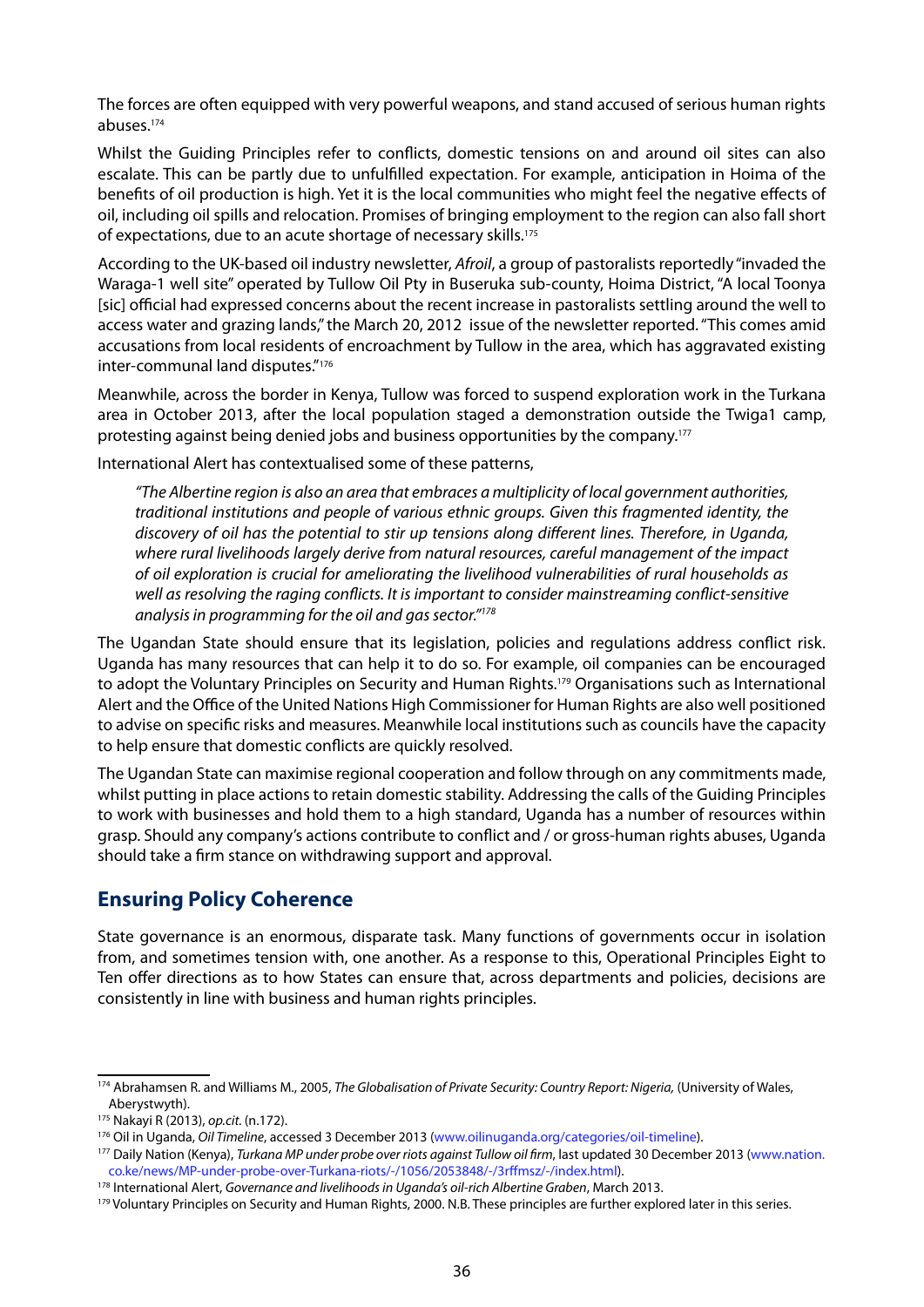#### **State institutions**

The Guiding Principles recommend that governmental departments, agencies and other State-based institutions that shape business practices are aware of and observe the State's human rights obligations when fulfilling their respective mandates. The State might fulfil this recommendation by providing these institutions with relevant information, training and support. Ensuring that necessary policies, laws and processes are in place for Uganda to implement its international human rights law obligations falls under the umbrella of *vertical policy coherence*. Support from departments and agencies that shape business practices constitute *horizontal policy coherence*.

The Guiding Principles highlight the following as relevant agencies engaged with human rights practice: those responsible for corporate law and securities regulation, investment, export credit and insurance, trade and labour. In the context of corporate compliance in the Ugandan oil sector, the Petroleum Exploration and Production Department (PEPD) of the Ministry of Energy and Mineral Development, and the Ministry of Lands, Housing and Urban Development, are of particular relevance. Perhaps of all of these departments, the PEPD is the most pivotal due to their oversight of the industry, and their coordination role between other relevant departments.

A problem that can also inhibit the incorporation of human rights concerns into the functioning of ministries is communication and the clear definition of roles between ministries themselves. If two ministries view certain processes or responsibilities fall under the umbrella of each other, or if data is not efficiently passed between them, the intended beneficiaries may suffer. Citing the example of land rights in Uganda, one commentator has noted that,

*"the Investment Code Act and the Land Act, among other relevant laws, assign unclear and sometimes overlapping authorities to different government institutions that in practice play a role in the process of transferring land to investors… [There are no] regulations to guide the interaction of different government agencies, for example in identifying government land suitable for a particular investment. At a minimum, the lack of legal and procedural clarity on the duties of the UIA and other government authorities in allocating government land to investors creates opportunities for inefficiencies – and perhaps even corruption (Bogere 2011). In fact, a recent audit of the Uganda Land Commission found several cases where the same parcel of government land was allocated to two or three different investors with different lease titles (Bogere 2011). Some investors apparently go directly to the President of the Republic to secure land."*<sup>180</sup>

In horizontal policy coherence, as with vertical policy coherence, success hinges on an established plan by the government to entrench business and human rights principles into State practices. There is little available evidence that human rights principles have been absorbed across ministries and departments in Uganda. For example, a World Bank review of the Uganda Justice Law and Order Sector published in July 2009 reported a "great need for human rights training for most sector institutions… efforts to provide this training were fragmented and irregular."<sup>181</sup> However, it should be noted that this was four years before the publication of this report, and only a year after Ruggie's 2008 report – perhaps too early to translate the UN's business and human rights principles into practice.

#### **Investment treaties and contracts**

States place a lot of emphasis on the creation of economic opportunities. Entering into bilateral investment treaties and free-trade agreements with other states can be seen as ways to enable such opportunities in a stable framework. However there are increasing concerns about the ways in which such instruments constrain or adversely affect domestic policy. They might, for example, inhibit the State from passing new legislation (including human rights and environmental legislation) if such legislation counteracts a provision in a treaty or agreement the State has become a party to.

<sup>&</sup>lt;sup>180</sup> Stickler, M.M, Governance of Large-Scale Land Acquisitions in Uganda: The role of the Uganda Investment Authority, Paper presented at the International Conference on Global Land Grabbing II October 17‐19, 2012, Organized by the Land Deals Politics Initiative (LDPI) and hosted by the Department of Development Sociology at Cornell University, Ithaca, NY.

<sup>181</sup> The World Bank, *Uganda Legal and Judicial Sector Study Report*, July 2009, p.5.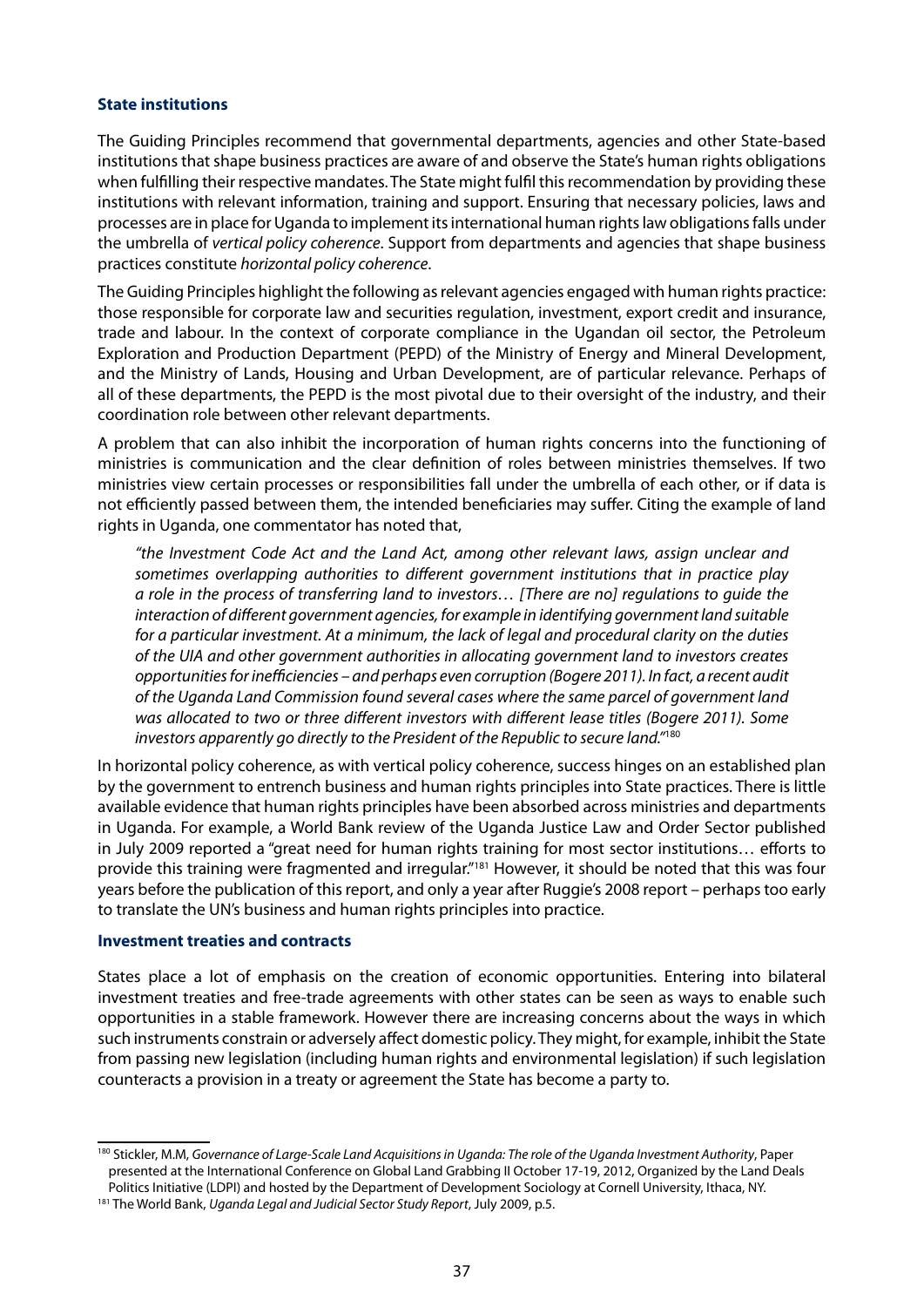Likewise, contractual agreements between States and companies can also contain provisions that either enable or subdue human rights protection. Production Sharing Agreements (PSAs) between State and company have been the subject to widespread debate in this regard. Such agreements can contain clauses that, like bilateral investment treaties and free trade agreements, can give them precedence over national legal provisions. Thus confidentiality clauses may, for example, be able to override provisions promoting openness in national law,<sup>182</sup> whilst stabilisation clauses<sup>183</sup> can risk stifling domestic legal and policy development.

The stabilisation clauses contained within Uganda's PSA with Tullow Oil have sparked notable concern. This PSA has not itself been made public, however a leaked draft version is available in the public sphere. Paragraph 33.2 of a leaked agreement contains a stabilisation provision which states,

*"If, following the Effective Date, there is any change, or series of changes, in the laws or regulations of Uganda which materially reduces the economic benefits derived or to be derived by Licensee hereunder, Licensee may notify the Government accordingly and thereafter the Parties shall meet to negotiate in good faith and agree upon, the necessary modifications to this Agreement to restore Licensee to substantially the same overall economic position as prevailed hereunder prior to such change(s). In the event that the Parties are unable to agree that the Licensee's economic benefits have been materially affected, and/or are unable to agree on the modifications required to restore Licensee to the same economic position as prevailed prior to such change, within ninety (90) days of the receipt of the notice referred to hereinabove, then either Party may refer the matter for determination pursuant to paragraph 26."*<sup>184</sup>

The Civil Society Coalition on Oil in Uganda (CSCO) has analysed the terms of para.33.2, finding them to denote that if Uganda develops new and improved regulations that increase costs for the oil company, they could have to restore these costs to the company. Such provisions have been argued to have "chilling" effects on environmental and human rights legal evolution.185

The Guiding Principles urge Uganda to exercise caution to "retain adequate policy and regulatory ability to protect human rights under the terms of such agreements, while providing the necessary investor protection."186 Given the concern over existing contracts in the oil industry, this is certainly a high-impact area of law that Ugandan authorities should consider carefully. In 2011, John Ruggie released another report under his UN Mandate - *Principles for responsible contracts: integrating the management of human rights risks into State-investor contract negotiations: guidance for negotiators.* These would be useful guidelines for the Government of Uganda in the context of any future contractual or treaty agreements.<sup>187</sup>

<sup>182</sup> IPIS and Lynn Turyatemba, (2013), *op.cit*. (n.15).

<sup>183</sup> Stabilisation clauses are often found in production sharing agreements, requested by companies to ensure that, if certain domestic laws change within the duration of the contract, the company will be insulated from any adverse impacts of such changes from the day of signing. This can involve the restoration of an "economic equilibrium" whereby the economic consequences of legal changes are calculated, and either the contract amended accordingly, the company be exempted from the legislative measure or economic compensation awarded. The validity of such clauses has been challenged by critics who highlight that they risk undermining State sovereignty, and are potentially incompatible with international legal norms.

<sup>184</sup> Lay T. and Minio-Paluello M., *Contracts Curse. Uganda's oil agreements place profit before people*, Civil Society Coalition on Oil in Uganda and Platform, February 2010 (www.acode-u.org/documents/oildocs/CSCO\_oilcurse.pdf), p.8.

<sup>&</sup>lt;sup>185</sup> Amnesty International UK, *Human Rights on the Line - The Baku-Tbilisi-Ceylan Pipeline Project, 2003, p.5.*<br><sup>186</sup> HRC*, op. cit.* (n.6) Section 1 Para B(9).

<sup>&</sup>lt;sup>187</sup> Human Rights Council (2), United Nations General Assembly, 'Principles for responsible contracts: integrating the management of human rights risks into State-investor contract negotiations: guidance for negotiators,' 25 May 2011, *A/ HRC/17/31/Add.3.*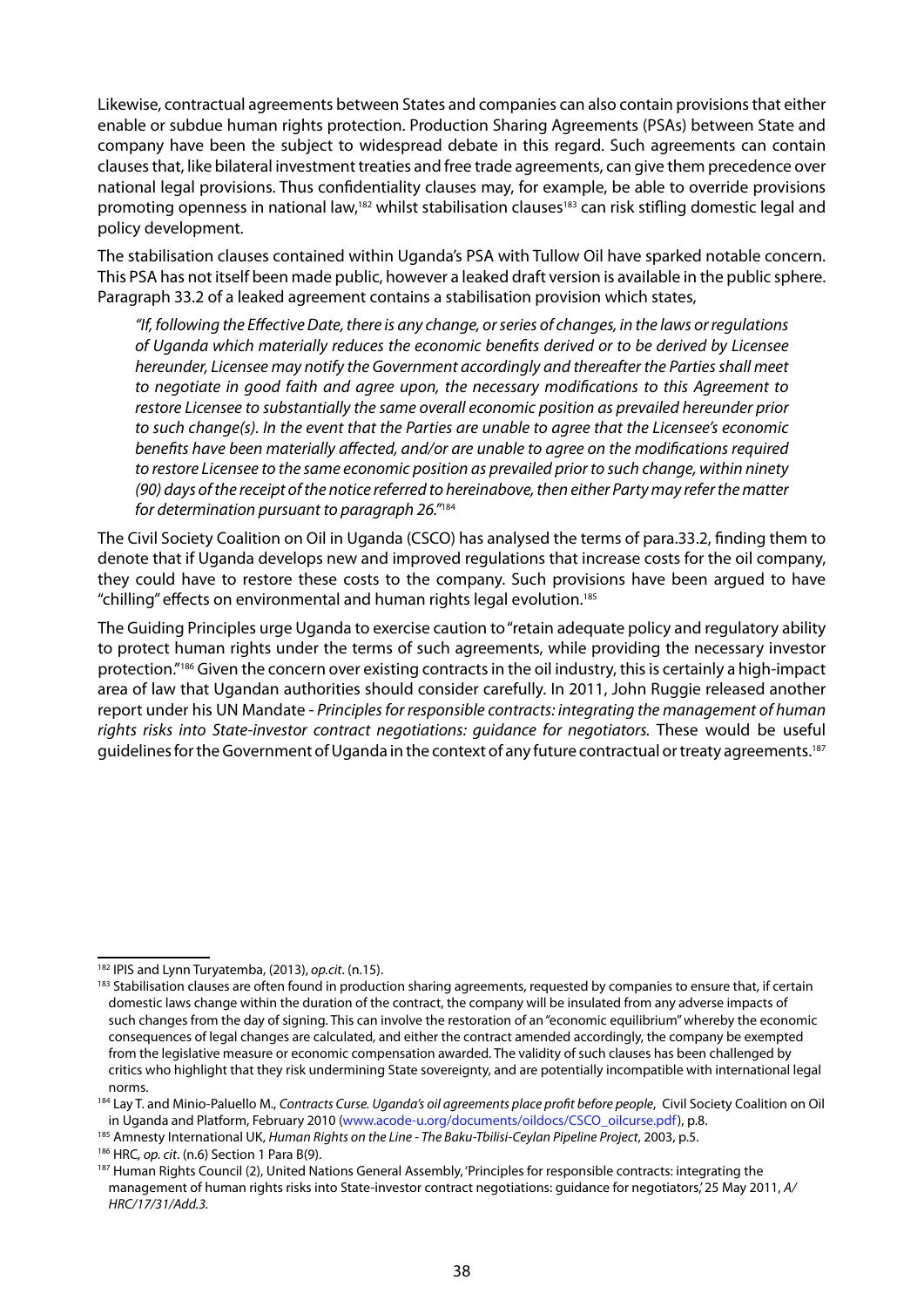## **UN Guiding Principle: The Host State Duty to Provide Access to Effective Remedy**

## **Foundational Principle 25: Access to remedy**

The third pillar of the UN framework for business and human rights concerns greater access to remedies for victims. Here, States must takes steps to ensure that, when abuses do occur, victims can obtain a remedy through judicial, administrative, legislative or other appropriate means. Grievances may arise as a result of breaches of "law, contract, explicit or implicit promises, customary practice, or general notions of fairness of aggrieved communities."<sup>188</sup> Any remedy should counteract or make good the human rights harm and can include apologies, restitution, rehabilitation, financial or non-financial compensation and punitive sanctions, as well as the prevention of future harm.

## **State-based judicial mechanisms**

The Ugandan Constitution provides that any "person who claims that a fundamental or other right or freedom guaranteed under this Constitution has been infringed or threatened, is entitled to apply to a competent court for redress".189 The rights guaranteed are listed in Chapter Four of the Constitution and include the right to life, respect for human dignity, protection from deprivation of property (including home), protection from slavery, and the right to a clean and healthy environment. It also guarantees the independence of the judiciary<sup>190</sup> and provides an appeal system.<sup>191</sup>

Uganda's judiciary is structured according to art.129(1) of the Constitution. As such it is comprised of a Supreme Court, a Court of Appeal (sitting as the Constitutional Court), a High Court and Subordinate Courts.192 The High Court has established a number of divisions to handle specific fields of law, including a Family Division, Criminal Division, Anti-Corruption Division, War Crimes Division, Land Division, Civil Division and Commercial Division.<sup>193</sup> Under civil procedure, to bring the State or a company to account over a human rights complaint, a Ugandan would have to file a case against the Attorney General. This provides that there is access for recourse in a valid and relatively open court, a fundamental part of ensuring the promotion of human rights.

Successful cases have also been brought against companies in the Ugandan High Court. 2010 saw a High Court case between the NGO, Sexual Minorities Uganda and the Ugandan newspaper *Rolling Stone*. *Sexual Minorities Uganda* sought to stop the paper from publishing the names, home addresses and photos of gay rights activists, after the paper had published activists' personal information with a headline that read: "Hang Them; They are After Our Kids!!!!". David Kato, a prominent gay rights activist was subsequently murdered in his home after his personal details were published in the newspaper. The court granted the plaintiffs a permanent injunction.194

Another landmark case was raised against Kaweri-Coffee-Plantation, owned by the German company, Neumann Kaffee Gruppe (NKG). On the 11<sup>th</sup> April 2013, the High Court in Kampala ordered eleven million Euros to be paid to the 2000 or so Ugandans who had been "brutally" evicted from their land to make way for a plantation.<sup>195</sup> The judgement was very condemnatory of the company:

<sup>&</sup>lt;sup>188</sup> HRC (1) (2011) *op. cit.* (n.4) Section 3 Para A(25).<br><sup>189</sup> Republic of Uganda (1) (1995), *op.cit.* (n.24), Article 50(1).

<sup>190</sup> Republic of Uganda (1) (1995), *op.cit.* (n.24), Article 128

<sup>&</sup>lt;sup>191</sup> Republic of Uganda (1) (1995), *op.cit.* (n.24), Article 137<br><sup>192</sup> Iain Clarkson, Antwerp, Belgium, 2012

<sup>&</sup>lt;sup>193</sup> Danish Institute for Human Rights, *Access to Justice and Legal Aid in East Africa*, December 2011 (www.humanrights.dk/files/<br>images/Publikationer/Legal\_Aid\_East\_Africa\_Dec\_2011\_DIHR\_Study\_Final.pdf).

<sup>&</sup>lt;sup>194</sup> Business and Human Rights Resource Centre, *Annual Briefing : Corporate Accountability*, June 2012, (www.businesshumanrights.org/media/documents/corporate-legal-accountability-annual-briefing-final-20-jun-2012.pdf), p.6.<br>FIAN, Ugandan court orders compensation be paid to evictees of the Kaweri-Coffee-Plantation (Press Release), last

<sup>11</sup> April 2013 (www.fian.org/news/article/detail/ugandan-court-orders-compensation-be-paid-to-evictees-of-the-kawericoffee-plantation/).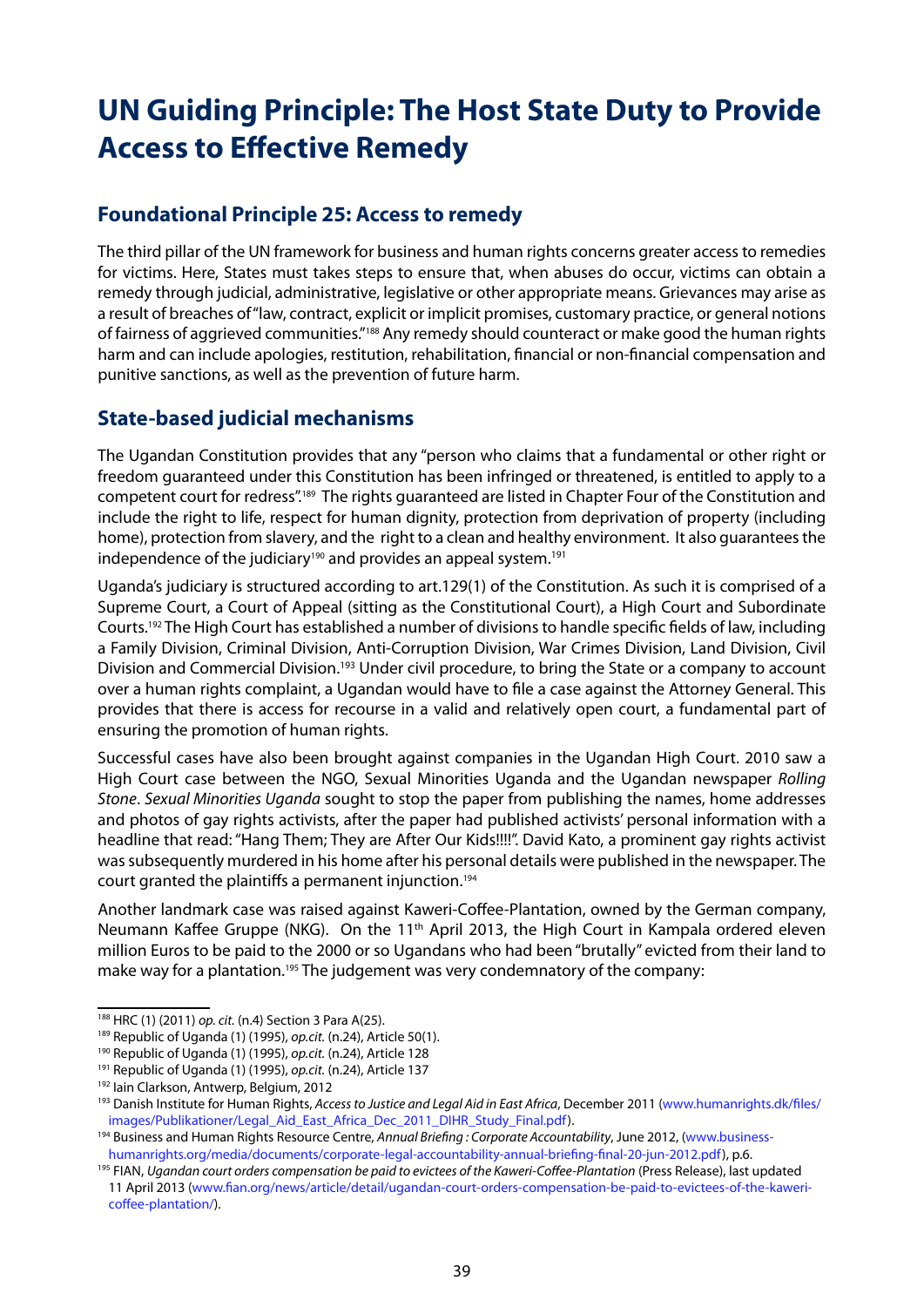*"The German investors had a duty to ensure that our indigenous people were not exploited. They should have respected the human rights and values of people and as honorable businessm[e]n and investors they should have not moved into the lands unless they had satisfied themselves that the tenants were properly compensated, relocated and adequate notice was given to them."196*

Civil procedures and "public interest litigation" against large companies can be very powerful, provided hurdles such as jurisdiction are overcome. For example, the Center for Public Interest Law (CEPIL) filed a complaint in Tema High Court in Ghana against Tema Oil in 2007. The suit was over a spill at the company's refinery that polluted Chemu Lagoon, which harmed those who depend on the lagoon for food and livelihood. Tema Oil requested that the court dismiss the case, as the CEPIL did not have standing to bring the lawsuit on behalf of the affected population. However the judge denied this motion to dismiss. The judge asserted that "public interest litigation "seems to be a new concept in our jurisprudence and it ought…to be encouraged. I believe it is an antidote to the problem of direct victims…being unable to take such cases to court.""197

Bringing criminal cases against a company in Uganda may also be part of the route towards remedy. A positive development in this regard is that Uganda's revised 2012 Companies Act allows the High Court to prosecute individuals within a company for tax evasion and fraud by "lifting the corporate veil".<sup>198</sup>

The Business and Human Rights Resource Centre (BHRRC) recently reported that there is an increasing effort to litigate cases in host states (the country where harm has occurred) through bringing lawsuits to national courts and applying domestic law to hold companies accountable for human rights abuses. This trend is generally in the Global South – where more severe cases of corporate human rights abuse are likely to occur. Given the above-mentioned cases against Rolling Stone and Newman Kaffee Gruppe, there is every chance that Uganda's High Courts will continue to defend human rights against business interests.

Yet BHRRC also report that, "despite this increase, these lawsuits remain rare, due to many obstacles in host states, including jurisdictional barriers, financial and other resource constraints, and in some countries weak rule of law… Practical barriers often keep victims from accessing remedies. It is difficult to find a lawyer who can bear the cost, and these lawsuits are often drawn-out, complex affairs lasting more than a decade."<sup>199</sup>

Likewise the Guiding Principles highlight that legal barriers often prevent legitimate cases from being addressed. Legal responsibility may facilitate the avoidance of accountability within corporate groups for example, or claimants may be denied access to courts. In certain courts groups such as indigenous peoples, migrants and women, may be excluded from the average national level of legal protection, or left out of processes. Costs of claims may be too high, legal representation may be hard to find, or States may lack adequate resources.

Like many countries, Uganda's issues with remedy mainly lie, not in the content of their laws, but in enforcement of law, access to justice, and implementation of judicial decisions. Solomon Weberali of Street Law Uganda, a non-profit organisation with a focus on legal education, highlighted some of these issues

Firstly, using the courts can take a very long time. Mr. Weberali explained that a simple matter can take years to be heard, resulting in a frustrating and unattractive process. Courts are congested and there are enormous case backlogs. This is due to several factors, most notably that legal sector personnel, especially paralegals, lack the necessary training.<sup>200</sup> Courts may also lack predictability in following up cases, for example in ensuring that compensation has been paid.

<sup>&</sup>lt;sup>196</sup> Baleke Kayira & 4 Ors v Attorney General & 2 Ors. [2002] UGHC 52, Civil Suit No 179, (www.ulii.org/ug/judgment/highcourt/2013/52).

<sup>197</sup> Center for Public Interest Law and Anor vs. Tema Oil Refinery [2007] Suit No. E12/91/07 (cepil.org.gh/file/CEPILvs.%20TOR. pdf).

<sup>198</sup> The Republic of Uganda (10), (2012) *op.cit*. (n.114), Para 20.

<sup>199</sup> BHRRC, 2012, *op.cit.* (n.194).

<sup>200</sup> Danish Institute for Human Rights, based on a cooperation with the East Africa Law Society, December 2011, *Access to Justice and Legal Aid in East Africa. A comparison of the legal aid schemes used in the region and the level of cooperation and coordination between the various actors*, (www.humanrights.dk/files/images/Publikationer/Legal\_Aid\_East\_Africa\_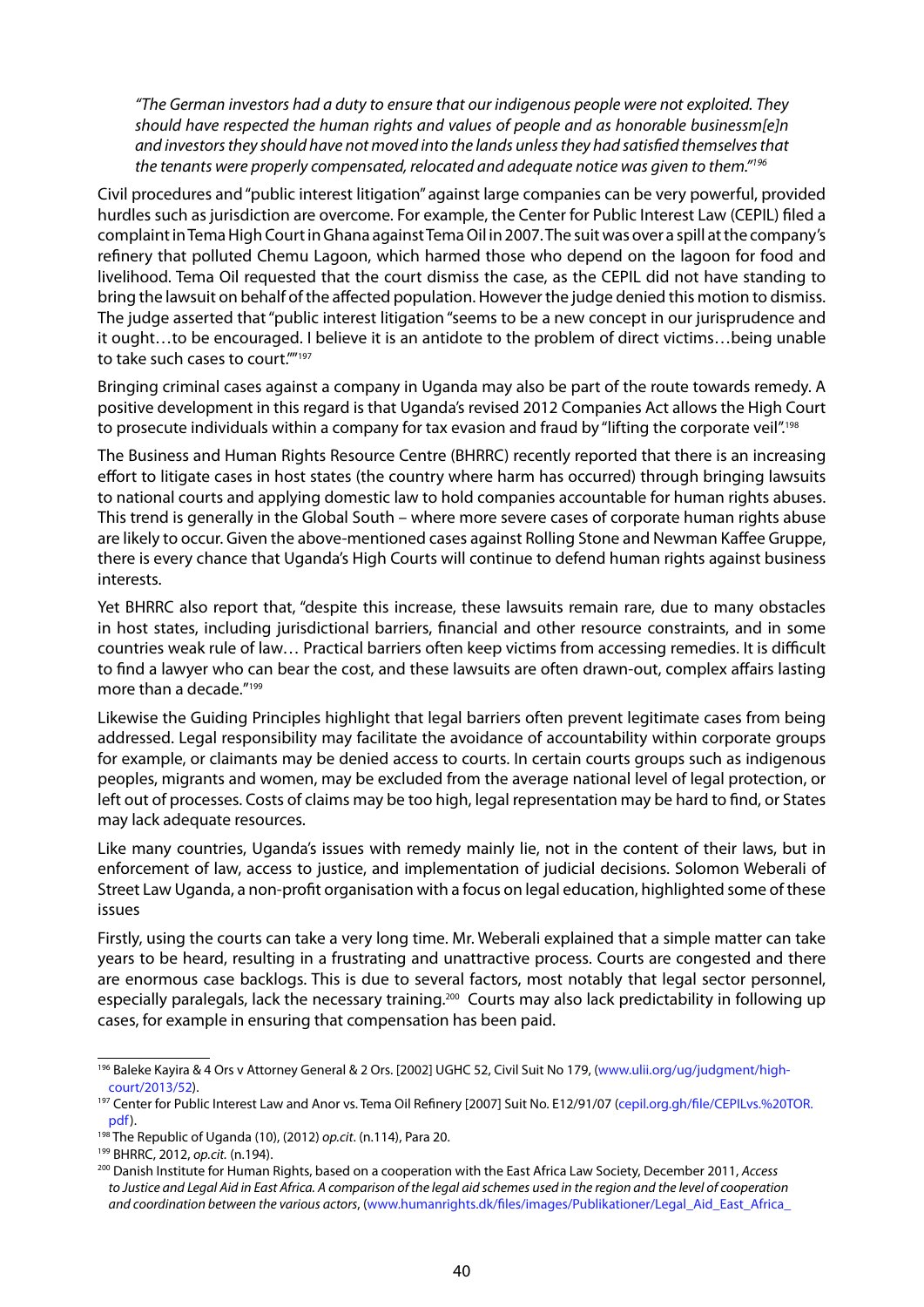Secondly, many Ugandans lack knowledge of the legal system. Without access to recourse being publicised, aggrieved parties cannot come forward to claim their rights. Various non-governmental organisations publicise these services, but it still seems the State has not done enough to ensure that Ugandans are familiar with their court system.

The Danish Institute for Human Rights (DIHR) report that poverty also constitutes a significant obstacle for access to the formal justice system,

*" […] both because it is connected to ignorance of the law and because many people cannot afford legal assistance and representation or cover the costs related to transport, user fees or even bribery. This also has to do with the fact that despite the current efforts to decentralise justice, "geographical distribution and proximity of justice delivery" remains a problem. In particular, conflict affected areas such as northern Uganda suffer from these problems, and the failure to implement in such areas the reforms currently underway.*<sup>201</sup>

Legal aid can fill this gap, and many organisations work hard to ensure that access is possible.<sup>202</sup> However, the DIHR also reports that there might be a lack of willingness on the part of some legal aid providers to promote access to justice. They note that in Uganda, the legal profession is often seen as a business rather than as a means to enable others to access justice and, as a result, lawyers treat it as such.<sup>203</sup>

Lastly, DIHR also report that "corruption and political interference to some extent continue to obstruct judicial independence and fair justice."<sup>204</sup>

Nevertheless, there have been some changes in the judicial system over the past years that have been very positive, including for example, the creation of additional courts, and the availability of information online. Through reforms, the system has continued to develop in a positive direction.

In addition to civil and criminal procedures, Ugandans might be able to claim justice through other part of their judicial system. For example, Uganda's Commercial Court, a division of Uganda's High Court, was developed in 1996 to deal with the complex disputes that arise in business, and to do so speedily, as a reaction to the previous year's Justice Platt Commission of Enquiry Report on "Delays in the Judicial System."205 Although not fully operational yet, the Industrial Court offers an avenue for individuals, Labour Unions and employers to pursue justice.<sup>206</sup> The Court was established under the Trade Disputes (Arbitration & Settlement) Act of 1964. Its speedy full establishment would be an exceptionally useful step towards ensuring justice for a large number of human rights risks at the hands of businesses in Uganda.

An oil tribunal in Uganda is an option that would specifically deal with issues relating to oil extraction or production, potentially even only in the oil region. The value of such a mechanism is lies in the specific nature of many of the issues relating to oil industry (land, environment, resettlement etc.). However there is no mention of this in the oil laws, and it seems likely that the government would prefer to mainstream the oil industry as much as possible, rather than separating it into its own legal sphere.

Whilst ensuring that access to remedy is covered by relevant court, the Government of Uganda should also ensure that a number of more practical issues create barriers to justice. The UN Working Group on Business and Human Rights noted some of these barriers in their March 2013 report to the UN Human Rights Council. These include: the cost of seeking judicial remedy; the lack of resources and legal aid available to victims; the complexity of corporate structures; difficulty in accessing information;

Dec\_2011\_DIHR\_Study\_Final.pdf) p.33.

<sup>201</sup> *Ibid.*

<sup>&</sup>lt;sup>202</sup> See Legal Aid Service Providers Network (LASPNET) (www.laspnet.org)

<sup>203</sup> DIHR and EALS (2011) *op.cit.* (n.200), p.34.

<sup>204</sup> DIHR and EALS (2011) *op.cit.,* (n.200). p.33.

<sup>205</sup> Hon Justice B.J. Odoki, Chief Justice of Uganda, *The Relevance of Commercial Courts to the Modern Judiciary: A Case Study From Uganda*, The Southern African Chief Justices Forum Conference, August 2010 (www.venice.coe.int/SACJF/2010\_08\_ RSA\_Johannesburg/Uganda.pdf).

<sup>206</sup> Ministry of Gender, Labour and Social Development, The Industrial Court, accessed 10 December 2012 (www.mglsd. go.ug/?p=711).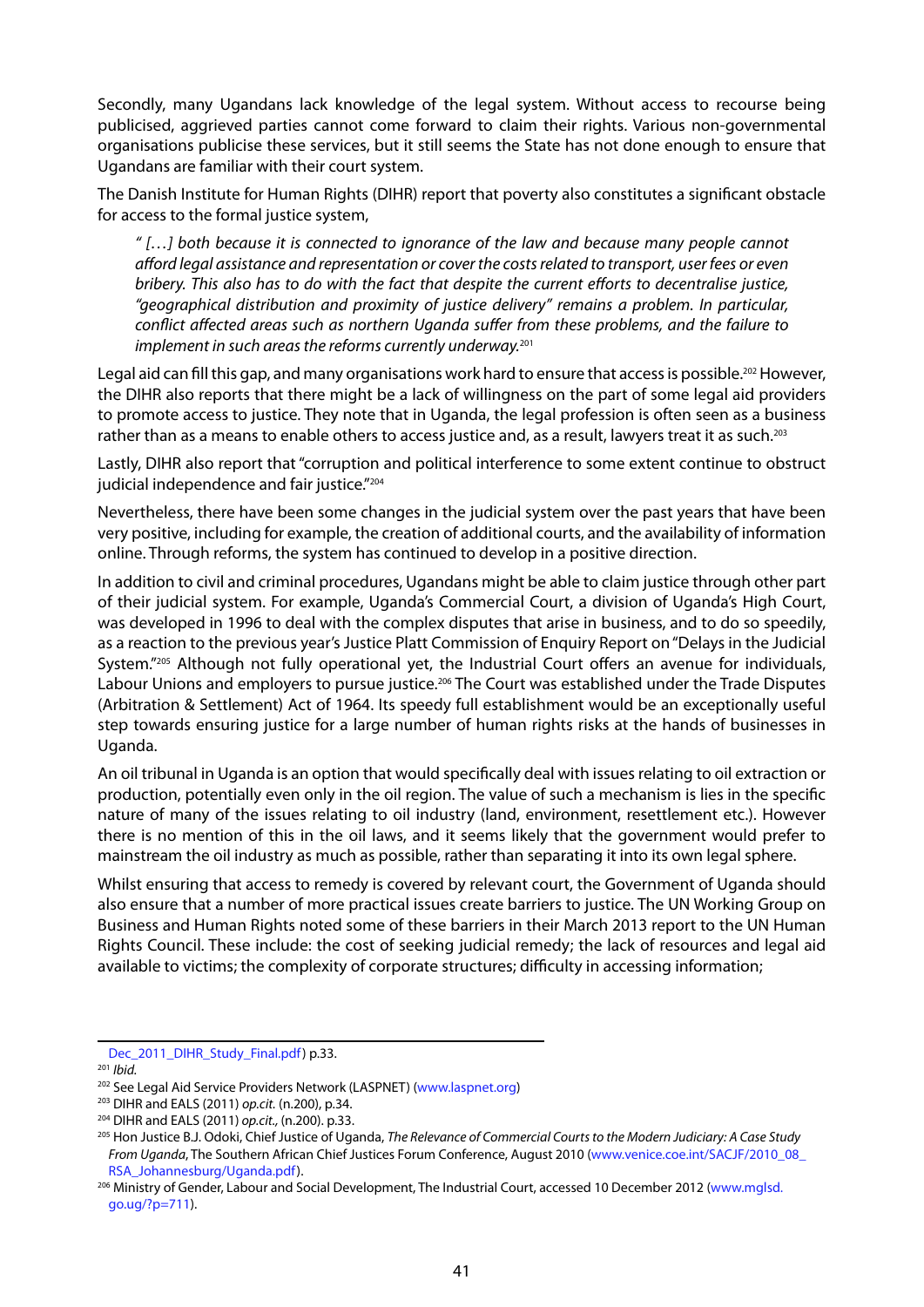jurisdictional challenges; and difficulties in enforcing judgments.<sup>207</sup> Those seeking legal remedy can also be subject to harassment, threats and intimidation. Some are subject to "SLAPP" actions (strategic lawsuit against public participation). SLAPP lawsuits are "retaliatory lawsuits intended to silence, intimidate, or punish those who have used public forums", and usually take the case of defamation or libel claims.<sup>208</sup>

#### **Information box: The United Nations Working Group on Business and Human Rights**

In June 2011, the UN Human Rights Council established a UN Working Group on business and human rights. One of the Working Group's mandates is to "continue to explore options and make recommendations at the national, regional and international levels for enhancing access to effective remedies available to those whose human rights are affected by corporate activities"209

The Working Group's methods consist of:

- a Chairperson-Rapporteur;
- country missions;
- field work;
- a multi-stakeholder, consultative and inclusive approach;
- to raise specific allegations that it determines to be particularly emblematic with relevant State authorities and companies, and request clarification or additional information as appropriate (though it is not generally in a position to address individual cases of alleged business-related human rights abuse);
- a Forum on Business and Human Rights;
- reporting and strategy.

The Business and Human Rights Resource Centre has a portal on the Working Group,210 where it is possible to keep up with their latest developments, and specifically recent analyses on Uganda.

<sup>&</sup>lt;sup>207</sup> UN Human Rights Council (3), Report of the Working Group on the issue of human rights and transnational corporations and other business enterprises, 14 March 2013, *UN Doc: A/HRC/23/32.*

<sup>208</sup> The Free Dictorionary, *Strategic Lawsuits against Public Participation*, last accessed 10 December 2013, (legal-dictionary. thefreedictionary.com/Strategic+Lawsuits+against+Public+Participation).

<sup>209</sup> BHRRC (2012) *op.cit.* (n.194). The rest of the mandate includes to: (a) promote the effective and comprehensive dissemination and implementation of the Guiding Principles [...] (b) identify, exchange and promote good practices and lessons learned on the implementation of the Guiding Principles and to assess and make recommendations thereon and, in that context, to seek and receive information from all relevant sources, including Governments, transnational corporations and other business enterprises, national human rights institutions, civil society and rights-holders; (c) provide support for efforts to promote capacity-building and the use of the Guiding Principles, as well as, upon request, to provide advice and recommendations regarding the development of domestic legislation and policies relating to business and human rights; (d) conduct country visits and to respond promptly to invitations from States; (e) continue to explore options and make recommendations at the national, regional and international levels for enhancing access to effective remedies available to those whose human rights are affected by corporate activities; (f) integrate a gender perspective throughout the work of the mandate and to give special attention to persons living in vulnerable situations, in particular children; (g) work in close cooperation and coordination with other relevant special procedures of the Human Rights Council, relevant United Nations and other international bodies, the treaty bodies and regional human rights organizations; (h) develop a regular dialogue and discuss possible areas of cooperation with Governments and all relevant actors, including relevant United Nations bodies, specialized agencies, funds and programmes [...] as well as transnational corporations and other business enterprises, national human rights institutions, representatives of indigenous peoples, civil society organizations and other regional and subregional international organizations; (i) guide the work of the Forum on Business and Human Rights; (j) report annually to the Human Rights Council and the General Assembly.

<sup>210</sup> BHRRC, *UN Working Group*, last accessed 10 December 2013 (www.business-humanrights.org/UNWorkingGroupPortal/ Home).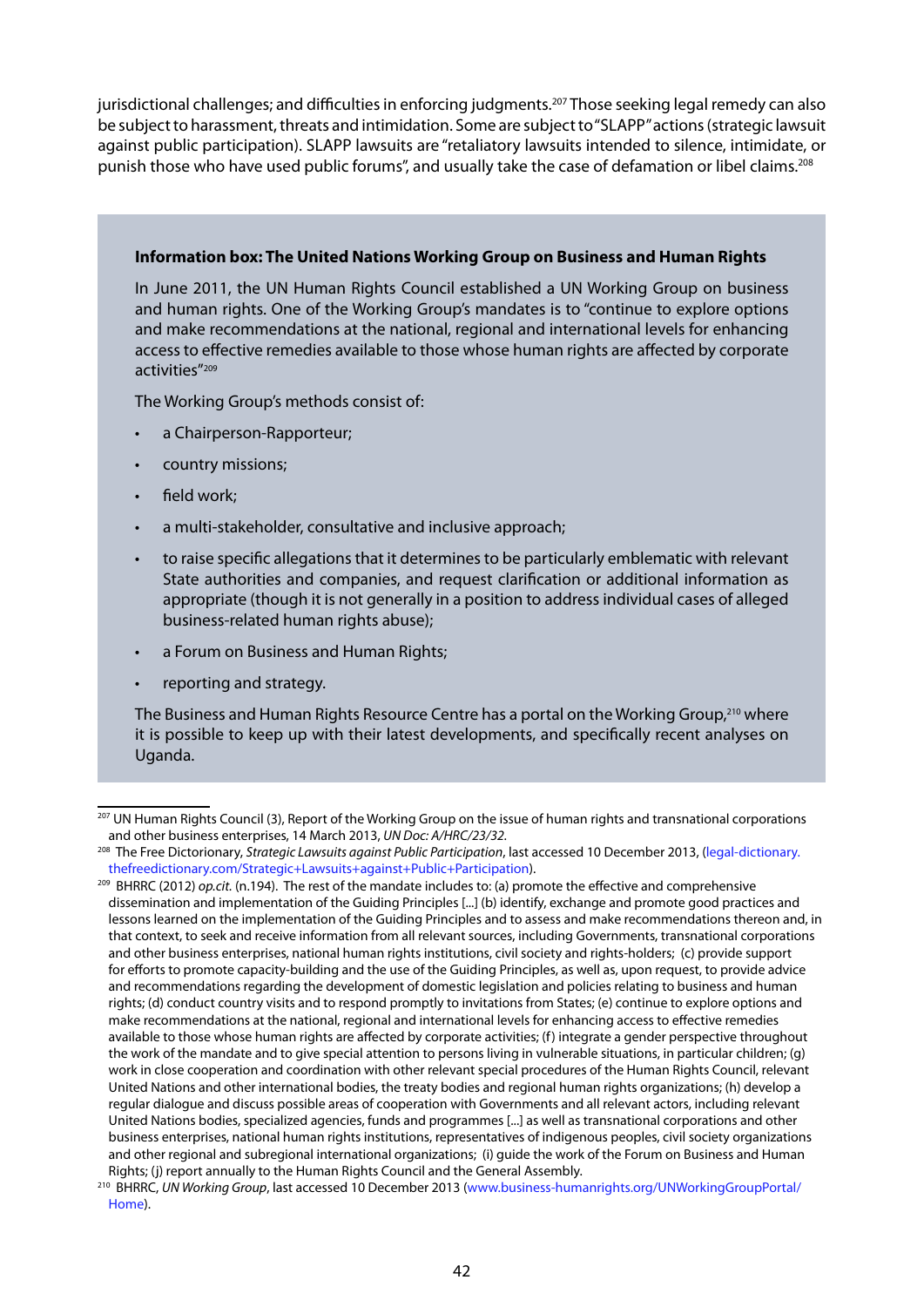## **State-based non-judicial mechanisms**

Aside from judicial mechanisms, the State should also provide "effective and appropriate" *non-judicial* grievance mechanisms. These can be mediation-based, adjudicative, or follow more long-held, traditional procedures.

National human rights institutions are particularly significant mechanisms for recourse in this regard. The Ugandan Human Rights Commission (UHRC) has a strong presence in Uganda, and this includes the power to investigate. They may summon or order any person to attend before them, and demand the production of any relevant documents or records that could assist an investigation.211

The UHRC is actively engaged in business issues, stating:

> *"NHRI's are potentially important avenues at the national level for remedying cases of human rights allegations involving corporations. NHRI's play a major role in monitoring and reporting of human rights abuses in the business sector, facilitating legal reforms, building capacity of government institutions as well as working*



Inside the United Nations, Geneva. Copyright Hhester, 2010, Create Commons Licence. Under a Creative Commons Licence. (Please see: http://creativecommons.org/licenses/by-nc-sa/2.0/ legalcode)

*with private sector enterprises in the promotion and protection of human rights."*<sup>212</sup>

Furthermore, the UHRC has quasi-judicial powers that include the right to recommend compensation to victims or members of their family.<sup>213</sup> Along with the Indian National Human Rights Commission, the UHRC is one of the only NHRIs vested with the power (albeit limited) of a civil court, in that, under section 53(2) of the Constitution, "in case of infringement of human rights, [the UHRC] can order the release of a detained person, payment of compensation or any other legal remedy or redress. Section 53(3) provides that orders made by the Commission can be appealed to the High Court."<sup>214</sup>

UHRC fact finding involves "writing to the respondents asking them to give their side of the story; carrying out investigations which may involve field visits, calling for and examining documents related to the investigations, interviewing individuals and recording statements from witnesses."<sup>215</sup> The UHRC has a mechanism for handling complaints and promotes other measures such as legal education, encouraging the State or companies to set up funds for redress, and so on. It states that anyone should be able to bring a complaint forward about a private or public company, from individuals to groups, victims, and concerned parties.

<sup>214</sup> *Ibid.*

<sup>211</sup> Republic of Uganda (1) (1995), *op. cit*. (n.24), Article 53(1).

<sup>212</sup> Kaggawa, M.S.K, *Access to remedy for corporate human rights abuses*, Uganda Human Rights Commission, 2009.

<sup>&</sup>lt;sup>213</sup> Lindsnaes, B, Lindholt, L and Yigen, K, "National Human Rights Institutions Articles and working papers: Input to the discussions on the establishment and development of the functions of national human rights institutions", *Danish Centre for Human Rights*, 2000 (www.humanrights.dk/files/Importerede%20filer/hr/pdf/nhribook.pdf) p.29.

<sup>215</sup> Kaggawa (2009), *op.cit.* (n.212), p.6.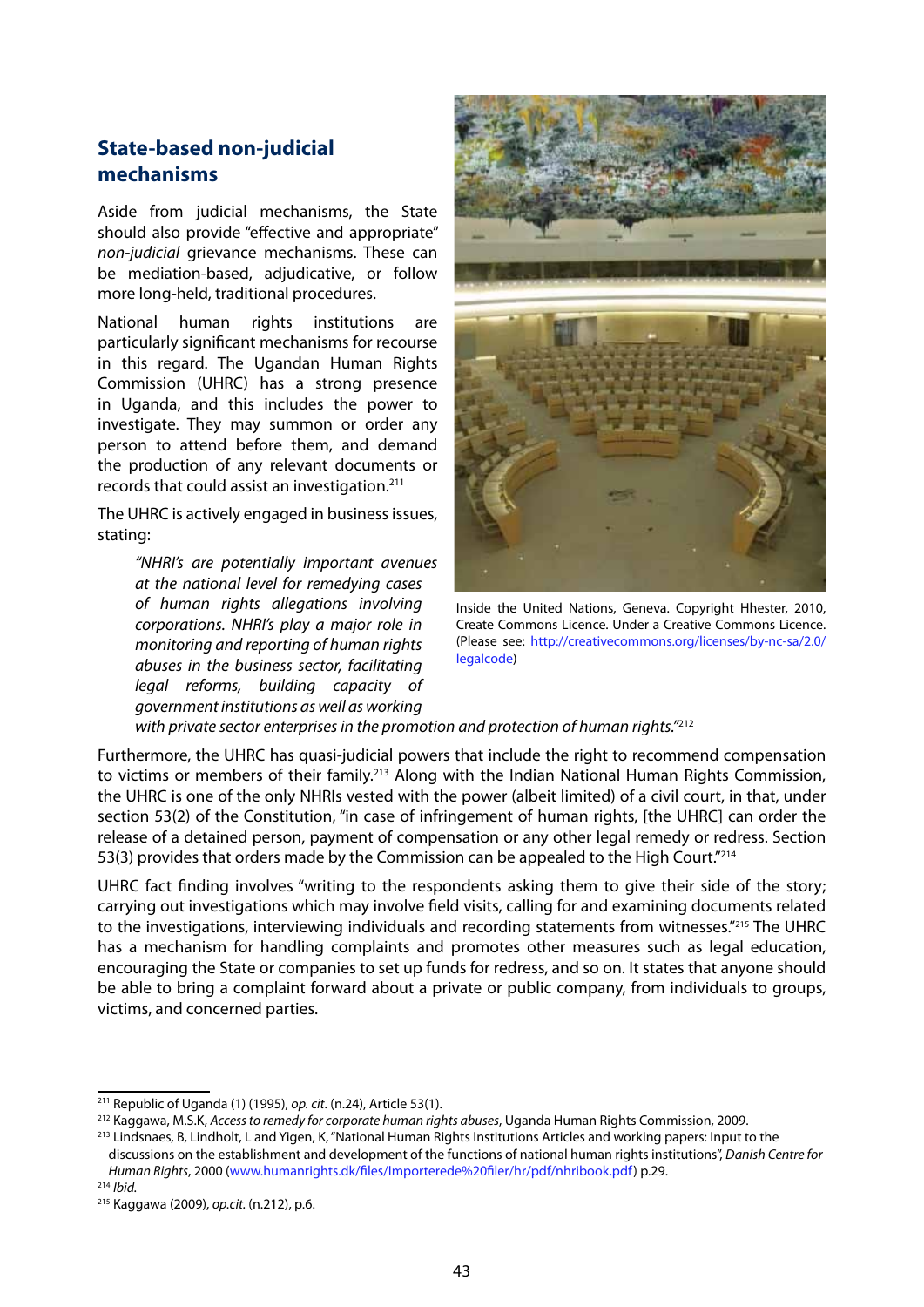The UHRC may become a good place to register complaints regarding corporate related human rights concerns. NHRIs in particular are noted for their ability to solve issues through mediation, lightening the burden on courts, and UHRC is no exception. It states that:

*"…the Uganda Human Rights Commission mostly uses mediation to resolve the labour complaints it receives. The mediation process normally results in the signing of memorandum of understanding between the parties to the complaint stipulating the remedy or redress to be given to the victim, including monetary compensation; apology; and re-instatement to work in case of wrongful or unfair dismissal."*<sup>216</sup>

The UHRC reports that they follow up memoranda of understanding to assess if they are being properly implemented or not, and can also follow up on the progress of complaints referred to other bodies for better management.

As a side note, NHRIs also offer the opportunity to link between the international and national levels. They are aware of local- and situation-specific issues, but represent human rights at a global level through NHRI conferences and similar initiatives.<sup>217</sup> The UHRC also recommends a proactive approach to improving the role of NHRIs in enabling access to non-judicial remedies, "including raising awareness of workers, communities and companies on the complaint mechanisms by NHRI's, systematically identifying and targeting repeated abuses and violations, and conducting systemic investigations of systemic complaints using litigation and legal aid."<sup>218</sup>

Lastly, the Ugandan State should look into the utility of arranging locally based grievance mechanism procedures, specifically around oil sites. Holding a company accountable for grave human rights abuses through traditional justice procedures might not be appropriate. However given these mechanisms' sustainability, buy-in, and cultural appropriateness, they might offer an interesting avenue by which to at least gather evidence and liberate voices. Such approaches could well be more acceptable to the host communities, as their participation would create a sense of ownership for any eventual remedies.

The Guiding Principles advocate for **operational-level grievance mechanisms** to occur at the ground/ operational level. These are businesses-run initiatives that enable the quick and accurate registration of local grievances. The third paper in this series will look at these mechanisms in detail, as they are a core part of businesses' provision to enable access to remedies.<sup>219</sup>

## **State facilitation of non-State-based grievance mechanisms**

The Guiding Principles point out the virtues of regional and international human rights bodies: "... these have dealt most often with alleged violations by States of their obligations to respect human rights. However, some have also dealt with the failure of a State to meet its duty to protect against human rights abuse by business enterprises."

The African Commission on Human and People's Rights (ACHPR), and the African Court on Human and People's Rights are key bodies for regional access to remedy for Ugandan citizens. The Commission is can receive petitions from individuals or NGOs, irrespective of whether they are the direct victims of the violation complained of. The Commissions' firm and dynamic response to a communication regarding the human rights of the Ogoni People in Nigeria has received praise from the international community.<sup>220</sup>

The African Court on Human and People's Rights has historically dealt with cases against States and has touched on the States' failures to protect against business enterprises. In the case of natural resources, it can often be the case that States act as agents on behalf of companies, by clearing land on their behalf.

<sup>216</sup> Kaggawa (2009), *op.cit.*, (n.2012), p.7. N.B. The UHRC also recommends that approach the Labour Office can also be a useful, or sometimes even more effective, way to seek management of come claims.

<sup>217</sup> Kaggawa (2009), *op.cit.* (n.212), p.2.

<sup>218</sup> Kaggawa (2009), *op.cit.* (n.212), p.5.

<sup>219</sup> Wass G and Musiime C, *Respect and Remedy: Implementing corporate responsibility under the UN Framework on Business and Human Rights*, IPIS Research and ActionAid International Uganda, tbc.

<sup>220</sup> Coomans F, 'The Ogoni Case Before The African Commission on Human and Peoples' Rights', *International and Comparative Law Quarterly*, Volume 52, Issue 03, July 2003, pp. 749-760.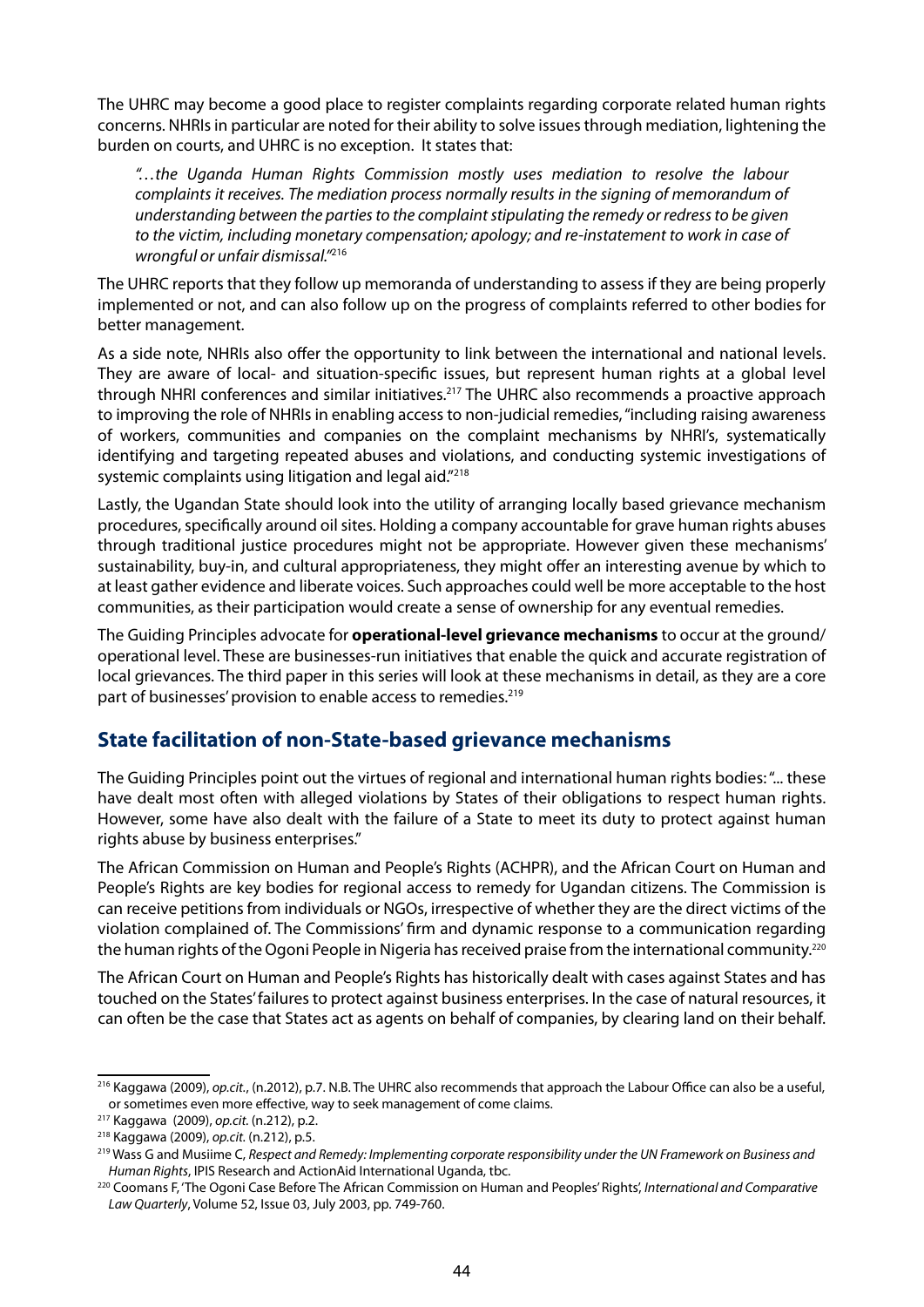For example, the Court is in the process of hearing a case on behalf of the indigenous Ogiek community of Kenya regarding increasingly destructive displacement.<sup>221</sup>

Another useful avenue for recourse is offered by the National Contact Points (NCPs) of the Organization for Economic Co-operation and Development (OECD). The OECD has published *Guidelines for Multinational Enterprises*, which provide non-binding principles and standards for responsible international business conduct.

Where there is an allegation that a company has not conducted its operations in compliance with the OECD guidelines, the case can be brought to the NCP headquartered in an OECD country or another country adhering to the Guidelines.

Uganda is not a participant of the OECD. However since 2000, the Guidelines have been applicable to companies from the countries that are members of the OECD or have signed the OECD's Declaration on International Investment and Multinational Enterprises. Therefore France<sup>222</sup> and the UK<sup>223</sup>, who are participants, can receive complaints.

This mechanism was use to lodge a complaint to the German NCP in 2009 by Wake Up and Fights for Your Rights, Madudu Group supported by FIAN regarding forced evictions involving the Neumann Kaffee Gruppe in Uganda (described on p.20).

The International Labour Organization's (ILO) Tripartite Declaration<sup>224</sup> also recommends that multinational and national enterprises should establish voluntary conciliation machinery to assist in the prevention and settlement of industrial disputes between employers and workers.

Aggrieved parties may also often find themselves seeking the help of organisations such as the Office of the High Commissioner of Human Rights (OHCHR), or NGOs such as the Ugandan Human Rights Center or the Foundation for Human Rights Initiative (FHRI). The FHRI, for example, offers alternative dispute resolution.<sup>225</sup> Such services are vital for enabling access to legal aid and advice for those who are not otherwise be able to access the justice system.

Other avenues for remedy will be covered in the final paper in this series - *Civil Society: Holding the State and businesses to account*, to be published in 2014, however the above has offered some key examples. The material point is that Uganda should recognise the complementary benefits of such non-State mechanisms, and take steps to promote and enable access to them for Ugandan citizens.

Moreover, limited access to remedy - i.e. the "Third Pillar" of the Framework on Business and Human Rights – is a matter of grave concern. Internationally, despite States engaging with the business and human rights agenda and releasing National Action Plans, many actors remain troubled by the persistent lack of access to remedy for victims of human rights abuses by businesses. In the UN's Second Forum on Business and Human Rights in Geneva, November 2013, this was consistently highlighted as a pressing issue. A binding statute for an international court for corporate wrongdoings was proposed as an urgent solution. Uganda should consider where they might fit into the process of the international community (specifically the UN) establishing such a court, and specifically reflect on the benefits it would bring to Ugandan citizens who may be vulnerable to relevant human rights abuses.

<sup>221</sup> Purvis C, 'Displacement and Resistance: The Ogiek of Kenya', *Think Africa Press*, 22 March 2013, (thinkafricapress.com/kenya/ mau-ogiek-displacement).

<sup>222</sup> Trésor, *Le Point de contact national (PCN)*, last accessed 10 December 2013 (www.tresor.economie.gouv.fr/3623\_le-pointde-contact-national-pcn)

<sup>223</sup> Department for Business, Innovation and Skills, *UK National Contact Point for the Organisation for Economic Co-operation and Development (OECD) guidelines for multinational enterprises*, (www.gov.uk/uk-national-contact-point-for-theorganisation-for-economic-co-operation-and-development-oecd-guidelines-for-multinational-enterprises)

<sup>224</sup> International Labour Organisation, *Tripartite Declaration of Principles concerning multinational enterprises and social policy –* 

*<sup>4</sup>th edition*, 1 January 2006. 225 Foundation for Human Rights Initiative, *Legal Services,* last accessed 10 December 2013 (www.fhri.or.ug/index.php/joomla/ legal-services1.html).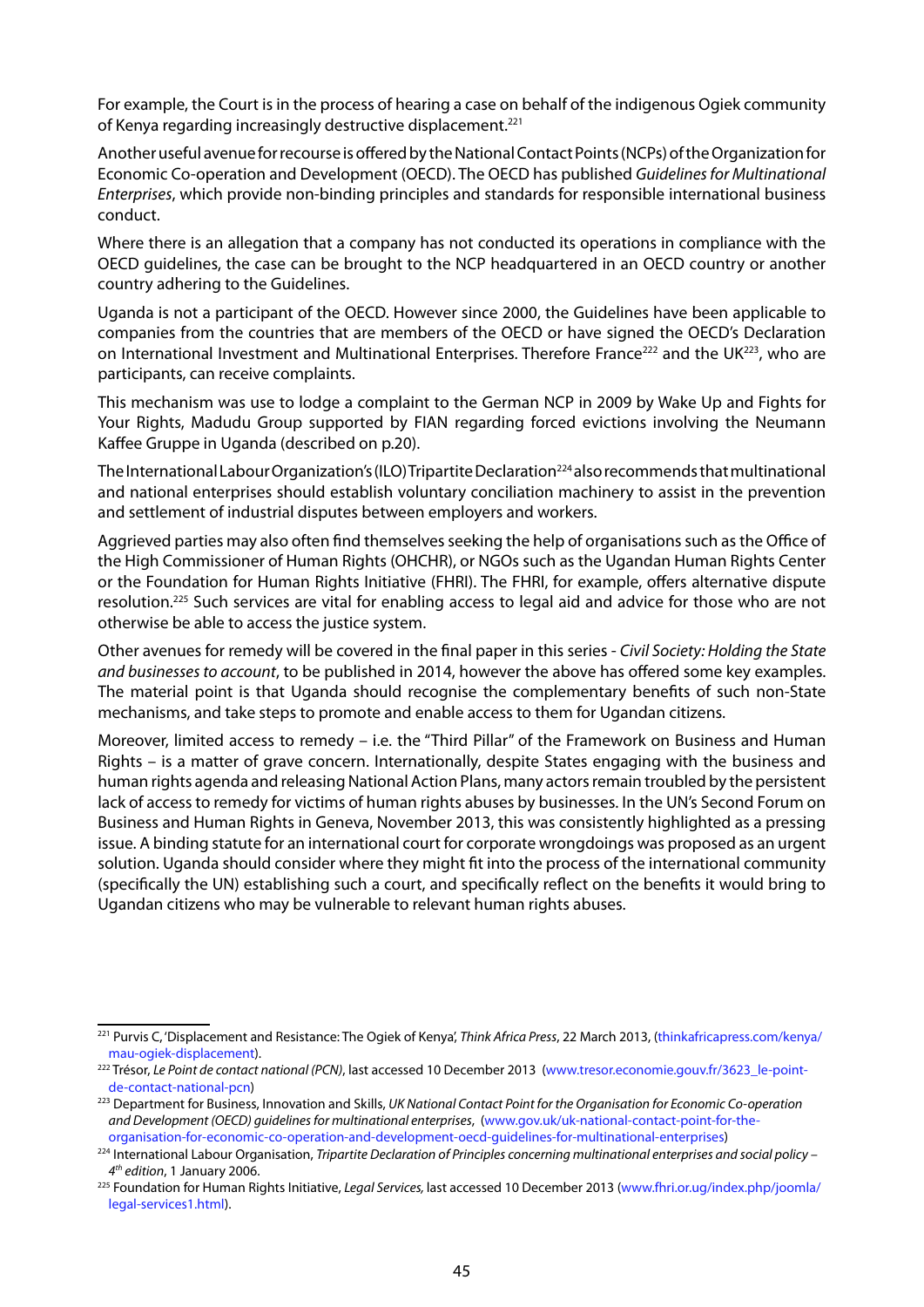## **UN Guiding Principle: The Home States' Duty to Ensure Human Rights Protection from the Adverse Impacts of Business Activity, and Facilitate Access to Effective Remedy**

In addition to Uganda's obligations towards human rights in the country, some responsibility arguably falls upon the "home" State of the companies operating there - Britain (Tullow), France (Total) and China (CNOOC).226

The specific definition of home States in the Guiding Principles is left open. Essentially, the home State is the *nationality* of the transnational corporation. Under public international law, this is generally the country in which a business has been incorporated (i.e. legally formed into an entity that is separate from its owners / shareholders) or the country from which control over the corporation's activities is primarily exercised.227

The Guiding Principles do not describe a definite division between the responsibilities of host states and home states<sup>228</sup>, although the host state responsibility is clearly primary. However some nuances of the Guiding Principles are open to interpretation (especially with regards to which Principles fall on *both* host and home states) and, accompanied by current legal analysis of the extraterritorial obligations of states, mounting arguments stress the role of home states towards protection of human rights against their businesses abroad.

Extraterritorial obligations have their root in international law. At the treaty level, the International Covenant on Civil and Political Rights (ICCPR) Article 2(1) reads,

*"Each State Party to the present Covenant undertakes to respect and to ensure to all individuals within its territory and subject to its jurisdiction the rights recognized in the present Covenant…"229*

The Human Rights Committee - the body of independent experts that monitors implementation of the ICCPR - is mandated to interpret various provisions of the ICCPR. In this capacity the HRC has offered interpretation of the meaning of "jurisdiction" in Article 2(1). In their General Comment 31, referring to Article 2(1) the Human Rights Committee stated, "[States' requirement to respect and ensure the Covenant rights to all persons subject to their jurisdiction] means that a State party must respect and ensure the rights laid down in the Covenant to anyone within the power or effective control of that State Party, even if not situated within the territory of the State Party."<sup>230</sup>

The Human Rights Committee's clarification was necessary because of a long-standing, widespread legal understanding of jurisdiction as territorial – i.e. that states owe their rights obligations primarily to those within their territory. Yet the circumstances of the globalised world we now live in, and the reality that States do not solely affect rights within their borders have rendered this conception of jurisdiction somewhat "inadequate".<sup>231</sup>

Based on the argument of an extraterritorial obligation of States towards human rights, there is a growing school of thought that has now been epitomised in the Maastricht Principles.<sup>232</sup> These Principles

<sup>&</sup>lt;sup>226</sup> Iain Clarkson, Antwerp, Belgium, 2012.<br><sup>227</sup> SL Seck, 'Conceptualizing the Home State Duty to Protect Human Rights' in K Buhmann, L Roseberry and M Morsing (eds), *Corporate Social and Human Rights Responsibilities: Global, Legal and Management Perspectives* (Palgrave Macmillan 2010). p.28.

<sup>&</sup>lt;sup>228</sup> Vandenhole, W, Contextualising The State Duty To Protect Human Rights As Defined In The UN Guiding Principles On Business And Human Rights, *Revista de Estudios Jurídicos no 12/2012* (Segunda Época), Universidad de Jaén.<br>UN General Assembly, *International Covenant on Civil and Political Rights*, 16 December 1966, United Nations, Tre

vol. 999, p. 171.

<sup>230</sup> UN Human Rights Committee (HRC), *General comment no. 31 [80], The nature of the general legal obligation imposed on States Parties to the Covenant*, 26 May 2004, CCPR/C/21/Rev.1/Add.13, Para 10.

<sup>231</sup> King, H, 'The Extraterritorial Human Rights Obligations of States' 9 *Hum. Rts. L. Rev*. 521 2009 p. 3

<sup>232</sup> ETO Consortium, *Maastricht Principles on Extraterritorial Obligations of States in the Area of Economic, Social and Cultural Rights*, January 2013.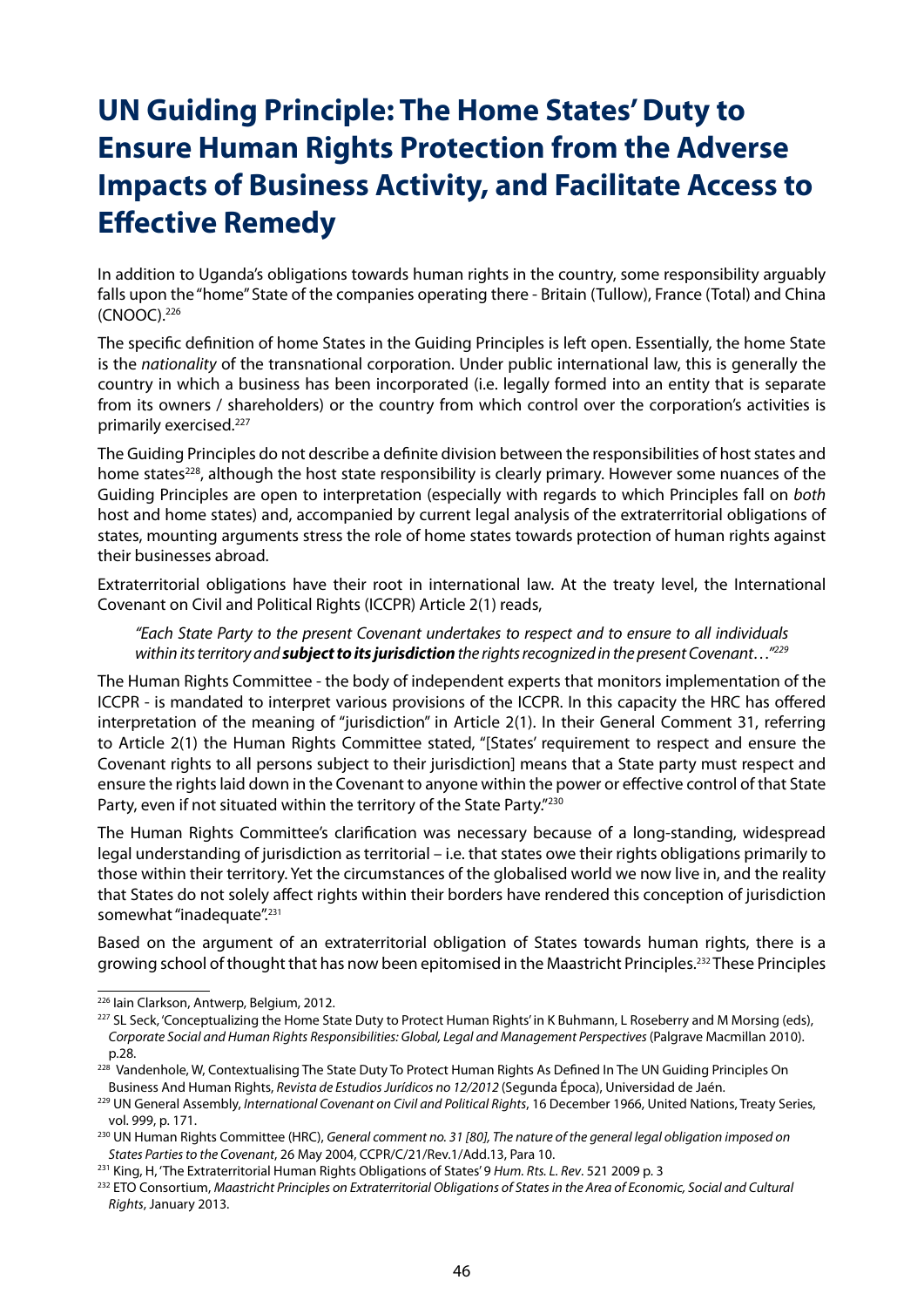have been drawn from existing international case law and principles, and extrapolated by a group of international legal experts. These experts included (then) current and former members of international human rights treaty bodies, regional human rights bodies, and Special Rapporteurs of the United Nations Human Rights Council.

The scope of State jurisdiction with regards to human rights was a key point that the Maastricht Principles sought to clarify,

*"A State has obligations to respect, protect and fulfil economic, social and cultural rights in any of the following:* 

- *a. Situations over which it exercises authority or effective control, whether or not such control is exercised in accordance with international law;*
- *b. Situations over which State acts or omissions bring about foreseeable effects on the enjoyment of economic, social and cultural rights, whether within or outside its territory;*
- *c. Situations in which the State, acting separately or jointly, whether through its executive, legislative or judicial branches, is in a position to exercise decisive influence or to take measures to realize economic, social and cultural rights extraterritorially, in accordance with international law."*<sup>233</sup>

In short, home states have two overarching obligations relevant to corporate activities abroad. Firstly, they must regulate corporations with the aim of ensuring they do not commit human rights abuses abroad. Secondly, they must provide access to effective remedies to the victims of any such abuses that do occur.234

UN treaty bodies have increasingly held States accountable to their extra-territorial obligations. For example, the Human Rights Committee has examined forced evictions which were carried out in 2001 in the villages of Kitemba, Luwunga, Kijunga and Kirymakole in the Mubende District of Uganda. (As introduced on p.20, the evictions were carried out on behalf of the German business *Neumann Kaffee Gruppe* to make way for a coffee plantation<sup>235</sup>).

In their Concluding Observations, the Human Rights Committee stressed that Germany was encouraged to set out the expectation that all business enterprises *domiciled in their jurisdiction* respect human rights standards, and that remedies for victims abroad should be strengthened. <sup>236</sup> Bret Thiele, Co-Executive Director of the Global Initiative for Economic, Social and Cultural Rights, has explained that, "With these clear pronouncements, the Human Rights Committee made clear the extra-territorial scope of human rights obligations under the International Covenant on Civil and Political Rights."<sup>237</sup>

The Guiding Principles acknowledge incorporate this trend by directly discussing domestic measures with extraterritorial implications and discussing examples of approaches that may be taken:

- Requirements on "parent" companies to report on the global operations of the entire enterprise;
- • *Multilateral soft-law instruments such as the Guidelines for Multinational Enterprises of the Organization for Economic Cooperation and Development;*
- Performance standards required by institutions that support overseas investments.
- • *Direct extraterritorial legislation and enforcement, including criminal regimes that allow for prosecutions based on the nationality of the perpetrator no matter where the offence occurs.*<sup>238</sup>

<sup>233</sup> *Ibid.*

<sup>&</sup>lt;sup>234</sup> *Ibid.* e.gg, Principles 24, 25, 36, 37 and 38.<br><sup>235</sup> Global Initiative for Economic, Social and Cultural Rights (GI-ESCR), *Human Rights Committee recognizes Extra-Territorial Obligations under the International Covenant on Civil and Political Rights*, last updated on 27 November 2012 (globalinitiativeescr.org/human-rights-committee-recognizes-extra-territorial-obligations-under-the-international-covenant-on-civil-andpolitical-rights/).

<sup>236</sup> See, Human Rights Committee, Concluding Observations: Germany, *UN Doc. CCPR/C/DEU/CO/6* (12 November 2012) at para. 16.

<sup>237</sup> GI-ESCR (2012) *op.cit*. (n.235). 238 HRC(1), (2012) *op.cit.* (n.6).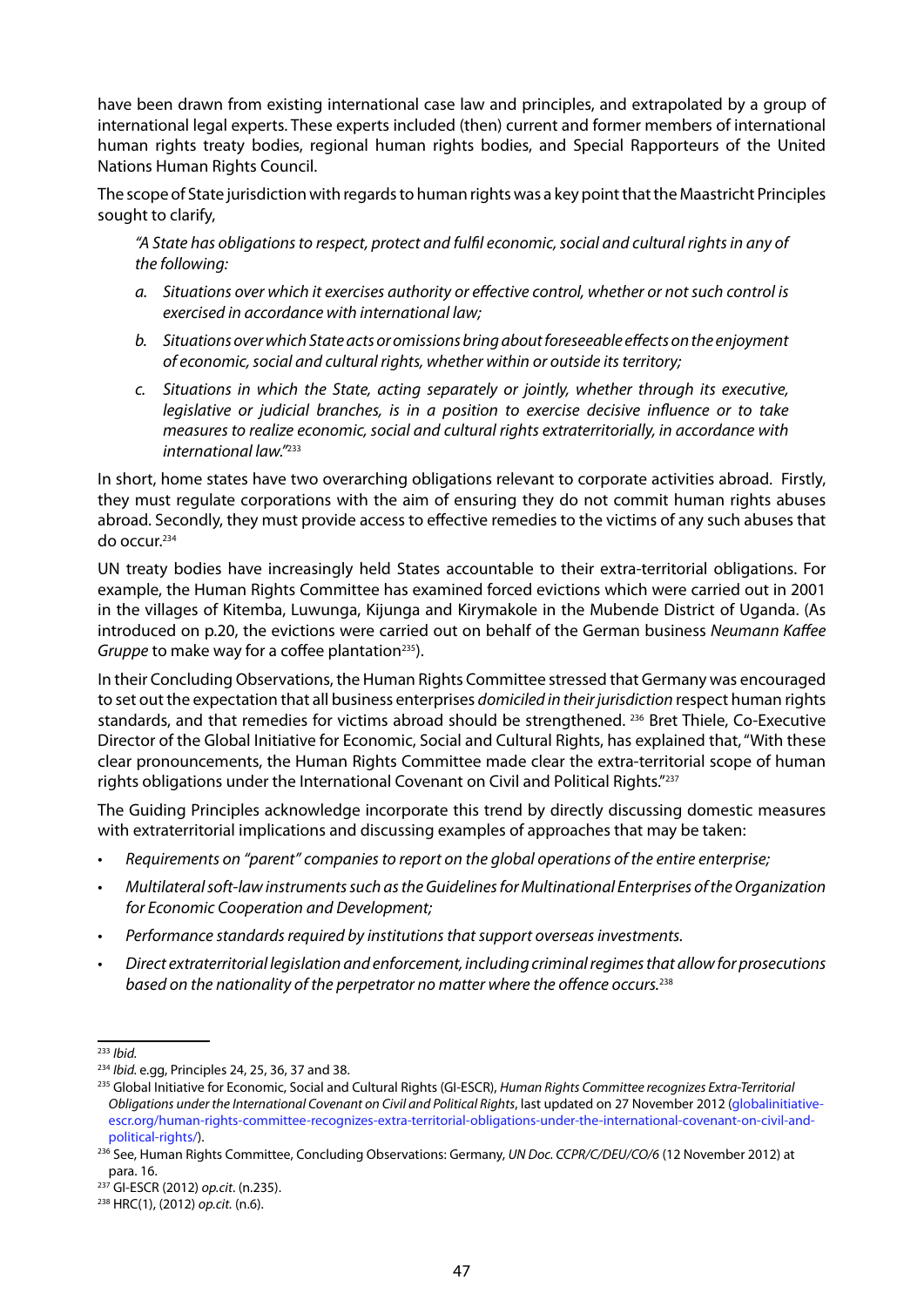The following chapter will review some of the most relevant and useful measures that the home States of oil companies in Uganda could take to protect the human rights of Ugandans affected by these businesses' operations.

## **Setting expectations and providing guidance to businesses**

At a minimum, States should implement their extraterritorial obligations by clearly communicating to national companies the expectation that such companies should respect human rights in all of their activities, including activities abroad, and to offer relevant guidance to that effect.

## **OECD Guidelines for Multinational Enterprises**

The OECD Guidelines for Multinational Enterprises define standards for socially and environmentally responsible corporate behaviour and proscribe procedures for resolving disputes between corporations and the communities or individuals negatively affected by corporate activities.<sup>239</sup> The Guidelines are not binding upon companies, however signatory governments and the OECD are required to ensure that they are implemented and observed.

Notably, in 2011 the Guidelines were updated, introducing substantial new provisions in areas such as human rights, due diligence and supply chain responsibility. States that adopt these Guidelines therefore offer their businesses a clear map and explanation of rights-respectful behaviour abroad.

The UK and France are both members of the OECD and signatories to the Guidelines. This enables victims to access these countries' very effective grievance mechanisms, as described on p.45. China is not a member of the OECD, however it is possible for non-members to automatically become Guideline signatories if they sign the Investment Declaration with the OECD.

China has not signed up to the Declaration however, and is unlikely to, as doing so would entail a policy commitment to, among other things, improve their domestic investment climate for foreign companies.<sup>240</sup> Moreoever, Peter Bosshard, the Policy Director of International Rivers has stated, that although Brazil, Argentina and numerous other non OECD-countries have endorsed the OECD guidelines for their own companies, "China is not keen to follow norms that rich countries prepared without its involvement. The new guidelines add to the profusion of international norms, but Chinese enterprises may well take recommendations from their own government more seriously than OECD norms."241 However, nothing prevents China from adopting similar guidelines.

## **European Comission Guidelines**

The European Commission's (EC's) *Oil and Gas Sector Guide on Implementing the UN Guiding Principles on Business and Human Rights*242 applies the Guiding Principles to the oil and gas sector in order to help companies "translate" respect for human rights into their own systems and company cultures.<sup>243</sup> The Guide summarises what the Guiding Principles expect, offers a range of ideas and examples for how to put them into practice, and links the reader to further resources that can support their work. The Guide can be referred to as needed throughout the Guiding Principles integration process, and is intended to be a handbook and help, rather than overly specific or legally binding.<sup>244</sup>

As members of the EU, France and the UK automatically endorse the Oil and Gas Sector Guide. It is difficult to know the extent to which France and the UK directly approach major oil and gas players, to encourage them to implement these principles. However the UK has committed to encourage trade

<sup>239</sup> OECD, *The OECD Guidelines for Multinational Enterprises*, accessed 3 December 2013.

<sup>&</sup>lt;sup>240</sup> Personal Correspondence, *SOMO and IPIS*, November 2013.<br><sup>241</sup> Bosshard, P, 'Holding Chinese Investors to Account', *International Rivers*, last updated 23 April 2013 (www.internationalrivers. org/blogs/227/holding-chinese-investors-to-account).

<sup>242</sup> European Commission (authored by Shift and the Institute for Human Rights and Business), *Oil and Gas Sector Guide on Implementing the UN Guiding Principles on Business and Human Rights*, 2013.

<sup>243</sup> *Ibid.*

<sup>244</sup> *Ibid.*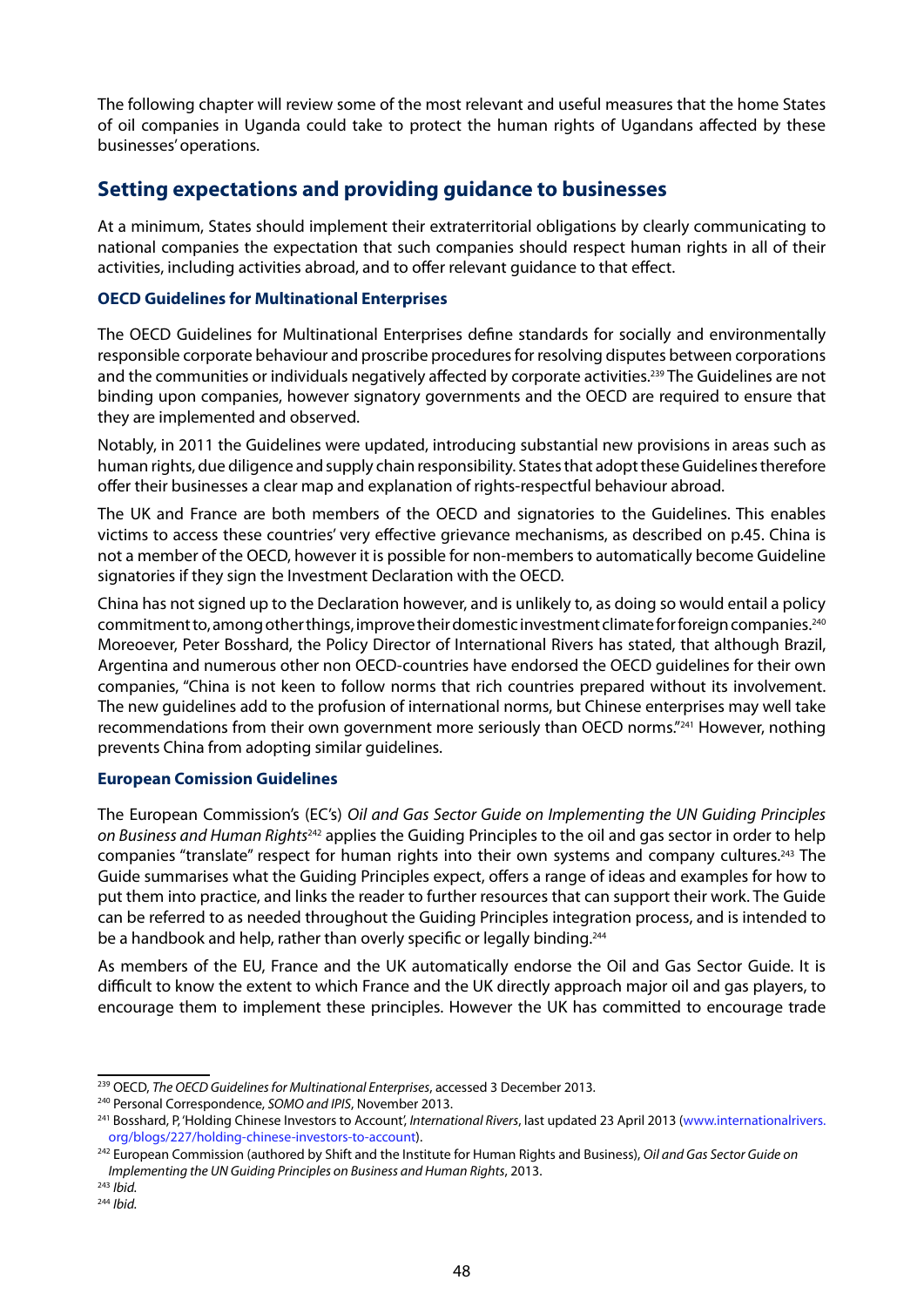associations/sector groupings of companies to develop guidance, and pointed towards the EC's Oil and Gas Sector Guidance as quidance for such initiatives.<sup>245</sup>

## **State Guidance and National Human Rights Action Plans**

Whereas regional and international frameworks' particular merit lies in their ability to raise the standard across a number of countries and promote coherence, the benefit of national promotion of and guidance on business and human rights is that it can be tailored to the specific needs of a given country. Moreover, handled by a particular State department, there can be designated space for interaction and collaboration between State and business. National endorsement of business and human rights can most effectively take place through national action plans.

In February 2013, China's Ministries of Commerce and Environmental Protection published, "Guidelines for Environmental Protection in Foreign Investment and Cooperation". The Guidelines are voluntary and target large State-owned enterprises (of which CNOOC is one).<sup>246</sup> Commentators have stated that the guidelines are similar in substance to the environmental recommendations of the OECD Guidelines for Multinational Enterprises.

China has not yet prepared any quidelines on the human rights obligations of its overseas investors.<sup>247</sup> However the environmental guideline signify engagement with corporate responsibility abroad, and human rights-oriented guidance could follow.

The UK has made the UNGPs a priority issue since 2011<sup>248</sup> and, in 2013, released a national business and human rights action plan called "Good Business."<sup>249</sup> Within the action plan, the UK outlines how the UNGPs apply to the government and UK businesses, and how the government will implement measures to integrate their duties under the UNGPs. Measures that the UK Government will take include improving access to remedy for victims of human rights abuses involving businesses enterprises within UK jurisdiction, promoting understanding of human rights to businesses, and ensuring policy consistency across the Government, and giving financial aid to the UN Global Compact.250

Within Uganda, the UK foreign office has put this into practice by funding training on the UN Guiding Principles for the Ugandan Human Rights Commission and others.<sup>251</sup> Although commendable, it remains questionable whether the UK are using resources to full effect. For example, in Uganda, the UK's the Foreign and Commonwealth Office (FCO) has a Trade arm (the UKTI) that offers advice to British businesses entering and operating in the Ugandan market. However, in February 2013, the UKTI did not report that they had received any information from the UK government on advising UK businesses / providing UK businesses with methods to respect human rights.; their sole responsibility was to make "doing business" in Uganda easy for British companies.252 Notably, the situation may have changed in the intervening months between the authors' interview with the UKTI and the release of the UK's National Action Plan on Business and Human Rights, which assures UKTI expertise in human rights. Hopefully this is the case, as advising businesses on human rights issues at the entry stage would be a simple but hugely effective way of sensitising companies to the specific human rights risks they might encounter when doing business in Uganda.

France is in the process of developing a National Action Plan on business and human rights. France's *La Commission nationale consultative des droits de l'homme* (CNCDH) has convened a working group to hear expert opinions on the matter and states that they intend to use those opinions to feed into the Action Plan.253

<sup>&</sup>lt;sup>245</sup> HM Government, *Good Business Implementing the UN Guiding Principles on Business and Human Rights*, September 2013. 246 Yan, K, 'Interview with Dr. Hu Tao on China's Overseas Investment Guidelines', *International Rivers*, 24 April 2013, (www.

internationalrivers.org/resources/interview-with-dr-hu-tao-on-china-s-overseas-investment-guidelines-7944).

<sup>247</sup> Bosshard, P, 'Holding Chinese Investors to Account', *International Rivers*, last updated 23 April 2013 (www.internationalrivers. org/blogs/227/holding-chinese-investors-to-account)

<sup>&</sup>lt;sup>248</sup> Interview, UK FCO in Uganda and IPIS, February 2013.

<sup>249</sup> UK Government, (2013), op.cit. (n.245)

 $250$  UK Government, (2013), op.cit. (n.245), p.7.<br> $251$  Reference interview with PO from FCO

<sup>252</sup> Interview, UK FCO in Uganda and IPIS, February 2013.

<sup>253</sup> CNCDH, *Entreprises et droits de l'homme : avis sur les enjeux de l'application par la France des Principes directeurs des Nations*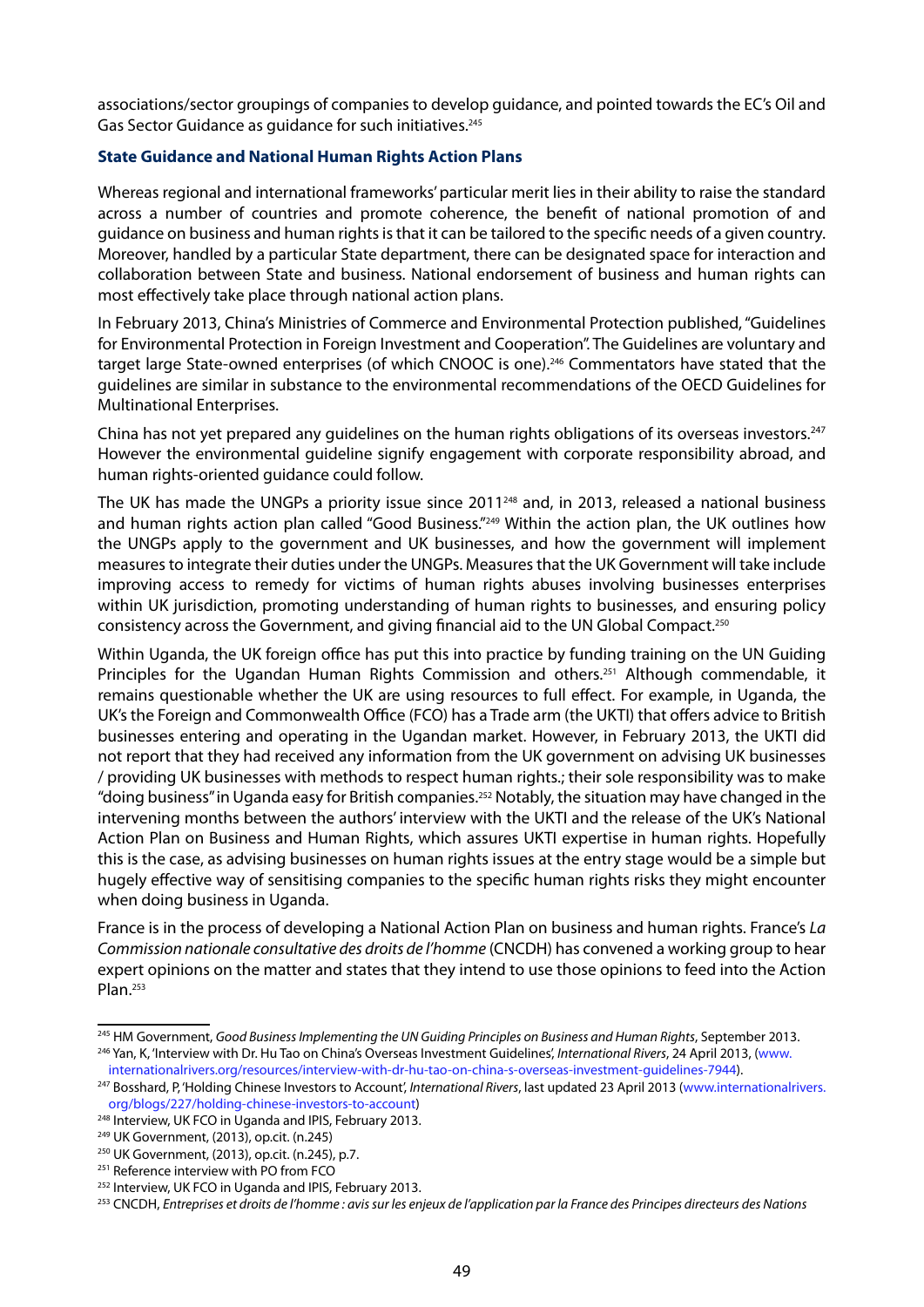The European Commission (EC) handles business and human rights under the broader title of Corporate Social Responsibility (CSR).254 Their definition of CSR is "the responsibility of enterprises for their impacts on society."255 The EC has formulated a 2011-2014 Action Plan,<sup>256</sup> which covers a number of activities ranging from further integrating CSR into education, training and research, and better aligning European and global approaches to CSR.

China does not appear to have a national action plan on business and human rights. However the State has taken steps to integrate CSR into law, policy and guidelines. The most prominent of these include: The Company law, enacted in 2006, The Labour Contract Law in 2008, The Instructions for CSR in State-Owned Enterprises issued in 2008 by the State-owned Assets Supervision and Administration Commission of the State Council, The Guidelines for CSR compliance for Foreign-Invested Enterprises issued in 2008 by the Chinese Academy of International Trade and Economic Cooperation. <sup>257</sup>

### **Specific guidance for ensuring that businesses are not involved with human rights abuse in conflict-affected areas**

The Guiding Principles stress that where host states are unable to protect human rights due to a lack of effective control in conflict-affected areas, home States have roles to play in assisting both corporations and host States. In order to enable this, home States should ensure policy coherence and close cooperation between relevant State agencies, develop early-warning indicators, and attach appropriate consequences to non-cooperative businesses. As with other human rights risks, regulation and enforcement should be reviewed, corporate liability explored, and human rights due diligence encouraged or even enforced.

As reviewed in Report One of this series, there is no current risk of intense conflict in Uganda. However border tensions and internal unrest are not impossible, and it is the companies' home States' responsibility to ensure that companies are adequately briefed and prepare to ensure that they do not become embroiled in human rights abuses. There are a number of steps the countries can take to ensure that they assist their corporations' involvement with conflict abroad.

**The Voluntary Principles on Security and Human Rights** (VPs) were established in 2000. The VPs are a set of principles designed to guide companies in maintaining the safety and security of their operations within an operating framework that encourages respect for human rights.<sup>258</sup> Governments that join the Voluntary Principles Initiative have the opportunity to engage in learning and joint problem-solving with other governments, extractive companies; and NGOs to address challenges related to security and human rights concerns in the extractive industry. At present, the UK is a participant government; France and China are not.

The OECD adopted a **Risk Awareness Tool for Multinational Enterprises in Weak Governance Zones** in 2006. The tool aims to help companies that invest in countries where governments are unwilling or unable to assume their responsibilities. It poses a range of questions addressing risks and ethical dilemmas that companies are likely to face in weak governance zones. The tool complements the abovementioned OECD Guidelines for Multinational Enterprises and has been actively promoted by the UK in their Good Business plan. States can also establish their own systems for aiding businesses. For example, many countries actively promote the International Code of Conduct for Private Security Service Providers<sup>259</sup> or offer companies a risk advice service on conflict-affected countries.<sup>260</sup>

unies, 24 October 2013, (www.cncdh.fr/sites/default/files/13.10.24\_avis\_entreprises\_et\_droits\_de\_lhomme\_1.pdf).

<sup>254</sup> European Commission, Enterprise and Industry, *Corporate Social Responsibility*, last accessed 10 December 2013 (ec.europa. eu/enterprise/policies/sustainable-business/corporate-social-responsibility/index\_en.htm)

<sup>255</sup> European Commission, *Communication from the Commission to the European Parliament, the Council, the European Economic and Social Committee and The Committee Of The Regions: A renewed EU strategy 2011-14 for Corporate Social Responsibility*, 25

October 2011, (eur-lex.europa.eu/LexUriServ/LexUriServ.do?uri=COM:2011:0681:FIN:EN:PDF), p.6.<br>256 *Ibid*. For the progress of the Action Plan, see: European Commission, *European Commission Communication on CSR 2011: Implementation table*, 31 October 2013.

<sup>257</sup> Elaine Sio-ieng Hui, 'Corporate Social Responsibility Revisited: Can it address Chinese workers' needs in a changing socioeconomic context?' *Asia Monitor Resource Centre,* (www.amrc.org.hk/node/1205).

<sup>&</sup>lt;sup>258</sup> Voluntary Principles on Security and Human Rights, 2000.

<sup>259</sup> *International Code of Conduct for Private Security Service Providers*, last accessed 10 December 2013, (www.icoc-psp.org).

<sup>260</sup> UK Trade and Investment, *Overseas Business Risk – Uganda,* 28 October 2013, (www.ukti.gov.uk/export/countries/africa/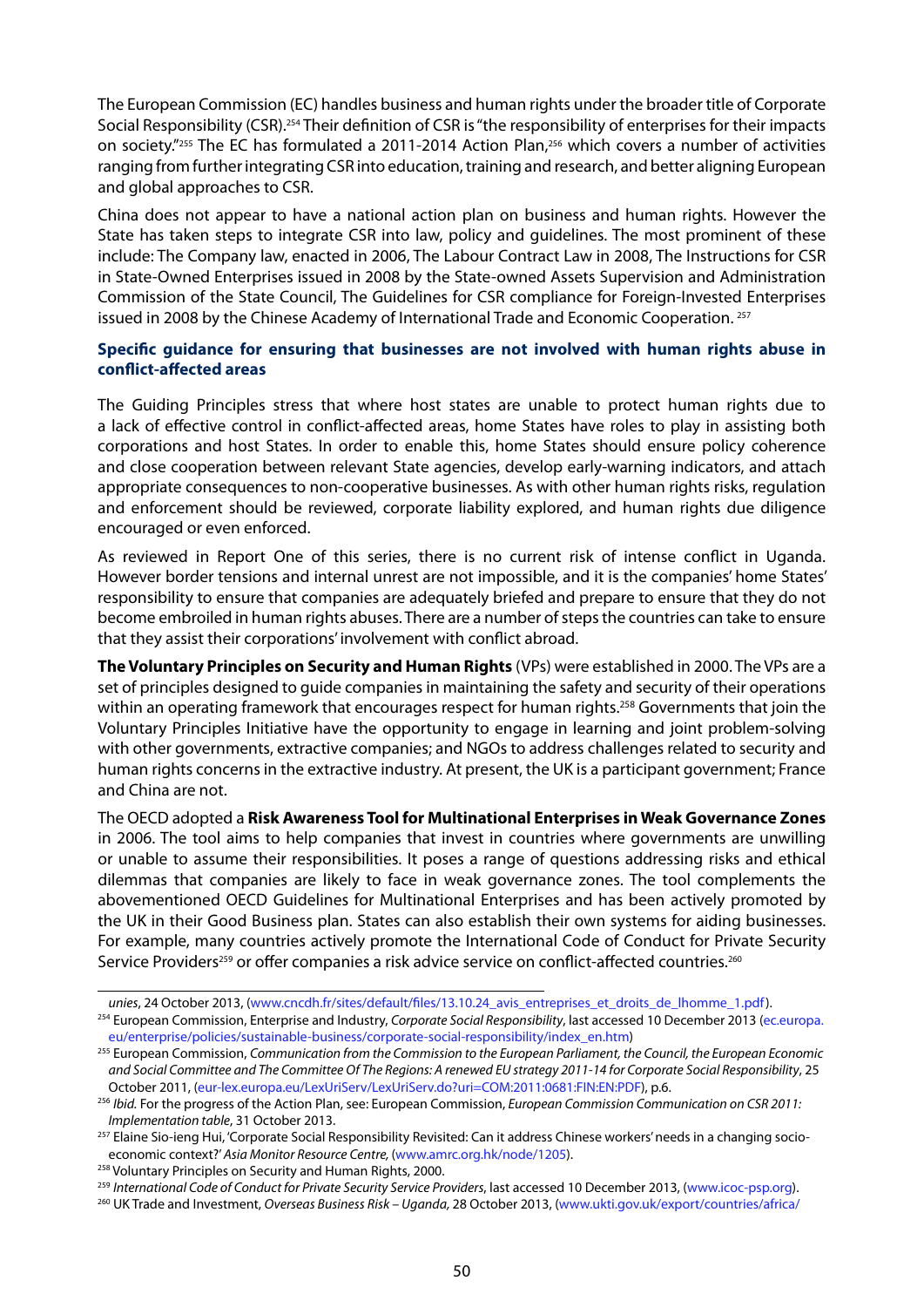## **Exercising extraterritorial jurisdiction**

Dr Jennifer Zerk, who contributed to the Harvard Corporate Social Responsibility Initiative to help inform Special Representative John Ruggie's mandate, describes extraterritorial jurisdiction as

"*the ability of a state, via various legal, regulatory and judicial institutions, to exercise its authority over actors and activities outside its own territory."261*

With regards to the obligation of States to protect human rights extraterritorially, the Guiding Principles take a guarded stance:

*"States should set out clearly the expectation that all business enterprises domiciled in their territory and/or jurisdiction respect human rights throughout their operations… At present States are not generally required under international human rights law to regulate the extraterritorial activities of businesses domiciled in their territory and/or jurisdiction. Nor are they generally prohibited from doing so, provided there is a recognized jurisdictional basis." <sup>262</sup>*

Whereas the Guiding Principles encourage home States to set an expectation, and acknowledge the permissibility of regulating extraterritorial activities, the Maastricht Principles place a deeper responsibility on States,

*"All States must take necessary measures to ensure that non-State actors which they are in a position to regulate... such as private individuals and organizations, and transnational corporations and other business enterprises, do not nullify or impair the enjoyment of economic, social and cultural rights..."* 

The Maastricht Principles highlight that bases for protection include circumstances where (amongst others): the non-State actor has the nationality of the State concerned; where the corporation, or its parent or controlling company, has its centre of activity, is registered or domiciled, or has its main place of business or substantial business activities, in the State concerned; where there is a reasonable link between the State concerned and the conduct it seeks to regulate; and where any conduct impairing economic, social and cultural rights constitutes a violation of a peremptory norm of international law. Regarding the latter, the Mastricht Principles state that, *"Where such a violation also constitutes a crime under international law, States must exercise universal jurisdiction over those bearing responsibility or lawfully transfer them to an appropriate jurisdiction."263*

Given that the Maastricht Principles advocate for the necessary (and therefore limited) regulation of transnational corporations and other business enterprises extraterritorially, and the Guiding Principles do not object to such regulation, this will be taken as the reasonable standard hereafter.

Some of the ways in which France, the UK and China are, and/or could, exercise extraterritorial jurisdiction follow. States may chose to pass domestic measures with extraterritorial implications. However it should be noted that States are limited in their ability to exercise of direct extraterritorial jurisdiction over private actors or activities abroad, as international law places limits on the use of direct extraterritorial jurisdiction.<sup>264</sup> If doing so, it must be possible to rely on one or more established jurisdictional principles (e.g. relevant territorial connections, nationality connections etc.). Moreover, such jurisdiction must be "reasonable" - a vaguely defined concept in international legal discourse.265

eastafrica/uganda/overseasbusinessrisk.html)

<sup>&</sup>lt;sup>261</sup> Zerk, J.A, 'Extraterritorial Jurisdiction: Lessons for the Business and Human Rights Sphere from Six Regulatory Areas', *Corporate Social Responsibility Initiative Working Paper No.59*, June 2010, (www.hks.harvard.edu/m-rcbg/CSRI/publications/ workingpaper\_59\_zerk.pdf), p. 13.

<sup>&</sup>lt;sup>262</sup> HRC (2011)*, op. cit*. (n.6). Author's emphasis.<br><sup>263</sup> ETO Consortium, (2013), *op.cit*. (n.232).<br><sup>264</sup> Zerk, (2010), *op.cit*. (n.264).<br><sup>265</sup> Zerk, (2010), *op.cit*. (n.264).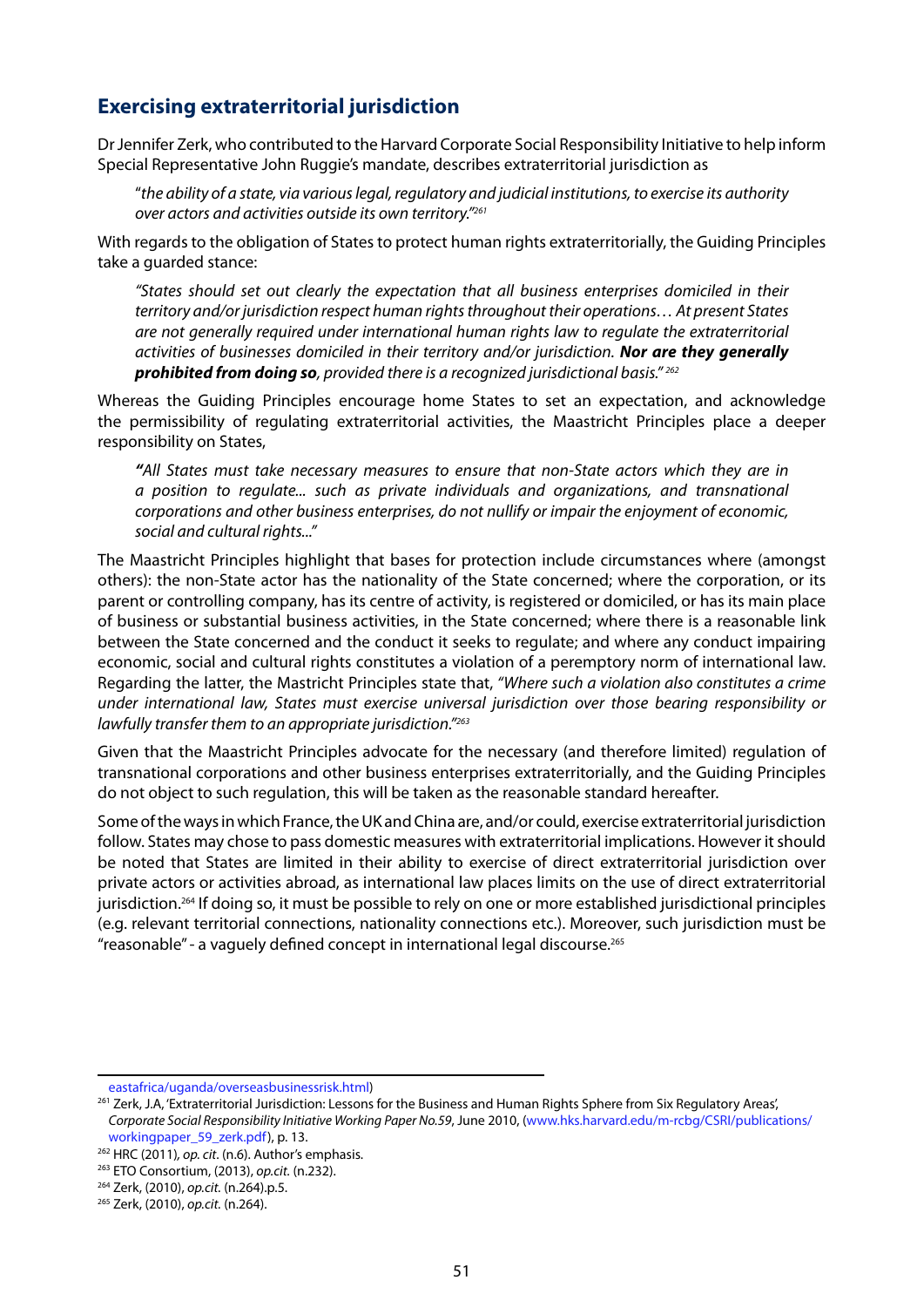#### **Financial reporting**

Misspending or mismanaging of revenue from extractive industries is all too common, according to the civil society network, *Publish What You Pay*. For example, in 1999, Global Witness published 'A Crude Awakening' which exposed the apparent complicity of the oil and banking industries in the plundering of state assets during Angola's 40-year civil war.266 It appeared that multinationals' refusal to release financial information enabled this. Many other similar examples have resulted in widespread calls for transparency in the sector.

The previous sub-chapter (Transparency, freedom of information, and anti-corruption measures, p. 20) introduced the Extractive Industry Transparency Initiative (EITI). The UK and France have committed to implement to EITI and China has expressed support for it, however none are currently registered implementers. If these three countries were members of the EITI, they would not (in being so) be required to disclose payments in Uganda, as the EITI standard refers to payments in the country where operations take place. However the EITI has stressed that, "[implementation] can be particularly useful if linked to other government efforts to facilitate discussions and information on the extractives sector. Some countries have decided to implement to demonstrate international or regional leadership by implementing a global standard that they can then persuade others to follow."267

The EITI has been complemented by landmark national and regional legislation to ensure financial transparency. Significantly, in April 2013, the EU agreed on new rules to require oil, gas, mining and logging companies to publish the payments they make for access to natural resources in all countries where they operate. All EU-listed or large privately owned oil, gas, mining and logging companies will be required to publish all payments over €100,000 to every country where they operate and for each extractive project.268 The new rules will enter into force following Council of the European Union's formal approval. Member states will have two years to integrate them into their national legislation.269

China has passed no similar legislation, however they are subject to a similar U.S. law that preceded the EU's. In August 2012, the U.S. finalised the implementing rules for Section 1504 of the Dodd-Frank Act (also called the 'Cardin-Lugar Amendment') that requires every oil, gas and mining company listed on U.S. stock exchanges to publish their payments to governments of over US\$100,000, and for each individual extraction project. As CNOOC is listed on the New York Stock exchange,270 it will be subject to these publishing requirements, as will Total.271

#### **Non-financial reporting**

Non-financial reporting involves companies reporting on the social, environmental and human rights aspects of their activities.<sup>272</sup> It incurs competitive benefits for companies, whilst enabling the public to hold them accountable. The European Coalition for Corporate Justice (ECCJ) has explained that, without such reporting, it is difficult for affected people, the general public, consumers, investors, and the management of these companies to understand the scope and impact of their corporate operations on society.<sup>273</sup>

<sup>266</sup> Global Witness, *A Crude Awakening*, 1 December 1999.

<sup>267</sup> EITI, *FAQ for Countries Considering the EITI*, last accessed 10 December 2013, (eiti.org/eiti/faq-countries-considering-eiti).

<sup>268</sup> European Commission, *Revised Directive on transparency requirements for listed companies (Transparency Directive) – frequently asked questions*, European Commission - MEMO/13/544 , 12 June 2013. 269 European Parliament News, *Oil, gas, mineral and logging firms obliged to disclose payments to governments*, 12 June 2013,

<sup>(</sup>www.europarl.europa.eu/news/en/news-room/content/20130607IPR11387/html/Oil-gas-mineral-and-logging-firmsobliged-to-disclose-payments-to-governments).

<sup>270</sup> NYSE Euronext*, CNOOC Limited*, last accessed 10 December 2013, (www.nyse.com/about/listed/lcddata.html?ticker=CEO).

<sup>&</sup>lt;sup>271</sup> For more details on how reports may or may not be made public, and explanation of the added benefit of implementing the EITI, see: Sturesson, A, 'Global transparency efforts will affect oil companies in Uganda', *Oil in Uganda*, last updated 31 July 2013, (www.oilinuganda.org/features/companies/global-transparency-efforts-will-affect-oil-companies-in-uganda. html#more-3254).

<sup>&</sup>lt;sup>272</sup> Access Info, Access Info and ECCJ call for a strong EU position on corporate non financial reporting, 18 July 2013, (www.accessinfo.org/en/business-transparency/470-corporate-non-financial-reporting).

<sup>273</sup> European Coalition for Corporate Justice, *EU legislation on non-financial reporting by companies: Position Paper of the*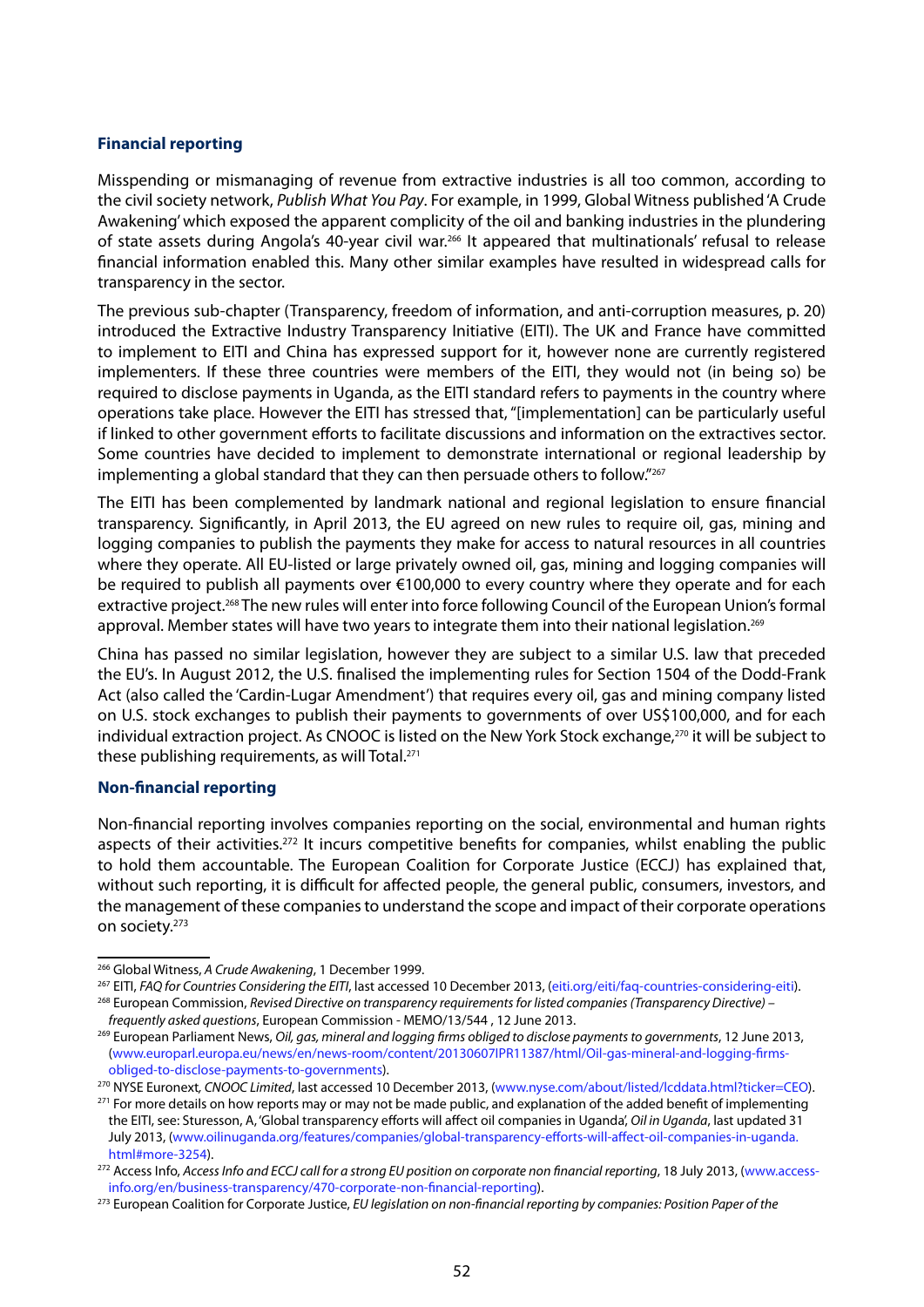In April 2013 the European Commission (EC) adopted a proposal for a Directive to improve the transparency of certain large companies on social and environmental issues via disclosure requirements on policies, risks and results. Included companies are those with over 500 employees: around 18,000 companies will be affected.

Affected companies would be required to disclose in their annual reports relevant and material information on social and employee-related matters, human rights, anti-corruption and bribery, and diversity on boards of directors.274 The EC has affirmed that disclosure requirements would be flexible and could follow such existing guidelines as the UN Global Compact, ISO 26000, or the German Sustainability Code.275 Both the UK and France have adopted relevant legislation; the UK in 2006, updated in July 2013 (currently in process)<sup>276</sup> and France in 2012.<sup>277</sup>

In China, non-financial reporting is also on the rise. In May 2011, China's State-Owned Assets and Administration Commission (SASAC) mandated that all Chinese State-Owned Companies should publish an annual corporate social responsibility report.<sup>278</sup> Moreover, bodies such as the ShenZhen Stock Exchange, the Chinese Securities Regulatory Commission, and the Ministry of Commerce respectively require and encourage companies to disclose responsibly and sustainability information.

#### **Human Rights Due Diligence**

Section One's chapter on Laws governing corporate creation, investment, governance, and behaviour introduced the concept of due diligence as a means by which business enterprises can identify, prevent, mitigate and account for the harms they may cause, and through which judicial and regulatory bodies can assess an enterprise's respect for human rights.

In the previous section, Uganda's options for requiring human rights due diligence were discussed. These included taking elements from existing examples: the US' Dodd Frank and the EU's FLEGT legislations. These have shown that States have a capacity to put in place such measures, and the following years will show how useful they prove to be in safeguarding and promoting respect for human rights. Increasingly, due diligence may also be used in judicial processes, to prove (or, indeed, contradict) the claims companies' may make that they have taken steps to respect human rights.

National Action Plans on business and human rights should typically include the recommendation to businesses that human rights due diligence should be adopted. However in terms of legislation, countries are slow to make the practice mandatory for their large and multinational companies. China, the UK and France should all review how human rights could concretely benefit from such concrete measures.

## **Litigation**

Violation of particular extraterritorial regulations can constitute a criminal offence. Key examples include prosecution of nationals for child sex offences committed abroad and anti-bribery laws. Furthermore, in order to comply with the requirements under international law (e.g. international humanitarian law, the Convention against Torture, and the Rome Statute of the International Criminal Court) a number of States have included provisions allowing for the investigation and prosecution of international crimes

*European Coalition for Corporate Justice*, last accessed 10 December 2013, (www.corporatejustice.org/IMG/pdf/position\_ paper\_final-2.pdf).

<sup>274</sup> European Commission, *Non-Financial Reporting*, last accessed 15 December 2013, (ec.europa.eu/internal\_market/ accounting/non-financial\_reporting)

<sup>275</sup> European Commission, (2013), *op.cit.* (n.268).

<sup>276</sup> Global Reporting Initiative, *New reforms strengthen non-financial reporting in the UK*, 22 August 2013 (www.globalreporting. org/information/news-and-press-center/Pages/New-reforms-strengthen-non-financial-reporting-in-the-UK-.aspx)

<sup>277</sup> Earnst and Young, *How France's new sustainability reporting law impacts US companies*, 2012 (www.ey.com/Publication/ vwLUAssets/Frances\_sustainability\_law\_to\_impact\_US\_companies/\$FILE/How\_Frances\_new\_sustainability\_reporting\_law. pdf)

<sup>278</sup> Wang**,** C, *Blog: The Rise of Reporting in China: How State-Owned Companies Can Dig Deeper*, Business for Social Responsibility, 28 January 2013, (www.bsr.org/en/our-insights/blog-view/the-rise-of-reporting-in-china-how-state-owned-companiescan-dig-deeper).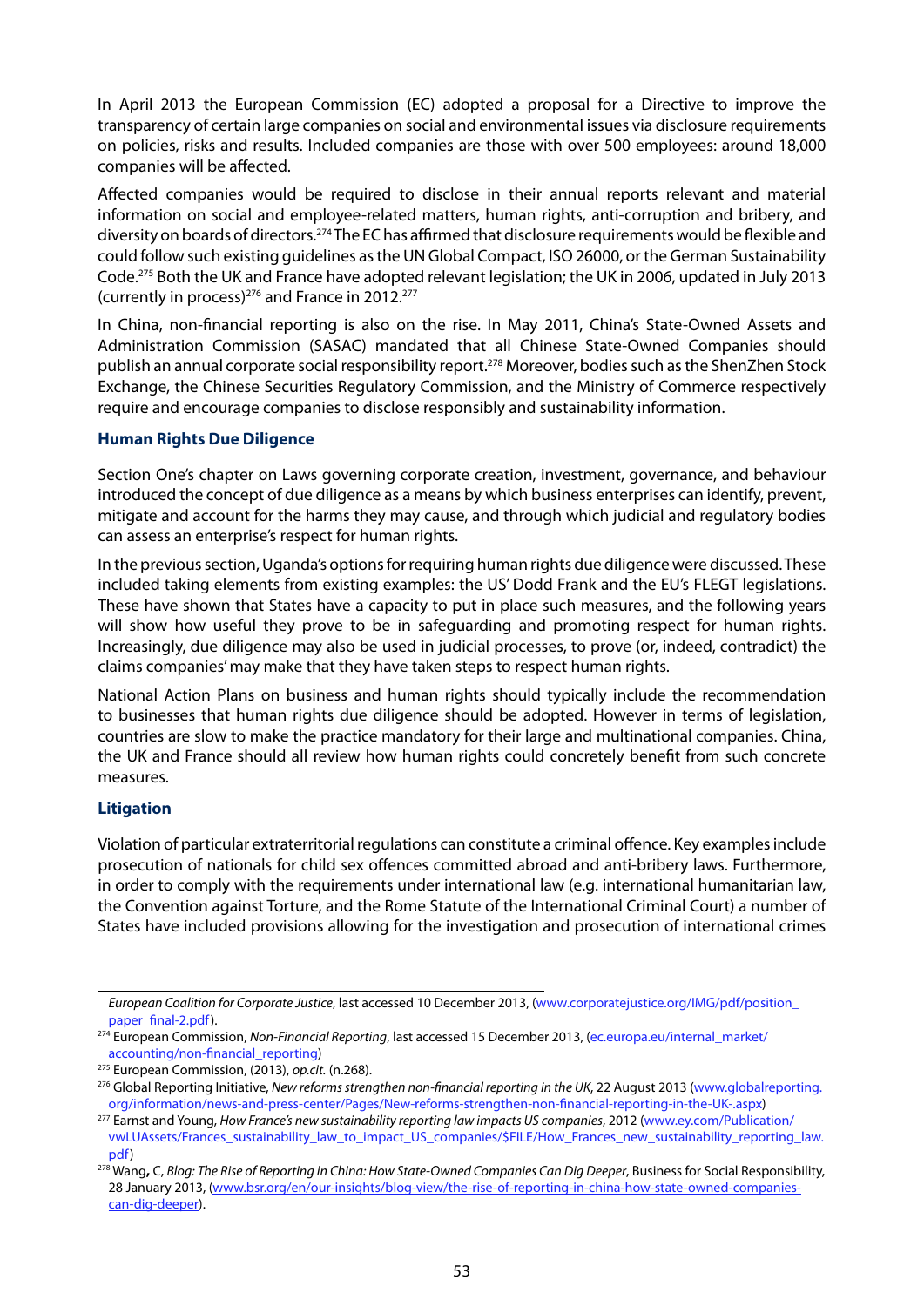in their in their (domestic) criminal legislation, even when such crimes are committed outside their national territory, and regardless of the nationality of the perpetrators or the victims.<sup>279</sup>

An illustrative example of extraterritorial criminal jurisdiction is the power of the UK Bribery Act of 2010.280 Under this Act, a company can breach Section Seven by failing to prevent bribery. An employee, subsidiary, agent or service provider may not bribe another person anywhere in the world to obtain or retain business or a business advantage. If a subsidiary, to be liable, the accused would have committed an act of bribery in the context of performing services for the UK parent.<sup>281</sup> In order for a company to defend themselves against liability, they would have to prove that they had 'adequate procedures' in place to prevent bribery.282 Both individuals and companies can be prosecuted in UK Courts under the Act. Individuals can face up to 10 years in prison. Companies face unlimited fines. Either the UK Serious Fraud Office or the Crown Prosecution Service can prosecute companies and individuals.

Civil law suits can also be brought against companies. For example, in July 2013 a group of 12 Tanzanians filed a lawsuit against African Barrick Gold in UK High Court, alleging that the company was complicit in killings and injuries of villagers by police at the North Mara Mine in Tanzania.<sup>283</sup>

Other judicial avenues can also be explored, such as employment tribunals. In 2007 over 800 former workers at COMILOG – a Gabonese mining firm – brought a complaint before a French employment tribunal alleging unfair dismissal and requesting €65 million in compensation. In 1991 COMILOG laid off 955 workers without notice or compensation. A French firm – ERAMET – subsequently became a majority owner of COMILOG. In June 2013 the Paris Court of Appeal ruled that French courts have jurisdiction to hear a case regarding the COMILOG.284

## **Issues encountered when exercising extraterritoriality**

When States chose to extend their jurisdiction extraterritorially, they can be subject to controversy and criticism. Territorial sovereignty – the idea that every state should be able to regulate activities within its own territory in accordance with its own policies and priorities – lies at the heart of international law.285 Some States therefore oppose the extraterritorial jurisdiction of others on the grounds that it constitutes interference in their own domestic affairs, including their ability to implement their own policy choices.286 Meanwhile companies oppose State measures to regulate extraterritorially due to the perceived extra risk, uncertainty, and expense that it may create.287

However, when States chose lighter methods, such as simply advising businesses, they can be met with defiance. For example, the UK oil company SOCO has continued operations in the DRC's Virunga Park – a World Heritage Site – despite the EU, the UK government, Belgian politicians, and the German government expressing sincere apprehension over the sanctity of the park.288

Seeking remedy extraterritorially also renders unqiue, complex procedural challenges and barriers to justice. These include Courts refusing to take cases under the justification of *forum non conveniens*. Under this principle, Courts bring into question whether there is a 'more appropriate forum' for the trial than the MNC home court in which the ends of justice can be served.289 The "corporate veil" also remains

<sup>279</sup> De Schutter et al. (2012), *op. cit.* (n.129), p.2.

<sup>280</sup> Legislation.Gov.UK, *UK Bribery Act*, 2010.

<sup>281</sup> *Ibid.*

<sup>282</sup> Wilkinson, P, 'Adequate Procedures - Guidance to the UK Bribery Act 2010', *Transparency International*, June 2010, p.7.

<sup>283</sup> Business and Human Rights Resource Centre, *Annual Briefing: Corporate Legal Accountability*, November 213 (www. business-humanrights.org/media/documents/corp-legal-acc-annual-briefing-final-nov-2013.pdf), p.8.

<sup>284</sup> *Ibid.*

<sup>285</sup> Zerk J, (2010), *op.cit*. (n.264). p.5 286 Zerk, J (2010), *op.cit*. (n.264).

<sup>287</sup> Zerk J (2010)*, op.cit*. (n.264).

<sup>288</sup> Wass G, *IPIS Insights: Why businesses should assess human rights impacts from the outset of projects SOCO International Oil Company in Virunga National Park, DRC*, IPIS Research, August 2013.

<sup>289</sup> Meeran, R, Tort Litigation against Multinational Corporations for Violation of Human Rights: An Overview of the Position Outside the United States, City University of Hong Kong Law Review Volume 3:1 Fall 2011, pp 1–41.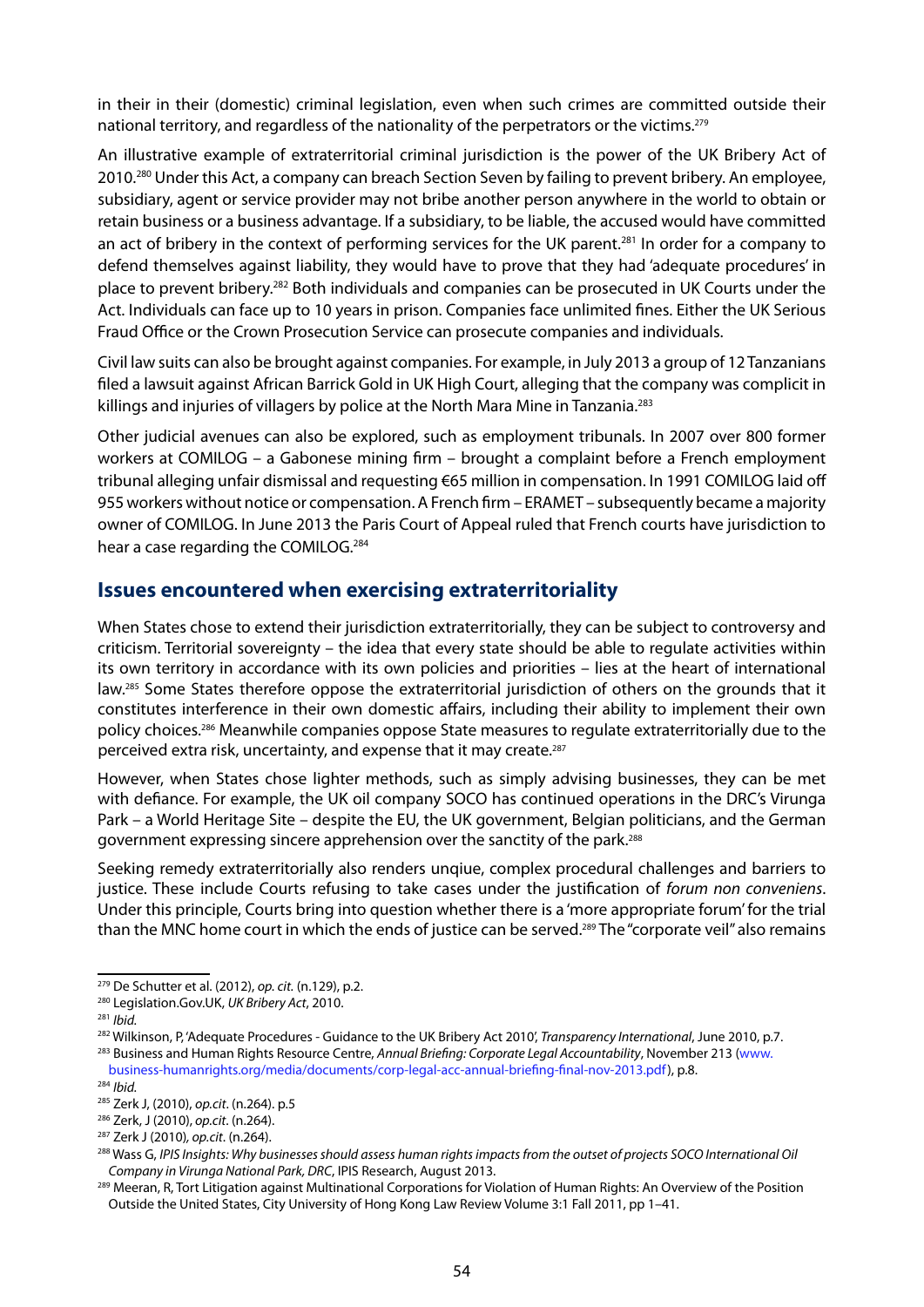at times impenetrable. The corporate veil exists due to companies (of certain types) having a separate legal personality. Shareholders (those who own the company) are protected by this veil. It is hard for courts to pierce the veil in order to hold a director, shareholder or related company responsible for the actions of the corporation.<sup>290</sup>

When using criminal law, it can also be difficult to ensure that cases are admissible. A difficulty in convicting a company of a criminal offence is the incapacity of a non-sentient entity to be in possession of *mens rea* – a dishonest or criminal mind – an essential ingredient of a criminal offence.291

The UK, France and China should feel pressure from the international community to provide access to remedy for the victims of their corporations' wrongdoing. In September 2013 John Ruggie stated, at the launch of the UK Government's "Action Plan" for implementing the UN Guiding Principles on business and human rights:<sup>292</sup>

*"The UN Guiding Principles…stress the importance of states taking appropriate steps to reduce legal, practical and other relevant barriers that could lead to denial of access to remedy…The international community no longer regards sovereignty as a legitimate shield behind which egregious hum man rights violations can take place with impunity; surely the same must be true of the corporate form."*

<sup>290</sup> Nickleson R and Howie E, *The Impact of the Corporate Form on Corporate Liability for International Crimes: Separate Legal Personality, Limited Liability and the Corporate Veil – An Australian Law Perspective*, under Allens Arthur Robinson, Melbourne, Australia, 9 February 2007.

<sup>291</sup> Powles, S Mesquita, R, Carver, J and Hermer, R, *A Comparative Survey of Private Sector Liability for Grave Violations of*  International Law in National Jurisdictions: United Kingdom, 2004, (www.fafo.no/liabilities/UK.pdf), p.2.<br><sup>292</sup> Ruggie J.G, Remarks at UK Government Launch Action Plan for Implementing the UN Guiding Principles, Institute

London, 4 September 2013.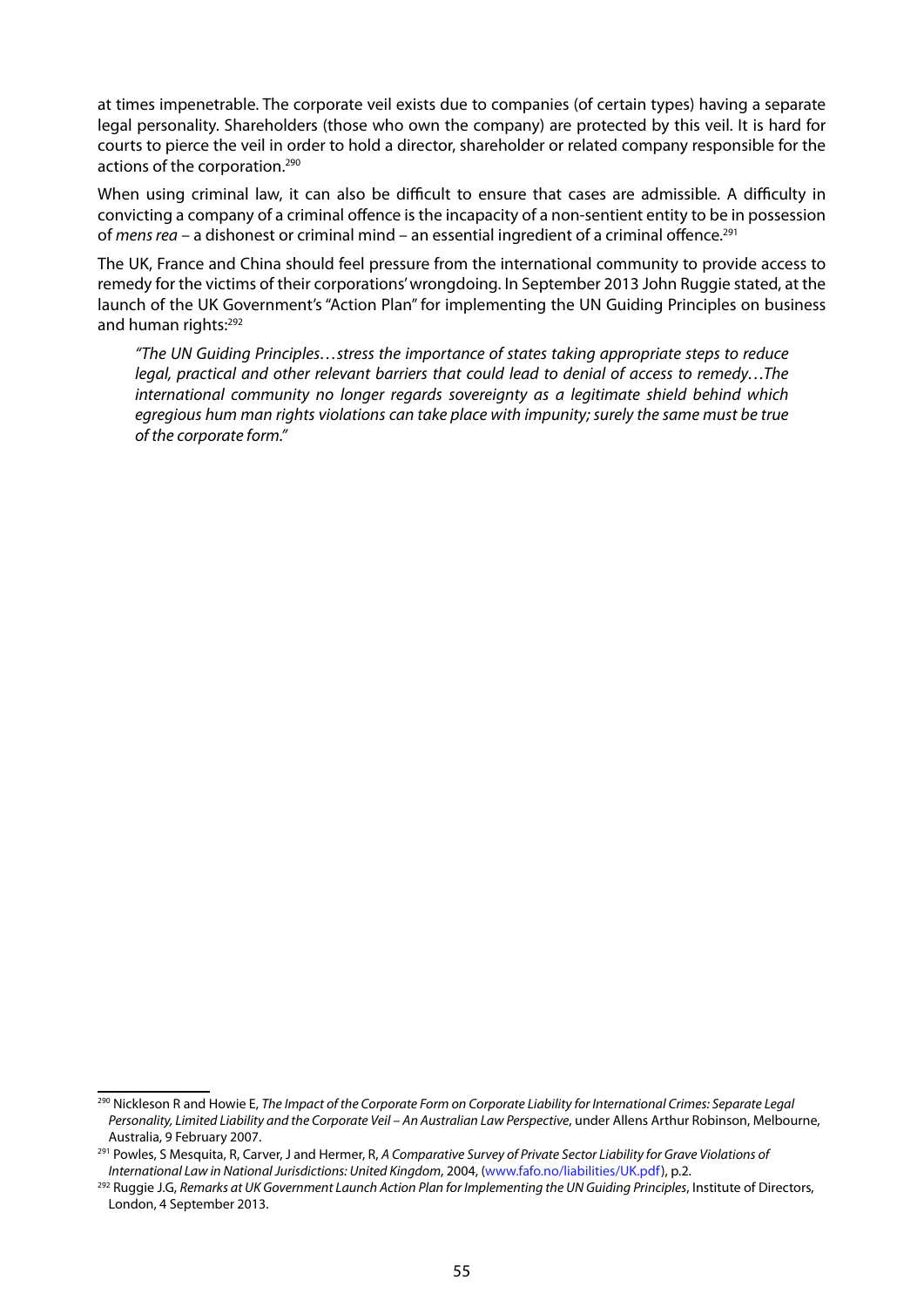## **Conclusions and Recommendations**

This report has offered an overview of some of the key ways in which the States of Uganda, (and to a lesser extent) the UK, France, and China can use the United Nations Guiding Principles on Business and Human Rights (UNGPs) to guide the actions they should take to safeguard human rights against the adverse impacts of business activity.

The above analysis has shown that the UNGPs offer a useful framework to map out the actions that these four States can take to protect human rights and ensure access to remedy should abuses occur. The steps that each State can take are unique and specific to each context.

However the UNGPs are not without criticism. The UN Human Rights Council's 2<sup>nd</sup> Annual Forum on Business and Human Rights in Geneva, December 2013, saw hope, but also great frustration, at the impact of the Guiding Principles on the ground. These frustrations included the UNGP's non-binding nature, lack of implementation by States especially in ensuring access to remedy, and the lack of an internationally binding instrument to hold companies to account. In short, many feel that there is a long road still to travel.

As a result, although implementation of the recommendations offered in this paper would contribute to a better relationship between business and human rights in Uganda's oil sector, the options offered are by no means comprehensive. In addition to the individual actions States take, there are many international, cooperative measures that States should consider to end the impunity of corporations and close the regulatory and remedial gaps that persist and enable the abuse of human rights by businesses. Moreover, as the following two papers will outline, businesses themselves have a significant role to play, as do civil society organisations and the citizens of Uganda.

The following years are vital in Uganda's human rights trajectory. Oil production will inevitably change Uganda's social, political and economic landscape. This can be for the better, but only within the context of a country that demonstrably prioritises the rights of its citizens. Friends of Uganda – especially the UK, France and China – should recognise the duty they have to ensure that businesses, as units of their societies, contribute to a positive future for the country.

This report closes by summarising the topics covered by this report, specifically covering the "smart mix" of measures – both voluntary and mandatory – that the States of Uganda, the UK, France and China should take to enable a positive relationship between human rights and businesses involved in Uganda's oil sector.

## **The Republic of Uganda, with regard to the protection of human rights, is advised to:**

- Implement measures to better communicate to businesses in Uganda the expectation that they should respect human rights. This should include: a) a National Action Plan on Business and Human Rights, based on multi-stakeholder consultation, and drawing upon the UN Guiding Principles on Business and Human Rights; b) and/or the inclusion of business and human rights issues into the National Action Plan on Human Rights; and c) sector-specific guidance.
- Provide a mandate for Ministries, Departments (for example the Petroleum Exploration and Production Department) and local governments to advise businesses on human rights issues. Moreover, the Government of Uganda should ensure that Ugandan Ministries and Departments are well equipped to handle human rights issues. This includes policy coherence across Ugandan Ministries and Departments, in particular, the Petroleum Exploration and Production Department, the Ministry of Energy and Mineral Development, and the Ministry of Lands, Housing and Urban Development. Integral to this issue is the training of all relevant Ministries and Departments in business and human rights issues.
- Organise a review of how Ugandan legislation creates a climate for human rights respect by business enterprises, including labour law, environmental law, corporate law, securities law and other laws regulating the ongoing operation of businesses in Uganda. Likewise the role the Ugandan State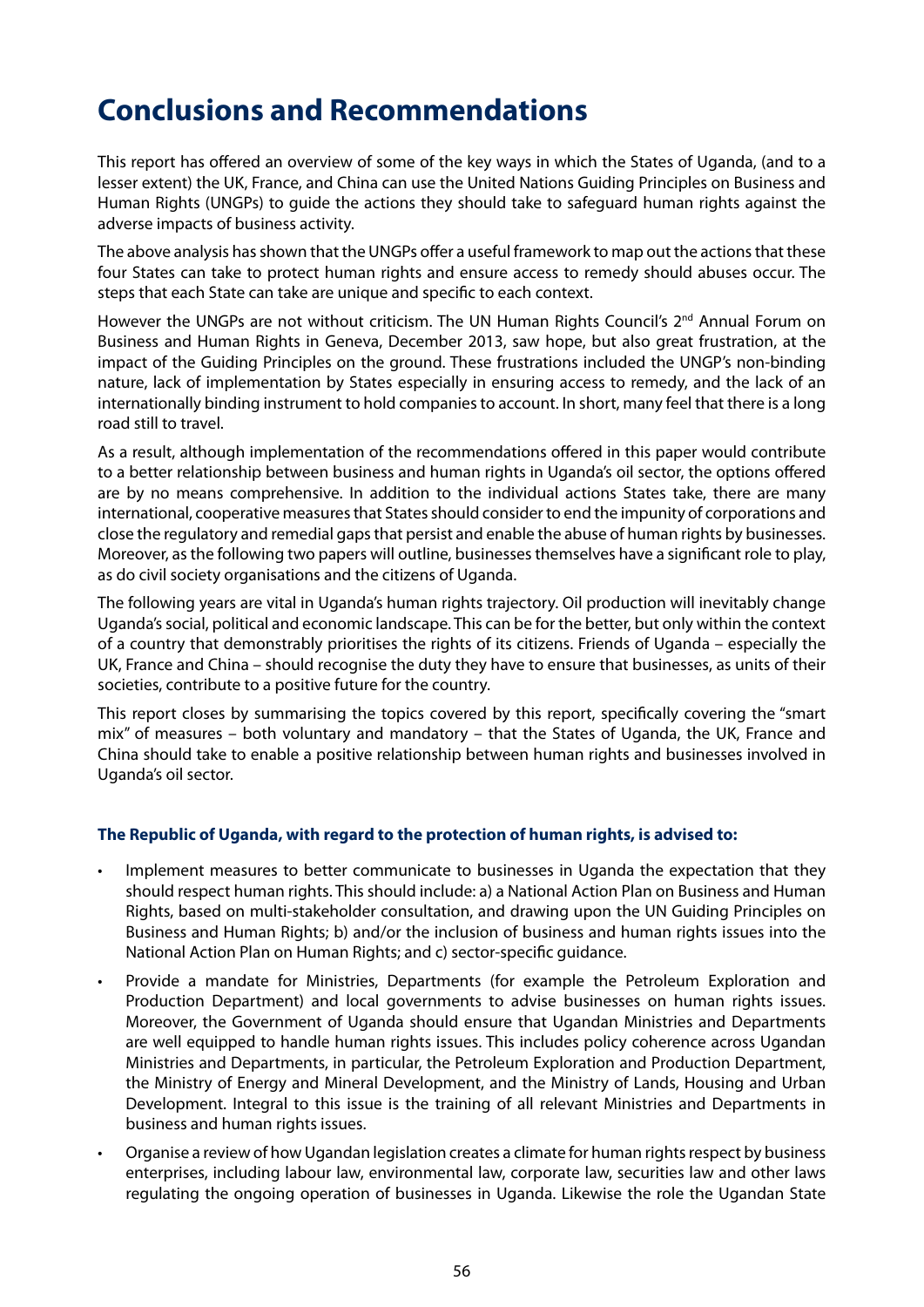can play in requiring companies to implement human rights due diligence. The Uganda Human Rights Commission, the Directorate of the First Parliamentary Counsel and the Uganda Law Reform Commission are well equipped to guide the legislature in this regard. Enforcement of these laws should likewise be addressed.

- Encourage and eventually require companies to conduct social and human rights impact assessments, alongside the existing requirement for environmental impact assessments. These impact assessments should be quickly and thoroughly processed. Furthermore, the government should encourage, incentivise and eventually require companies to report on human rights impacts. This should be complemented by requirements for local communication of human rights impacts.
- Review the provisions in, interpretation of, and enforcement of existing Acts, including: immediately defining "normal operational safety" under the Petroleum (Exploration, Development and Production) Act within the most limited terms; reviewing the interpretation of Uganda's National Land Policy and Land Acquisition Act from a human rights lens, and implement resulting findings in order to safeguard the land rights of the Ugandan people; and advancing Uganda's Access to Information Act by removing barriers to information, including costs.
- Take steps to ensure transparency, including making Production Sharing Agreements with extractive companies open to the public and immediately putting into action measures to sign up to the Extractive Industry Transparency Initiative.
- Provide increased funding to the Uganda Human Rights Commission to enable the Commission's specialist focus on business and human rights.
- Review issues to enable human rights respect operationally, including working with the Ugandan Securities Exchange (USE) to review the opportunity for USE to regard a duty to society by businesses, specifically human rights, as a listing requirement, and considering the role the Ugandan State can play in requiring companies to implement human rights due diligence.
- Ensure that State-owned enterprises take the lead on human rights, particularly Uganda's national oil company, NatOil. In order to enable this, the Government of Uganda should enact corporate governance within which transparency and stakeholder involvement should be specifically emphasised. The guidelines/framework should be mandatory.
- Review the process of contracted services and State transactions, particularly with regard to materials used in the oil industry, and contractors managing the relocation of Ugandan citizens living around oil sites and Uganda's oil refinery. Regarding the latter, the human rights of affected communities should be of the utmost priority.
- Ensure that Uganda's growing oil sector does not contribute to conflict. In particular: businesses should be encouraged to adopt the Voluntary Principles on Security and Human Rights; the advice of local security non-profit organisations should be heeded regarding internal and cross-border conflict; should any company's actions contribute to conflict and / or gross-human rights abuses, Uganda should take a firm stance on withdrawing support and approval.
- Review the process by which the State enters into contracts with companies, and bilateral investment treaties with other countries, to ensure that the human rights of Ugandan citizens are paramount, and are not compromised by economic incentives. With regard to the former, the Human Rights Council's Principles on Responsible Contracts provide useful guidance.

## **The Republic of Uganda, with regard to remedying human rights abuses by business enterprises, is advised to:**

Perform a judicial review regarding the feasibility of bringing civil and criminal cases against companies in Uganda for human rights abuses. The review should, in particular, focus on better facilitating access to judicial remedy for victims, including reducing barriers to accessing remedy, for example costs and lack of knowledge, and include methods to fight corruption.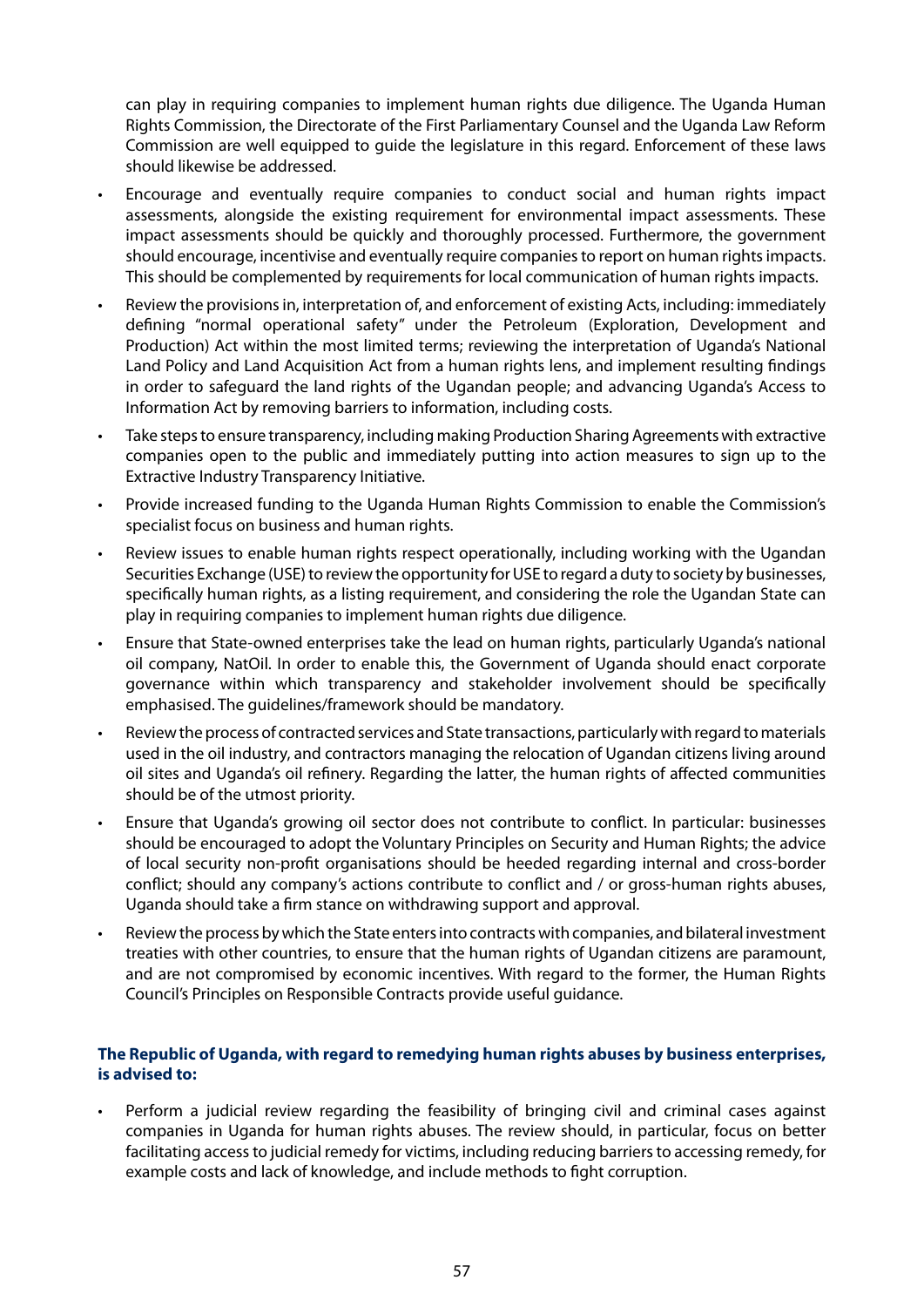- • Consider the usefulness of a specific tribunal or court for human rights abuses encountered as a result of the oil industry. This should include fully operationalising the Industrial Court.
- Strengthen state non-judicial grievance mechanisms, such as the Uganda Human Rights Commission.
- Strengthen support to the African Court on Human and People's Rights in order to maximise the Court's capacity to hear cases relating to business abuses of human rights.
- Consider either signing up to the OECD's *Declaration on International Investment and Multinational Enterprises* or else independently implement the OECD's *Guidelines for Multinational Enterprises.*  Specifically, this process should include setting up a National Contact Point or a State-formed entity with similar capacities.
- Consider how Uganda might contribute politically and financially to the creation of an international court to address and remedy corporate wrongdoings.

## **The States of the United Kingdom, France and China are advised to:**

- Openly communicate their expectation that all national enterprises operating extraterritorially should actively ensure the utmost respect for human rights.
- [Regarding China specifically] adopt similar guidelines to the OECD's *Guidelines for Multinational Enterprises,* including setting up a National Contact Point or a State-formed entity with similar capacities. Likewise, issue guidance on business and human rights to the oil and gas industry.
- [Regarding China specifically] adopt a National Action Plan on business and human rights.
- [Regarding China and France specifically] sign the *Voluntary Principles on Security and Human Rights* and put in place measures to promote the Risk Awareness Tool for Multinational Enterprises in Weak Governance Zones. These measures should be complemented by programmes and tools to advise domestic companies on operating in conflict-prone/affected areas.
- Sign up to the Extractive Industry Transparency Initiative.
- Review national ability, via legal, regulatory and judicial institutions, to exercise authority over domestic companies operating abroad, especially in the extractive industry. Specifically, regulatory measures should be taken to maximise the national ability to ensure that business enterprises operating abroad not nullify or impair the enjoyment of human rights. These measures could include:
	- Passing domestic legislation to require domestic oil, gas and other natural resource companies to publish the payments they make for access to natural resources in all countries where they operate, i.e. requiring such companies to publish all payments over €100,000 to every country where they operate and for each extractive project.
	- [Specifically regarding China] require all domestic companies with over 500 employees to disclose in their annual reports and relevant material information on social and employeerelated matters, human rights, anti-corruption and bribery, and diversity on boards of directors.
- Perform judicial reviews regarding the feasibility of bringing civil and criminal cases against domestic companies for human rights abuses committed abroad. Issues of access to justice, enforceability, and using human rights due diligence evidence as a defence in court should be explored in depth.
- Contribute politically and financially to the creation of an international court to address and remedy corporate wrongdoings .